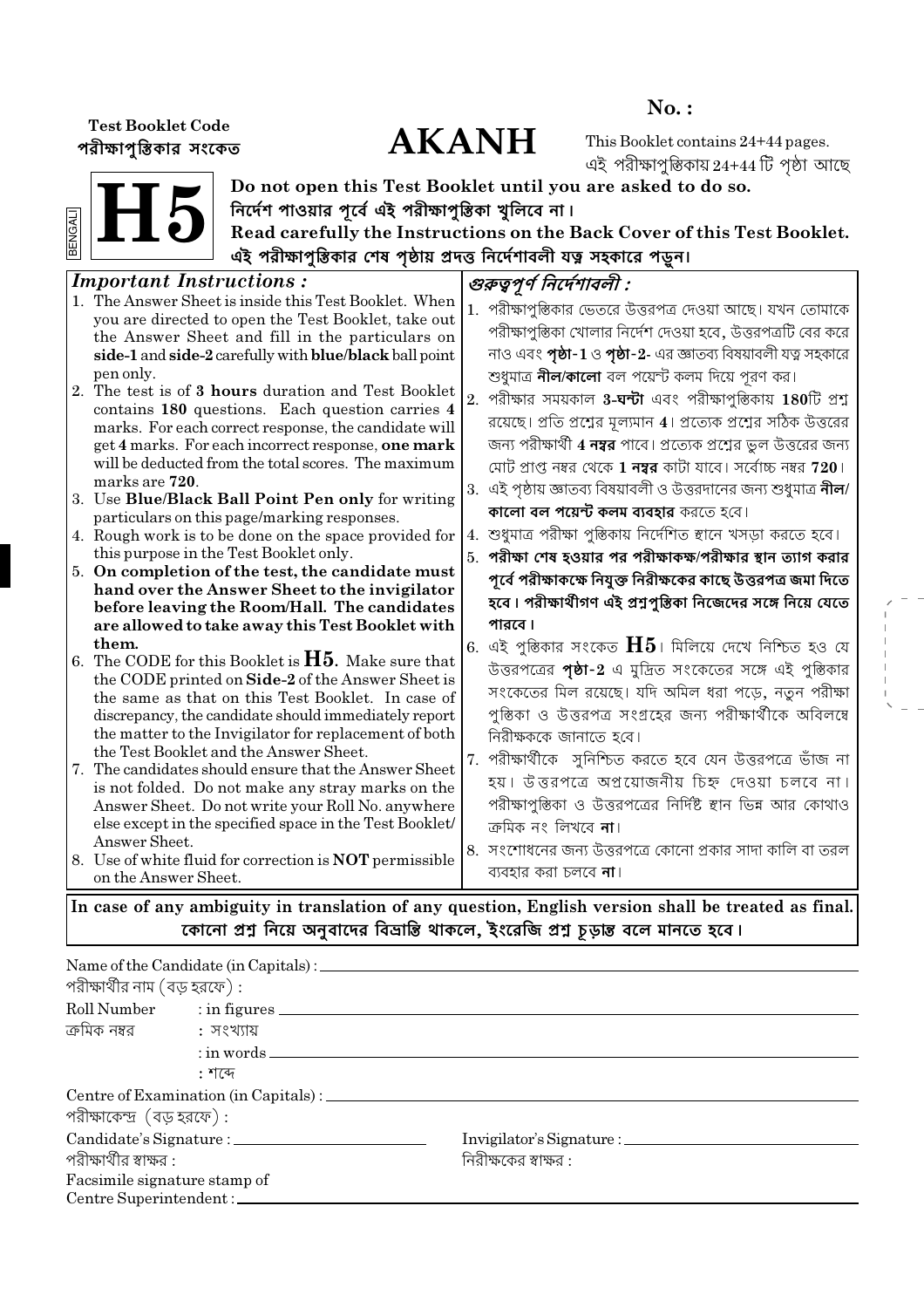- একটি আলোক-সুবেদী পাতে সুচনা কম্পাঙ্কের 1.5 গুণ কম্পাঙ্কের  $\mathbf{1}$ . আলো নিক্ষেপ করলে আলোক তডিৎ পাওয়া যায়। এবার যদি আপতিত রশ্মির কম্পাঙ্ক অর্ধেক এবং তীব্রতা দ্বিগুণ করা হয় তখন প্ৰাপ্ত আলোক তড়িৎের মান হবে :
	- $(1)$ শূন্য
	- $(2)$ দ্বিগুণ
	- চতুৰ্গুণ  $(3)$
	- $(4)$ এক-চতুৰ্থাংশ
- $50\;{\rm cm}$  দীৰ্ঘ এবং  $100$  পাক বিশিষ্ট একটি কুণ্ডলীতে প্ৰবাহিত  $2.$ বিদ্যুতের পরিমাণ  $2.5$  A । কুণ্ডলীর কেন্দ্রে উৎপন্ন চৌম্বক ক্ষেত্রের মান :
	- $(\mu_0 = 4\pi \times 10^{-7} \text{ T m A}^{-1})$
	- $3.14 \times 10^{-5}$  T  $(1)$
	- $6.28 \times 10^{-4}$  T  $(2)$
	- $(3)$  $3.14 \times 10^{-4}$  T
	- $6.28 \times 10^{-5}$  T  $(4)$
- নিম্নলিখিত কোন্ তন্ত্রের জন্য 'বোর' এর মডেল উপযুক্ত নয় ? 3.
	- একবার আয়নিত নিয়ন পরমাণু ( $Ne^+$ )  $(1)$
	- $(2)$ হাইড্রোজেন পরমাণু
	- একবার আয়নিত হিলিয়াম পরমাণু ( ${\rm He^+}$ )  $(3)$
	- ডিয়ুটেরন পরমাণু  $(4)$
- একটি ক্ষুদ্র তড়িৎ দ্বিমেরুর দ্বিমেরু ধ্রুবকের মান  $4.$  $16 \times 10^{-9}$  C m । এই দ্বিমেরুর কেন্দ্রগামী এবং দ্বিমেরুর অক্ষের সাথে  $60^{\circ}$ কোণে অবস্থিত একটি সরলরেখার উপর কেন্দ্র থেকে  $0.6 \text{ m}$  দূরত্বে তড়িৎ বিভবের মান:

$$
\left(\frac{1}{4\pi\epsilon_0} = 9 \times 10^9 \text{ N m}^2/\text{C}^2\right)
$$

- $(1)$ শূন্য
- $(2)$  $50\,\mathrm{V}$
- $(3)$ 200 V
- 400V  $(4)$
- 5. একটি সমান্তরাল পাত ধারকের বায়ু মাধ্যমে ধারকত্ব  $6\,\rm \mu F$ । ওই ধারকত্ব দাড়ায়  $30 \ \mu F$  যখন একটি পরাবৈদ্যুতিক মাধ্যম ব্যবহার করা হয়। ব্যবহৃত পরাবিদ্যুৎ মাধ্যমের বিদ্যুৎশীলতার (পারমিটিভিটি) মান :

 $(\epsilon_0 = 8.85 \times 10^{-12} \text{ C}^2 \text{ N}^{-1} \text{ m}^{-2})$ 

- $5.00$   $\mathrm{C}^2$   $\mathrm{N}^{-1}$  m  $^{-2}$  $(1)$
- $0.44 \times 10^{-13}$  C<sup>2</sup> N<sup>-1</sup> m<sup>-2</sup>  $(2)$
- $1.77 \times 10^{-12}$  C<sup>2</sup> N<sup>-1</sup> m<sup>-2</sup>  $(3)$
- $0.44 \times 10^{-10}$  C<sup>2</sup> N<sup>-1</sup> m<sup>-2</sup>  $(4)$
- $20\ \mathrm{W/cm^2}$  অভিবাহ (ফ্লাক্স) বিশিষ্ট একটি আলোক রশ্মি  $\vert 6.$  $20\,{\rm cm}^2$  ক্ষেত্ৰফল বিশিষ্ট একটি প্ৰতিফলন-হীন তলে লম্বভাবে আপতিত হলে, 1 মিনিটে প্রাপ্ত শক্তির পরিমাণ :
	- $48 \times 10^3$  J  $(1)$

 $\overline{2}$ 

- $10 \times 10^3$  J  $(2)$  $(3)$  $12 \times 10^3$  J
- $24 \times 10^3$  J  $(4)$
- $5 \text{ kg}$  এবং  $10 \text{ kg}$  ভরের দুইটি বম্ভকে  $1 \text{ m}$  দৈর্ঘ্যের এবং দৃঢ় 7. হাক্ষা দণ্ডের দুই প্রান্তে যুক্ত করা হল।

5 kg ভরযুক্ত প্রান্ত থেকে এই তন্ত্রের ভরকেন্দ্রের দূরত্ব (আনুমানিক) :

- $(1)$  $80 \text{ cm}$
- $(2)$ 33 cm
- $(3)$  $50 \text{ cm}$
- $67\;{\rm cm}$  $(4)$
- একটি রোধের বর্ণ-কোড বিন্যাস নিম্নরূপ : 8.



রোধটির মান ও শতকরা বিচ্যুতি :

- $470\ \Omega$  এবং  $5\%$  বিচ্যুতি  $(1)$
- $(2)$  $470\,\text{k}\Omega$  এবং 5% বিচ্যুতি
- $47 \text{ k}\Omega$  এবং 10% বিচ্যুতি  $(3)$
- $4.7~\text{k}\Omega$  এবং  $5\%$  বিচ্যুতি  $(4)$



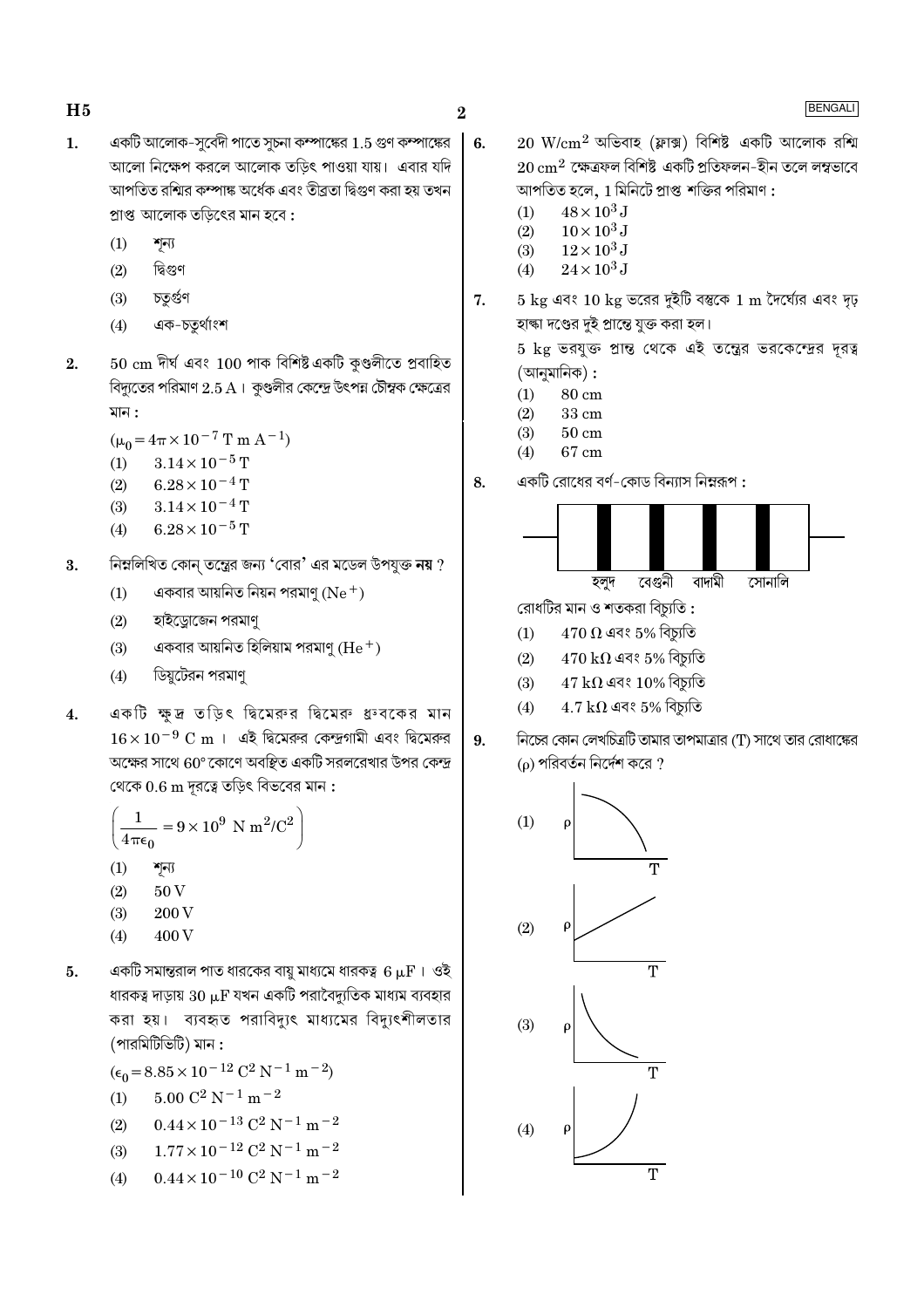| BENGALI |                                                                                                                                       | $\bf{3}$ | H <sub>5</sub>                                                                                                                                         |
|---------|---------------------------------------------------------------------------------------------------------------------------------------|----------|--------------------------------------------------------------------------------------------------------------------------------------------------------|
| 10.     | একটি সরল দোল গতি সম্পন্ন কণার সরণ ও ত্বরণের মধ্যে দশা                                                                                 | 15.      | আন্তঃপৃষ্ঠীয় তলে ব্রীউস্টার কোণ $\left(i_{h}\right)$ এর মান হবে :                                                                                     |
|         | পার্থক্য :                                                                                                                            |          | $i_b = 90^{\circ}$<br>(1)                                                                                                                              |
|         | (1)<br>শূন্য                                                                                                                          |          | $0^{\circ} < i_b < 30^{\circ}$<br>(2)                                                                                                                  |
|         | (2)<br>$\pi$ rad                                                                                                                      |          | $30^{\circ} < i_b < 45^{\circ}$<br>(3)                                                                                                                 |
|         | $rac{3\pi}{2}$ rad<br>(3)                                                                                                             |          | $45^{\circ} < i_b < 90^{\circ}$<br>(4)                                                                                                                 |
|         | $\frac{\pi}{2}$ rad<br>(4)                                                                                                            | 16.      | একটি এক-পরমাণক গ্যাসের গড় তাপীয় শক্তির পরিমাণ :<br>$\sigma$ (যেখানে $k_B$ হল বোল্টজ্ম্যানের ধ্রুবক ও T পরম তাপমাত্রা)                                |
| 11.     | যে কঠিন পদার্থের রোধের উষ্ণতা গুণাংক ঋণাত্মক হয়, সেই<br>কঠিন পদাৰ্থগুলি হল :                                                         |          | $rac{7}{2}$ k <sub>B</sub> T<br>(1)                                                                                                                    |
|         | অন্তরক ও মধ্যপরিবাহী<br>(1)                                                                                                           |          | $\frac{1}{2}$ k <sub>B</sub> T<br>(2)                                                                                                                  |
|         | (2)<br>ধাতু                                                                                                                           |          | $\frac{3}{2}$ $\textbf{k}_{\textrm{B}}\textbf{T}$                                                                                                      |
|         | (3)<br>শুধুমাত্র অন্তরক                                                                                                               |          | (3)                                                                                                                                                    |
|         | শুধুমাত্র মধ্যপরিবাহী<br>(4)                                                                                                          |          | $\frac{5}{2}$ k <sub>B</sub> T<br>(4)                                                                                                                  |
| 12.     | $r_1$ এবং $r_2$ ব্যাসার্ধ বিশিষ্ট $(r_1 = 1.5 r_2)$ দুটি নিরেট তামার<br>গোলককে $1 \text{ K}$ তাপমাত্রা বৃদ্ধির জন্য প্রয়োজনীয় তাপের | 17.      | $0.2~{\rm m}^3$ আয়তনের একটি ক্ষেত্রের সর্বত্র তড়িৎ বিভবের মান<br>$5\,\mathrm{V}$ । তাহলে ওই ক্ষেত্রে তড়িৎ ক্ষেত্র তীব্রতার মান :                    |
|         | অনুপাত :                                                                                                                              |          | $5$ N/C $\,$<br>(1)                                                                                                                                    |
|         | $\frac{5}{3}$<br>(1)                                                                                                                  |          | (2)<br>শূন্য                                                                                                                                           |
|         |                                                                                                                                       |          | $0.5$ N/C<br>(3)                                                                                                                                       |
|         | $\frac{27}{8}$<br>(2)                                                                                                                 |          | $1$ N/C $\,$<br>(4)                                                                                                                                    |
|         | $\frac{9}{4}$<br>(3)                                                                                                                  | 18.      | ভূপৃষ্ঠে একটি বস্তুর ওজন 72 $N$ । পৃথিবীর ব্যাসার্ধের অর্ধেক                                                                                           |
|         | $\frac{3}{2}$                                                                                                                         |          | উচ্চতায় ওই বম্ভর উপর প্রযুক্ত অভিকর্ষীয় বল কত ?                                                                                                      |
|         | (4)                                                                                                                                   |          | (1)<br>24 N                                                                                                                                            |
| 13.     | ট্টানজিস্টার ক্রিয়ার জন্য নিম্নলিখিত বক্তব্যের যেটি <b>সঠিক</b> তা                                                                   |          | (2)<br>48 N<br>32 N<br>(3)                                                                                                                             |
|         | হল :                                                                                                                                  |          | 30 N<br>(4)                                                                                                                                            |
|         | ভূমি অঞ্চল খুব পাতলা এবং হাল্কা ডোপিং সহ হবে।<br>(1)                                                                                  |          |                                                                                                                                                        |
|         | ভূমি, নির্গমক ও সংগ্রাহকের ডোপিং-এর ঘনত্ব সমান<br>(2)<br>হবে।                                                                         | 19.      | ইয়ং-এর দ্বি-ছিদ্র পরীক্ষায় যদি ছিদ্রদ্বয়ের মধ্যে দূরত্ব অর্ধেক এবং<br>ছিদ্রদ্বয় থেকে পর্দার দূরত্ব দ্বিগুণ করা হয়, তখন ঝালপটির বেধের<br>মান হবে : |
|         | ভূমি, নির্গমক ও সংগ্রাহকের অঞ্চল একই আকৃতির হবে।<br>(3)                                                                               |          | এক-চতুর্থাংশ<br>(1)                                                                                                                                    |
|         | নির্গমক ও সংগ্রাহক সন্ধি উভয়েরই অগ্রবর্তী(ফরওয়ার্ড)<br>(4)                                                                          |          | দ্বিগুণ                                                                                                                                                |
|         | বায়াস থাকবে।                                                                                                                         |          | (2)<br>অৰ্ধেক<br>(3)                                                                                                                                   |
| 14.     | একটি মিনারের চূড়া থেকে একটি বলকে খাড়া নিচের দিকে                                                                                    |          | চতুৰ্গুণ<br>(4)                                                                                                                                        |
|         | $20\,\mathrm{m/s}$ বেগে ছোড়া হল । সময়সাপেক্ষে বলটি $80\,\mathrm{m/s}$ গতিবেগে                                                       |          |                                                                                                                                                        |
|         | ভূপৃষ্ঠে আঘাত করল। মিনারের উচ্চতা : $(g = 10 \text{ m/s}^2)$                                                                          | 20.      | $0.5$ g ভরের কোন পদার্থের তুল্য শক্তির পরিমাণ :                                                                                                        |
|         | $300\,\mathrm{m}$<br>(1)                                                                                                              |          | $0.5 \times 10^{13}\,\mathrm{J}$<br>(1)                                                                                                                |
|         | $360 \text{ m}$<br>(2)                                                                                                                |          | $4.5\times10^{16}\,\mathrm{J}$<br>(2)<br>$4.5 \times 10^{13}$ J<br>(3)                                                                                 |
|         | 340 m<br>(3)<br>(4)<br>$320\,\mathrm{m}$                                                                                              |          | $1.5 \times 10^{13}$ J<br>(4)                                                                                                                          |
|         |                                                                                                                                       |          |                                                                                                                                                        |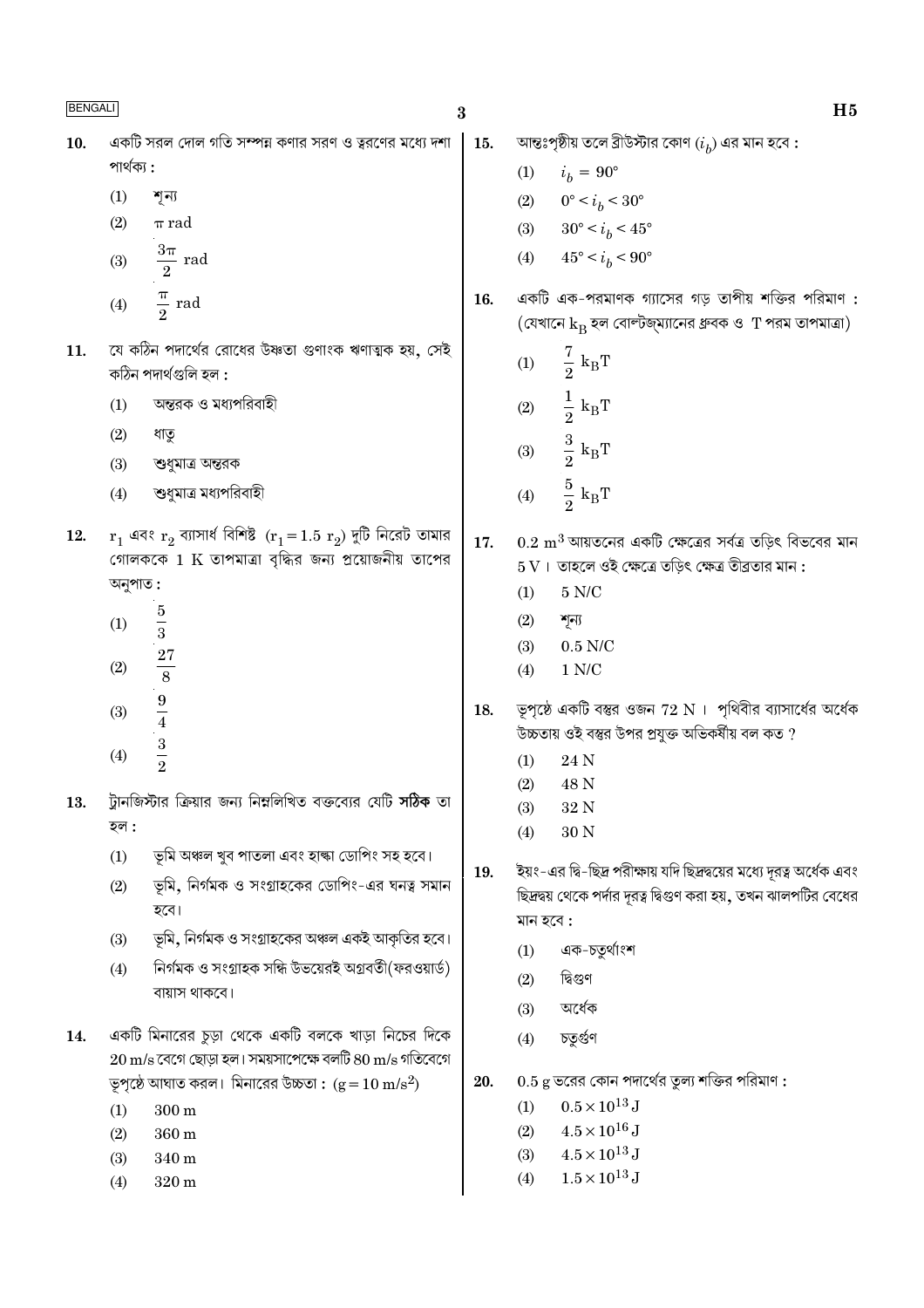- পীড়নের মাত্রা সংকেত সমূহ হল : 21.
	- $[ML^{-1}T^{-2}]$  $(1)$
	- $(2)$  $[MLT^{-2}]$
	- $[ML^2T^{-2}]$  $(3)$
	- $[ML^0T^{-2}]$  $(4)$
- 22.  $L$  দৈর্ঘ্য এবং A প্রস্থচ্ছেদের ক্ষেত্রফলবিশিষ্ট একটি তারকে স্থিরবিন্দু থেকে ঝোলানো হল। যদি M ভরের বস্তুকে তারের খোলা প্রান্তে যুক্ত করা হয়, তারের দৈর্ঘ্য পরিবর্তিত হয়ে  $\mathrm{L}_1$  হয়। তারের উপাদানের ইয়ং গুণাংকের মান :

(1) 
$$
\frac{MgL}{A(L_1 - L)}
$$
  
\n(2)  $\frac{MgL_1}{AL}$   
\n(3)  $\frac{MgL_1}{Mg(L_1 - L)}$ 

$$
\begin{array}{cc}\n\text{(3)} & \frac{\text{S} \times \text{I}}{\text{AL}} \\
\text{(4)} & \frac{\text{MgL}}{\text{I}}\n\end{array}
$$

- $(4)$  $AL_1$
- একটি LCR শ্রেণী সমবায় বর্তনীকে একটি প্রত্যাবর্তী সরবরাহে 23.  $(ac)$  যুক্ত করা হল। যদি ওই বর্তনী থেকে  $L$  সরিয়ে নেওয়া হয়, তবে বিদ্যুৎ প্রবাহ ও বিভবের দশা পার্থক্য  $\frac{\pi}{3}$  হয়। আবার যদি L এর বদলে C কে সরিয়ে নেওয়া হয় তাহলেও উপরোক্ত দশা পার্থক্য ওই  $\frac{\pi}{3}$  পাওয়া যায়। ওই বর্তনীর ক্ষমতা গুণাংক :
	- $(1)$  $-1.0$
	- $(2)$ শন্য
	- $(3)$  $0.5$
	- $(4)$  $1.0$
- 24. ধরা যাক একটি নক্ষত্র থেকে আগত আলোক রশ্মির তরঙ্গদৈর্ঘ্য  $600 \text{ nm}$ । একটি  $2 \text{ m}$  ব্যাসের অভিলক্ষ্য বিশিষ্ট দূরবিক্ষণ যন্ত্র ব্যবহৃত হলে, ওই দূরবিক্ষণ যন্ত্রের বিভেদন ধ্রুবক (রিজোলুশান) এর প্রান্তিয় মান :
	- $6.00 \times 10^{-7}$  rad  $(1)$
	- $3.66 \times 10^{-7}$  rad  $(2)$
	- $1.83\times10^{-7}\,\mathrm{rad}$  $(3)$
	- $7.32 \times 10^{-7}$  rad  $(4)$
- $d$  আণবিক ব্যাস এবং  $n$  সংখ্যা ঘনত্ব বিশিষ্ট কোন গ্যাসের গড় 25. মুক্ত পথের মানের রাশিমালা :

(1) 
$$
\frac{1}{\sqrt{2} n^2 \pi^2 d^2}
$$
  
(2) 
$$
\frac{1}{\sqrt{2} n \pi d}
$$

$$
(3) \qquad \frac{1}{\sqrt{2} \, n \pi d^2}
$$

$$
(4) \qquad \frac{1}{\sqrt{2} \pi^2 \pi d^2}
$$

 $\overline{\mathbf{4}}$ 

নিম্নে চিত্রাঙ্কিত লজিক বর্তনীর তুল্য সত্য সারণী (ট্রথ টেবিল) টি 26. <u>হল :</u>



- তড়িৎচুম্বক তরঙ্গের তীব্রতা নির্ণয়ে তড়িৎ ক্ষেত্রের এবং চৌম্বক 27. ক্ষেত্রের উপাংশের মানের অনুপাত (c হল E.M. তরঙ্গের গতিবেগ $)$ :
	- $(1)$  $1 : c<sup>2</sup>$
	- $(2)$  $c:1$
	- $(3)$  $1:1$
	- $1 : c$  $(4)$
- সমআয়তনের দুটি চোঙাকৃতির পাত্র  $A$  এবং  $B$  কে রোধনী 28. (স্টপ-কক) দিয়ে সংযুক্ত করা হয়েছে। A পাত্রটিকে প্রমাণ চাপ ও তাপের একটি আদর্শ গ্যাস দ্বারা পূর্ণ করা হল।  $\, {\bf B} \,$ পাত্রটিকে সম্পূর্ণ বায়ুশূন্য করা হল। এবার পুরো তন্ত্রটিকে তাপ নিরোধক করে হঠাৎ রোধনীটিকে খুলে দেওয়া হল। সংগঠিত প্রক্রিয়াটি হবে :
	- $(1)$ সমচাপী
	- $(2)$ সমোষ্ণ
	- রুদ্ধতাপী  $(3)$
	- সমায়তনী  $(4)$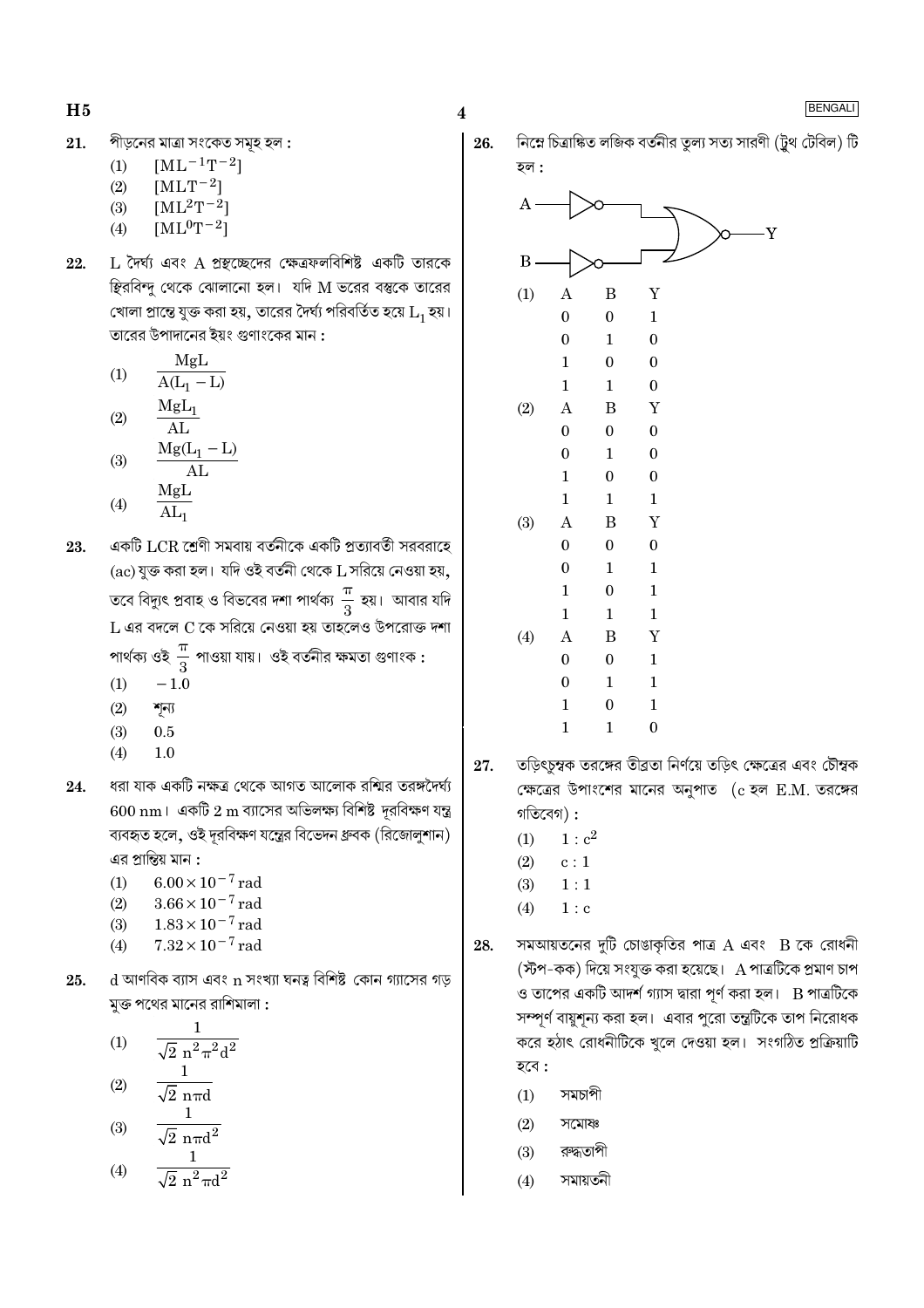$H<sub>5</sub>$ 

- $DNA$  -এর একটি বস্তুকে ভাঙ্গতে  $10^{-20}$  J শক্তির প্রয়োজন 29. হয়। ইলেক্টন ভোল্ট  $(eV)$  এককে ওই শক্তি তল্যমান : 0.006  $(1)$ 
	- 6  $(2)$
	- $(3)$  $0.6$
	- $(4)$ 0.06
- $\overrightarrow{3j}$   $\overline{\rm N}$  মানের একটি বল  $\overrightarrow{2k}$   $\overline{\rm m}$  স্থান ভেক্টর সমন্বিত একটি 30. কণার উপর প্রয়োগ করলে মূলবিন্দুর সাপেক্ষে টর্কটি হল (উদ্ভূত দ্বন্দের ভ্রামক):
	- $6 \hat{k}$  N m  $(1)$
	- $6i$  N m  $(2)$
	- $6\hat{j}$  N m  $(3)$
	- $-6i$  N m  $(4)$
- $0.01 \text{ mm}$  অল্পতমাংক (লিস্ট কাডন্ট) বিশিষ্ট একটি প্যাচকল 31. (স্ক্র-গেজ) এর বৃত্তীয় মাপনিতে মোট দাগের সংখ্যা 50 হলে, ওই প্যাচকলের থাক (পিচ্) এর মান হবে :
	- $(1)$  $1.0 \text{ mm}$
	- $(2)$  $0.01$  mm
	- $(3)$  $0.25$  mm
	- $(4)$  $0.5$  mm
- সার্থক-অঙ্কের সংখ্যা বিবেচনা সাপেক্ষে  $9.99 \text{ m} 0.0099 \text{ m}$ 32. এর সঠিক মান কত ?
	- $(1)$  $9.9<sub>m</sub>$
	- $(2)$ 9.9801 m
	- $(3)$  $9.98 m$
	- $(4)$ 9.980 m
- $10 \text{ cm}$  ব্যাসার্ধ্যের একটি গোলীয় পরিবাহীতে  $3.2 \times 10^{-7} \text{ C}$ 33. স্থির তড়িৎ সমভাবে বর্ণিত আছে। এই গোলকের কেন্দ্র থেকে  $15 \text{ cm}$  দূরত্বে তড়িৎ ক্ষেত্রের মান কত ?

$$
\left(\frac{1}{4\pi\epsilon_0} = 9 \times 10^9 \text{ N m}^2/\text{C}^2\right)
$$
  
(1) 1.28 × 10<sup>7</sup> N/C  
(2) 1.28 × 10<sup>4</sup> N/C

- $1.28 \times 10^5$  N/C  $(3)$
- $(4)$  $1.28 \times 10^6$  N/C

 $3\times10^{-10}$  Vm  $^{-1}$  তডিৎ ক্ষেত্রে একটি আহিত কণার ডিফট 34. গতিবেগ  $7.5 \times 10^{-4}$  m s $^{-1}$ , কণাটির সচলতার (মবিলিটি) মান,  $m^2 V^{-1} s^{-1}$  এককে:

- $2.25 \times 10^{-15}$  $(1)$
- $2.25 \times 10^{15}$  $(2)$
- $(3)$  $2.5 \times 10^6$
- $2.5 \times 10^{-6}$  $(4)$
- একটি গিটারের দুটি তার A ও B একই উপাদানে তৈরী কিন্তু 35. সামান্য অসমলয়ী এবং যে কারণে 6 Hz কম্পাংকের (বিট) স্বরকম্পের সৃষ্টি হয়। B তারের টান সামান্য কমালে স্বরকম্পের সংখ্যা বেড়ে  $7$  Hz হয়। যদি A তারের কম্পাংক  $530$  Hz হয়, তবে  $B$  তারের আসল কম্পাংক হবে :
	- 537 Hz  $(1)$
	- 523 Hz  $(2)$
	- $(3)$ 524 Hz
	- 536 Hz  $(4)$
- $1200 \text{ A m}^{-1}$  পরিমাণের একটি চুম্বকীয় ক্ষেত্রকে 599 চৌম্বক 36. গ্রাহিতা (প্রবণতা) বিশিষ্ট একটি দণ্ডের ওপর প্রয়োগ করা হল। ওই দণ্ডটির উপাদানের চম্বকশীলতার মান :

 $(\mu_0 = 4\pi \times 10^{-7} \text{ T m A}^{-1})$ 

- $2.4\pi \times 10^{-7}$  T m A<sup>-1</sup>  $(1)$
- $(2)$  $2.4\pi \times 10^{-4}$  T m A<sup>-1</sup>
- $8.0 \times 10^{-5}$  T m A<sup>-1</sup>  $(3)$
- $2.4\pi \times 10^{-5}$  T m A<sup>-1</sup>  $(4)$
- একটি  $40 \mu$ F ধারকত্বের ধারককে  $~200 \, \mathrm{V}$  ,  $50 \, \mathrm{Hz}$  প্রত্যাবর্তী 37. সরবরাহে যুক্ত করা হল। প্রবাহিত তড়িৎের মূল মাধ্য বর্গ মান  $(r.m.s.)$  আনুমানিক :
	- $(1)$  $25.1A$
	- $1.7A$  $(2)$
	- $2.05A$  $(3)$
	- $2.5A$  $(4)$
- একটি স্থির ইলেক্ট্রনকে V volt বিভব পার্থক্যে ত্বরান্বিত করা হল। 38. যদি ইলেক্টনটির দ্য-ব্রগলীয় তরঙ্গদৈর্ঘ্য  $1.227 \times 10^{-2}$  nm হয়, তবে আরোপিত বিভব পার্থক্যের মান :
	- $10^4$  V  $(1)$
	- $(2)$  $10V$
	- $10^2$  V  $(3)$
	- $10^3$  V  $(4)$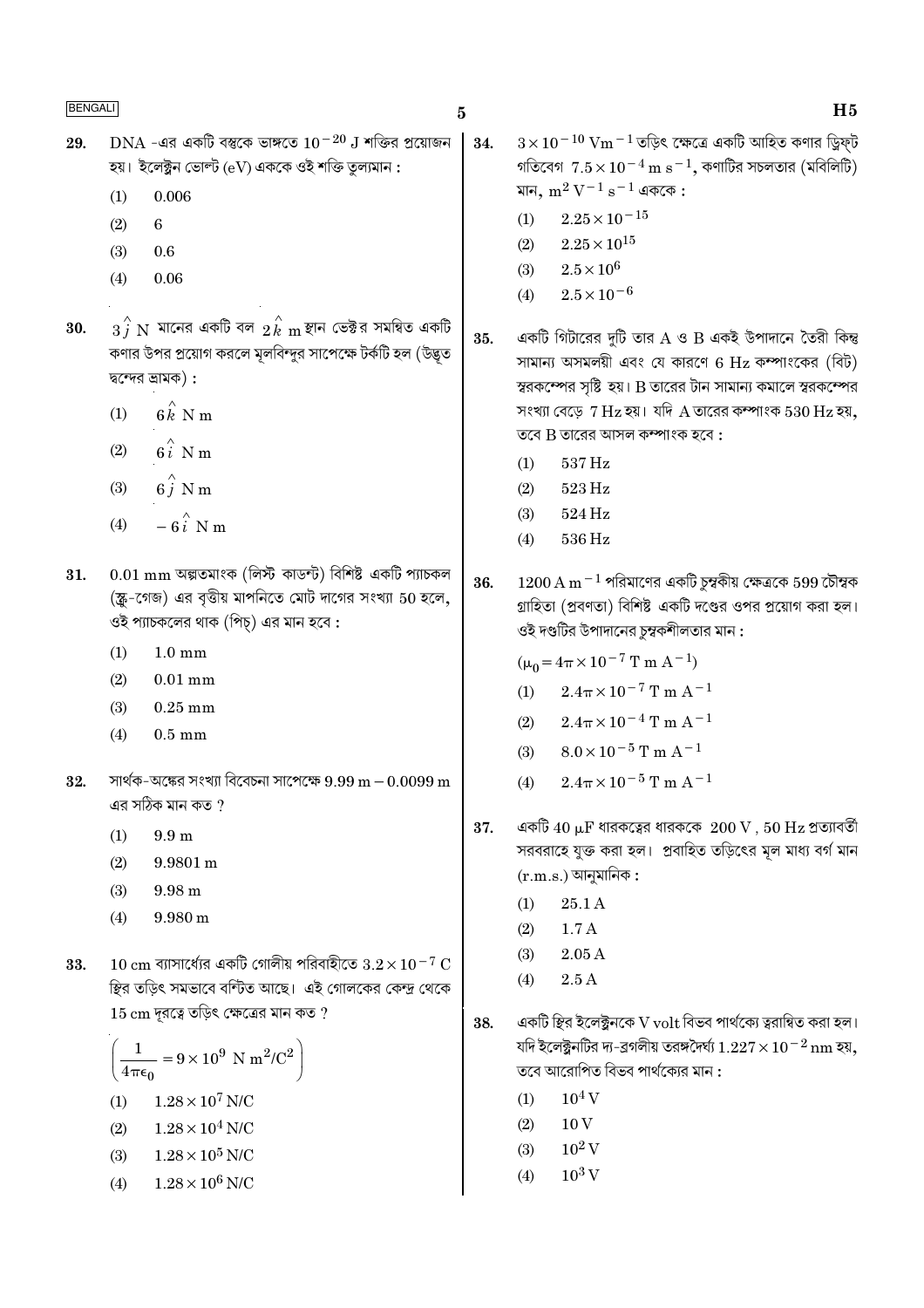- 6
- একটি  $p-n$  সংযোগ ডায়োডের রিক্ত অঞ্চলের (ডেপ্লিশন অঞ্চল) 39. বেধ বদ্ধির কারণ :
	- অগ্নবৰ্তী বিদ্যুৎপ্ৰবাহ বৃদ্ধি  $(1)$
	- শুধুমাত্র অগ্রবর্তী বায়াস  $(2)$
	- শুধমাত্র পশ্চাৎবর্তী বায়াস  $(3)$
	- অগ্নবৰ্তী এবং পশ্চাৎবৰ্তী বায়াস দুৰ্টিই  $(4)$
- যখন একটি ইউরেনিয়াম আইসোটোপ $\frac{235}{92}$ U কে নিউট্রন কণা 40. দ্বারা আঘাত করা হয় - তৈরী হয়  $\frac{89}{36}\text{Kr}$ , তিনটি নিউট্রন কণা এবং :
	- $\frac{103}{36}\mathrm{Kr}$  $(1)$
	- $\frac{144}{56}$ Ba  $(2)$
	- $\frac{91}{40}\text{Zr}$  $(3)$
	- $\frac{101}{36}\mathrm{Kr}$  $(4)$
- $r$ ' ব্যাসার্ধের একটি কৈশিক নল জলে ডোবালে 'h' উচ্চতায় জল 41. ওঠে। এই কৈশিক নলে জলের ভর  $5$  g, এবার ' $2r$ ' ব্যাসার্ধের আর একটি কৈশিক নলকেও জলে ডোবানো হল। এই নলে কৈশিক উত্থানে জলের পরিমাণ :
	- $20.0 g$  $(1)$
	- $(2)$  $2.5 g$
	- $(3)$  $5.0 g$
	- $(4)$  $10.0 g$
- $4~\mathrm{kg}$  এবং 6  $\mathrm{kg}$  ভরের দুটি বস্তুকে একটি ভরবিহীন সূতোর দুই 42. প্রান্তে যুক্ত করা হল। সুতোটিকে একটি মসৃণ পুলির সাহায্যে ঝুলিয়ে দেওয়া হল (চিত্রানুসারে)। অভিকর্ষজ ত্বরণ (g) সাপেক্ষে উল্লিখিত তন্ত্ৰটির ত্বরণ হবে:



- $(1)$  $g/10$
- $(2)$ g
- $(3)$  $g/2$
- $(4)$  $g/5$

একটি ক্ষুদ্র প্রিজম কোণ (A) সম্পন্ন একটি প্রিজমের একদিকে 43.  $i$  আপতন কোণে একটি রশ্মি আপতিত হয়ে প্রিজমের বিপরীত দিক দিয়ে লম্বভাবে নির্গত হয়। যদি প্রিজমের উপাদানের প্রতিসরাংক  $\mu$  হয়, তবে রশ্মিটির ওই প্রিজমে আপতন কোণের আনুমানিক মান :

(1) 
$$
\frac{\mu A}{2}
$$
  
\n(2)  $\frac{A}{2\mu}$   
\n(3)  $\frac{2A}{\mu}$   
\n(4)  $\mu A$ 

- একটি সিলিণ্ডারে 249 kPa চাপের এবং 27°C তাপমাত্রার 44. হাইড্রোজেন গ্যাস ভরা আছে। ওই গ্যাসের ঘনত্ব:  $(R = 8.3 J \text{ mol}^{-1} \text{ K}^{-1})$ 
	- $(1)$  $0.02 \text{ kg/m}^3$
	- $0.5 \text{ kg/m}^3$  $(2)$
	- $0.2 \text{ kg/m}^3$  $(3)$
	- $0.1 \text{ kg/m}^3$  $(4)$
- একটি রোধযুক্ত তারকে একটি মিটার ব্রীজের বাম দিকের ফাকায় 45. যুক্ত করলে ডান প্রকোষ্ঠে লাগানো  $10\,\Omega$  রোধকে তুল্যসাম্যে আনে যখন ব্রীজ তারটিকে শূন্য বিক্ষেপ বিন্দু  $3$  :  $2$  অনুপাতে ভাগ করে। যদি রোধযুক্ত তারের দৈর্ঘ্য  $1.5\,\mathrm{m}$  হয়, তবে এটির কতটা দৈর্ঘ্যের রোধ 1  $\Omega$  হবে ?
	- $1.5 \times 10^{-2}$  m  $(1)$
	- $1.0 \times 10^{-2}$  m  $(2)$
	- $1.0 \times 10^{-1}$  m  $(3)$
	- $1.5 \times 10^{-1}$  m  $(4)$
- ঘাসের পাতার অগ্রভাগ থেকে রাত্রে এবং খুব সকালবেলায় জল 46. তরল অবস্থায় নির্মোচন করতে যে পদ্ধতি দায়ী তা হলো:
	- প্লাজমোলাইসিস  $(1)$
	- $(2)$ প্ৰস্বেদন
	- $(3)$ মূলজ চাপ
	- আত্মভূতি  $(4)$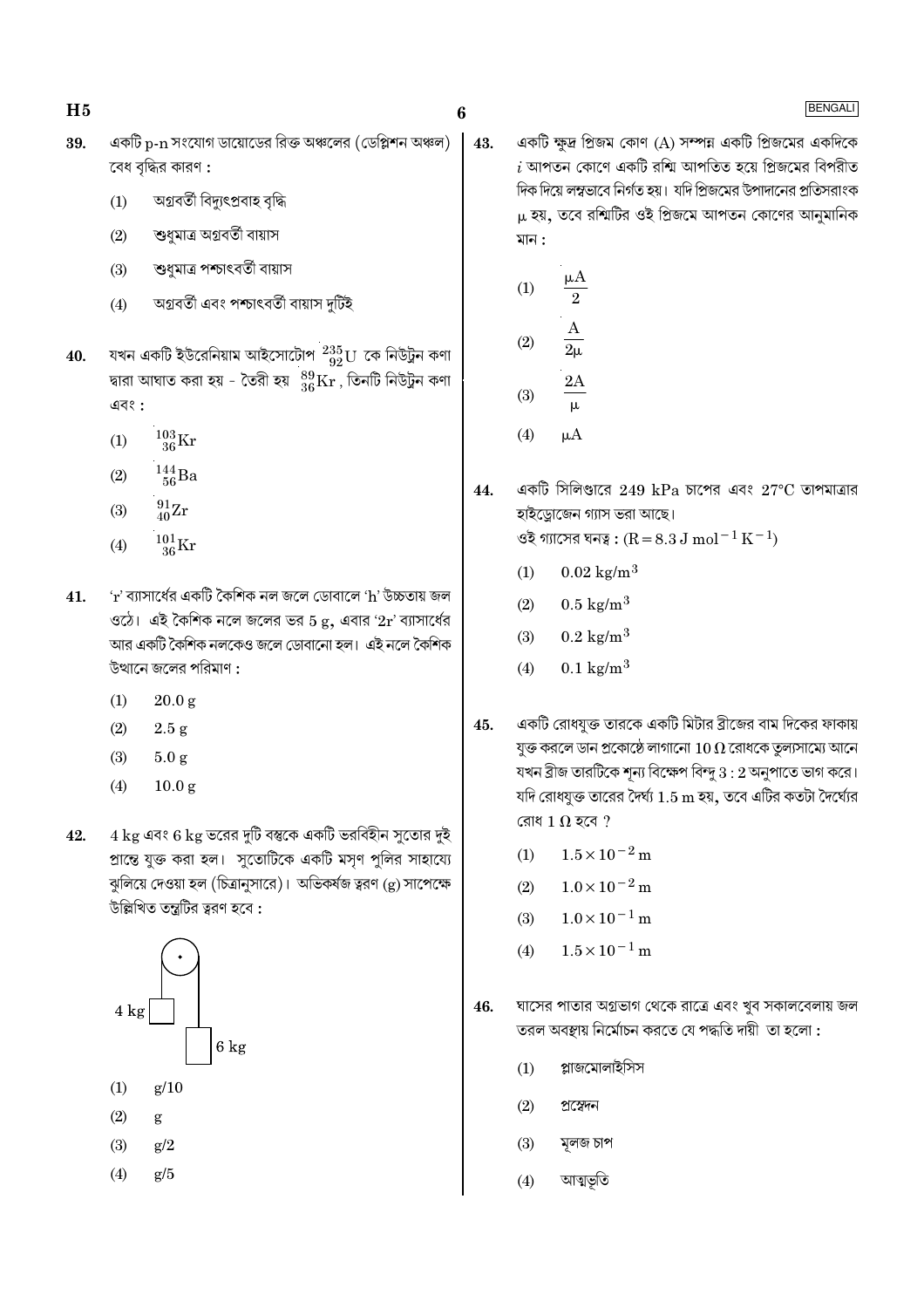| <b>BENGALI</b> |            |             |                                                             |                                            |                                    |                                                           | 7   |     |                          |                        |                                             |                                      |                   | H <sub>5</sub>                                                       |
|----------------|------------|-------------|-------------------------------------------------------------|--------------------------------------------|------------------------------------|-----------------------------------------------------------|-----|-----|--------------------------|------------------------|---------------------------------------------|--------------------------------------|-------------------|----------------------------------------------------------------------|
| 47.            |            |             |                                                             | অনাক্রম্যতা বিষয়ে ভুল উক্তিটি চিহ্নিত কর। |                                    |                                                           | 51. |     |                          |                        |                                             |                                      |                   | নিম্নলিখিত অপরিহার্য মৌলগুলি এবং উদ্ভিদে তাদের কার্য সম্পর্কে        |
|                | (1)        |             |                                                             |                                            |                                    | জ্রণ, মায়ের কাছ থেকে কিছু অ্যান্টিবডি প্রাপ্ত করে, এটি   |     |     | সঠিক জোড় নির্ণয় কর :   |                        |                                             |                                      |                   |                                                                      |
|                |            |             |                                                             | নিষ্ক্রিয় অনাক্রম্যতার উদাহরণ।            |                                    |                                                           |     | (a) | লৌহ                      |                        | (i)                                         | জলের আলোক বিশ্লেষণ                   |                   |                                                                      |
|                | (2)        |             |                                                             |                                            |                                    | পোষকদেহে অ্যান্টিজেনের (জীবিত বা মৃত) সাপেক্ষে            |     | (b) | দম্ভা                    |                        | (ii)                                        |                                      |                   | পরাগরেণুর অঙ্কুরোদগম                                                 |
|                |            |             |                                                             |                                            |                                    | অ্যান্টিবডি উৎপন্ন হয় একে 'সক্রিয় অনাক্রম্যতা' বলে।     |     | (c) | বোরন                     |                        | (iii)                                       |                                      |                   | প্রয়োজনীয় ক্লোরোফিলের জৈব-                                         |
|                | (3)        |             |                                                             |                                            |                                    | যখন বাইরে প্রস্তুত অ্যান্টিবডি সরাসরি দেওয়া হয়, তখন     |     |     |                          |                        |                                             |                                      | সংশ্লেষের জন্য    |                                                                      |
|                |            |             |                                                             |                                            | তাকে 'নিষ্ক্রিয় অনাক্রম্যতা' বলে। |                                                           |     | (d) | ম্যাঙ্গানিজ              |                        | (iv)                                        |                                      |                   | $IAA$ -এর জৈব-সংশ্লেষ                                                |
|                | (4)        |             | সক্ৰিয় অনাক্ৰম্যতা দ্ৰুত এবং সম্পূৰ্ণভাবে প্ৰতিক্ৰিয়াশীল। |                                            |                                    |                                                           |     |     |                          |                        | নিম্নলিখিতগুলির মধ্যে সঠিক বিকল্প বেছে নাও: |                                      |                   |                                                                      |
| 48.            |            |             | প্ৰান্তপুস্পিকাতে থাকে :                                    |                                            |                                    |                                                           |     |     | (a)                      | (b)                    | $\left( \mathrm{c}\right)$                  | (d)                                  |                   |                                                                      |
|                | (1)        |             |                                                             | অৰ্ধ-অধোগৰ্ভ ডিম্বাশয়                     |                                    |                                                           |     | (1) | (iv)                     | (i)                    | (ii)                                        | (iii)                                |                   |                                                                      |
|                | (2)        |             | অধোগৰ্ভ ডিম্বাশয়                                           |                                            |                                    |                                                           |     | (2) | (ii)                     | (i)                    | (iv)                                        | (iii)                                |                   |                                                                      |
|                | (3)        |             | অধিগৰ্ভ ডিম্বাশয়                                           |                                            |                                    |                                                           |     | (3) | (iv)                     | (iii)                  | (ii)                                        | (i)                                  |                   |                                                                      |
|                | (4)        |             | গৰ্ভপাদ ডিম্বাশয়                                           |                                            |                                    |                                                           |     | (4) | (iii)                    | (iv)                   | (ii)                                        | (i)                                  |                   |                                                                      |
|                |            |             |                                                             |                                            |                                    |                                                           | 52. |     |                          |                        |                                             |                                      |                   | প্রদেয় স্তম্ভ দুটিকে মেলাও এবং সঠিক পছন্দটি নির্বাচন কর।            |
| 49.            |            |             | মিওসিসের সাপেক্ষে জোড়ো:                                    |                                            |                                    |                                                           |     |     | স্তু - $I$               |                        |                                             |                                      | <b>उ</b> ड-11     |                                                                      |
|                | (a)        | জাইগোটিন    |                                                             | (i)                                        |                                    | টারমিনালাইজেশন                                            |     | (a) |                          | গলবীলীয় ফুলকা ছিদ্রের |                                             | (i)                                  | ট্রাইগন           |                                                                      |
|                | (b)        | প্যাকাইটিন  |                                                             | (ii)                                       | কিয়াজমাটা                         |                                                           |     |     |                          | সংখ্যা $6 - 15$ জোড়া  |                                             |                                      |                   |                                                                      |
|                | (c)        | ডিপ্লোটিন   |                                                             | (iii)                                      | ক্রসিং ওভার                        |                                                           |     | (b) | পুচ্ছপাখনা               |                        |                                             |                                      |                   | $(ii)$ সাইক্লোস্টোমস                                                 |
|                | (d)        |             | ডায়াকাইনেসিস (iv)                                          |                                            | সাইন্যাপসিস                        |                                                           |     |     |                          | হেটেরোসারকাল প্রকৃতির  |                                             |                                      |                   |                                                                      |
|                |            |             |                                                             |                                            |                                    | নিম্নলিখিতগুলির মধ্য থেকে সঠিক বিকল্প বেছে নাও:           |     | (c) | পটকা                     |                        |                                             |                                      | (iii)কন্ড্ৰিকথিস্ |                                                                      |
|                |            | (a)         | (b)                                                         | $\left( \mathrm{c}\right)$                 | (d)                                |                                                           |     | (d) | বিষাক্ত হুল              |                        |                                             |                                      | (iv) অস্টিক্থিস্  |                                                                      |
|                | (1)        | (ii)        | (iv)                                                        | (iii)                                      | (i)                                |                                                           |     |     | (a)                      | (b)                    | $\left( \mathrm{e}\right)$                  | (d)                                  |                   |                                                                      |
|                | (2)<br>(3) | (iii)       | (iv)<br>(iii)                                               | (i)<br>(ii)                                | (ii)                               |                                                           |     | (1) | (i)                      | (iv)                   | (iii)                                       | (ii)                                 |                   |                                                                      |
|                | (4)        | (iv)<br>(i) | (ii)                                                        | (iv)                                       | (i)<br>(iii)                       |                                                           |     | (2) | (ii)                     | (iii)                  | (iv)                                        | (i)                                  |                   |                                                                      |
|                |            |             |                                                             |                                            |                                    |                                                           |     | (3) | (iii)                    | (iv)                   | (i)                                         | (ii)                                 |                   |                                                                      |
| 50.            |            |             |                                                             |                                            |                                    | প্রদেয় স্তম্ভ দুটিকে মেলাও এবং সঠিক পছন্দটি নির্বাচন কর। |     | (4) | (iv)                     | (ii)                   | (iii)                                       | (i)                                  |                   |                                                                      |
|                |            | স্তুভ - $I$ |                                                             |                                            |                                    | $35 - 11$                                                 | 53. |     |                          |                        |                                             |                                      |                   | একটি তৃণভূমির বাস্তুতন্ত্রের বিভিন্ন ট্রফিক স্তরের সঙ্গে <b>সঠিক</b> |
|                | (a)        | অমরা        |                                                             |                                            | (i)                                | আন্ড্রোজেন                                                |     |     |                          |                        |                                             | প্রজাতিগত উদাহরণের জোড় নির্ণয় কর : |                   |                                                                      |
|                | (b)        |             | জোনা পেলুসিডা                                               |                                            | (ii)                               | হিউম্যান                                                  |     | (a) |                          | চতুর্থ ট্রফিক স্তর     |                                             |                                      | (i)               | কাক                                                                  |
|                |            |             |                                                             |                                            |                                    | কোরিওনিক<br>গোনাডোটুপিন                                   |     | (b) |                          | দ্বিতীয় টুফিক স্তর    |                                             |                                      | (ii)              | শকুন                                                                 |
|                |            |             |                                                             |                                            |                                    | (hCG)                                                     |     | (c) |                          | প্ৰথম ট্ৰফিক স্তর      |                                             |                                      | (iii)             | খরগোস                                                                |
|                | (c)        |             |                                                             | বাল্বো-ইউরেথ্রাল গ্রন্থি (iii)             |                                    | ডিস্বাণুর স্তর                                            |     | (d) |                          | তৃতীয় ট্রফিক স্তর     |                                             |                                      | (iv)              | ঘাস                                                                  |
|                | (d)        |             | লিডিগ কোষসমূহ                                               |                                            | (iv)                               | শিশ্মের রসসিঞ্চন                                          |     |     | উপযুক্ত বিকল্প বেছে নাও: |                        |                                             |                                      |                   |                                                                      |
|                |            | (a)         | (b)                                                         | $\left( \mathrm{c}\right)$                 | (d)                                |                                                           |     |     | (a)                      | (b)                    | $\left( \mathrm{e}\right)$                  | (d)                                  |                   |                                                                      |
|                | (1)        | (ii)        | (iii)                                                       | (iv)                                       | (i)                                |                                                           |     | (1) | (i)                      | (ii)                   | (iii)                                       | (iv)                                 |                   |                                                                      |
|                | (2)        | (iv)        | (iii)                                                       | (i)                                        | (ii)                               |                                                           |     | (2) | (ii)                     | (iii)                  | (iv)                                        | (i)                                  |                   |                                                                      |
|                | (3)        | (i)         | (iv)                                                        | (ii)                                       | (iii)                              |                                                           |     | (3) | (iii)                    | (ii)                   | (i)                                         | (iv)                                 |                   |                                                                      |
|                | (4)        | (iii)       | (ii)                                                        | (iv)                                       | (i)                                |                                                           |     | (4) | (iv)                     | (iii)                  | (ii)                                        | (i)                                  |                   |                                                                      |
|                |            |             |                                                             |                                            |                                    |                                                           |     |     |                          |                        |                                             |                                      |                   |                                                                      |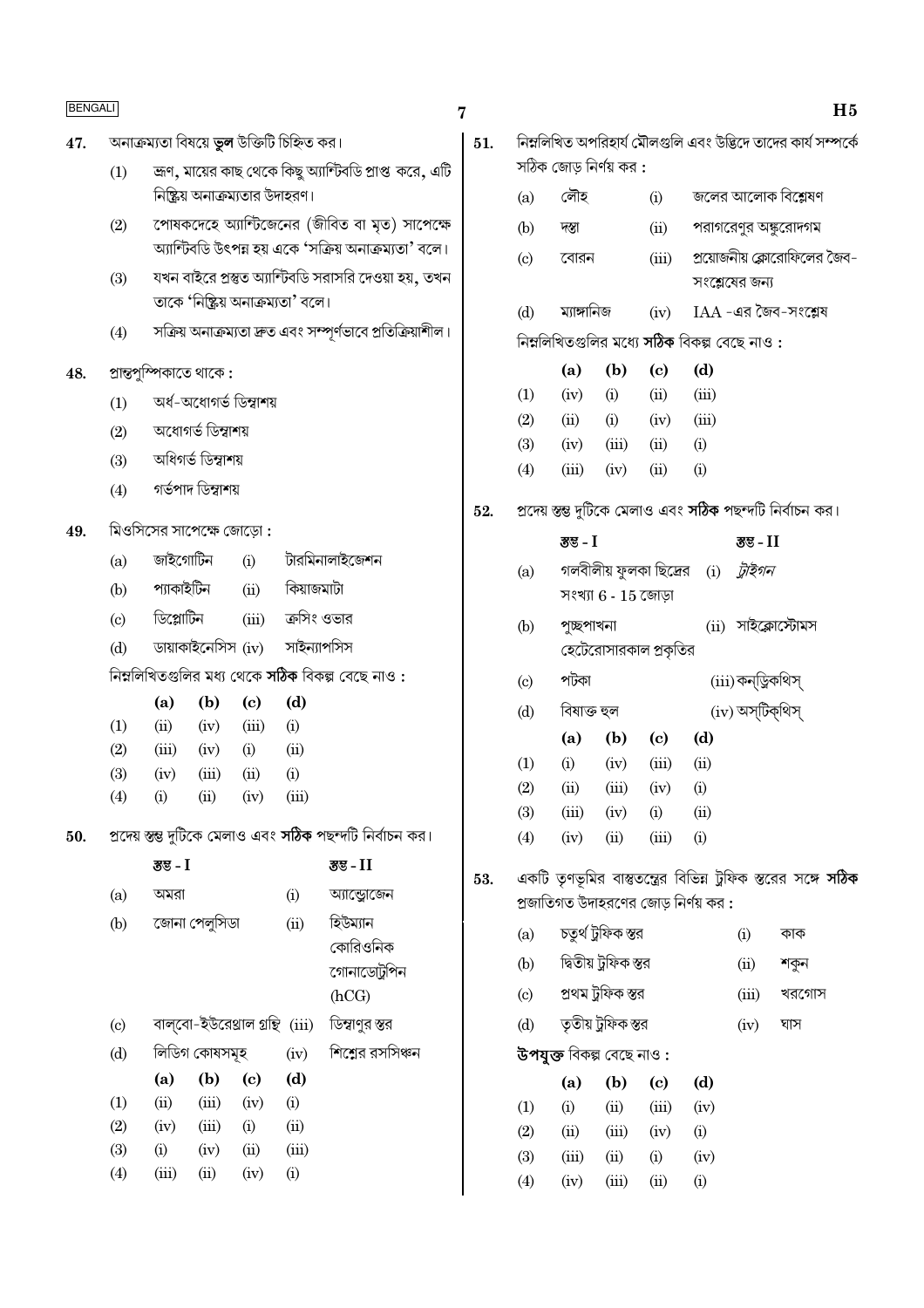- অ্যান্টার্কটিক অঞ্চলে তুষার-অন্ধত্বের কারণ হল : 54.
	- অতি-লাল রশ্মির দ্বারা রেটিনা ক্ষতিগ্রস্ত হওয়া  $(1)$
	- চক্ষুর অর্দ্ধতরল পদার্থ কম তাপমাত্রার প্রভাবে জমাট বেঁধে  $(2)$ যাওয়া
	- উচ্চহারে UV-B বিকিরণের কারণে কর্ণিয়া ফুলে যাওয়া  $(3)$
	- তষারে আলোকরশ্মির উচ্চহারে প্রতিফলন  $(4)$
- নিম্নলিখিত উক্তিগুলির মধ্যে কোনটি কোষের অন্তুষ্ণঃ বস্তু 55. (inclusion bodies) সম্পৰ্কে সঠিক নয় ?
	- তারা সাইটোপ্লাজমে সঞ্চিত বস্তুর নমুনা।  $(1)$
	- তারা কোন প্রকার পর্দাবৃত হয় না।  $(2)$
	- তারা খাদ্য কণিকার গলাধঃকরণে সাহায্য করে।  $(3)$
	- $(4)$ তারা সাইটোপ্লাজমে মুক্ত অবস্থায় থাকে।
- একটি বাস্তুতন্ত্রে মোট প্রাথমিক উৎপাদন ক্ষমতা এবং প্রকৃত প্রাথমিক 56. উৎপাদন ক্ষমতার পরিপ্রেক্ষিতে নিম্নলিখিতগুলির মধ্যে কোন উক্তিটি সত্য  $?$ 
	- মোট প্ৰাথমিক উৎপাদন ক্ষমতা এবং প্ৰকৃত প্ৰাথমিক  $(1)$ উৎপাদন ক্ষমতাব মধ্যে কোন সম্পৰ্ক নেই।
	- মোট প্ৰাথমিক উৎপাদন ক্ষমতা সৰ্বদাই প্ৰকৃত প্ৰাথমিক  $(2)$ উৎপাদন ক্ষমতা অপেক্ষা কম।
	- মোট প্ৰাথমিক উৎপাদন ক্ষমতা সৰ্বদাই প্ৰকত প্ৰাথমিক  $(3)$ উৎপাদন ক্ষমতা অপেক্ষা অধিক।
	- মোট প্ৰাথমিক উৎপাদন ক্ষমতা এবং প্ৰকৃত প্ৰাথমিক  $(4)$ উৎপাদন ক্ষমতা হল এক ও অভিন্ন।
- নিচের স্তম্ভ দুটিকে মেলাও এবং সঠিক পছন্দটি নির্বাচন কর। 57.

|          |      |                                                               |       | उड - II              |
|----------|------|---------------------------------------------------------------|-------|----------------------|
|          |      |                                                               | (i)   | অনাক্ৰম্যতা প্ৰদৰ্শন |
|          |      |                                                               | (ii)  | ফ্যাগোসাইটোসিস       |
|          |      |                                                               | (iii) | হিস্টামিনেজ নামক     |
|          |      |                                                               |       | ক্ষতিকর উৎসেচক       |
|          |      |                                                               |       | ক্ষরণ                |
|          |      |                                                               | (iv)  | হিস্টামিন যুক্ত দানা |
|          |      |                                                               |       | ক্ষরণ                |
| (a)      | (b)  | $\left( \mathrm{e}\right)$                                    | (d)   |                      |
| (ii)     | (i)  | (iii)                                                         | (iv)  |                      |
| (iii)    | (iv) | (ii)                                                          | (i)   |                      |
| (iv)     | (i)  | (ii)                                                          | (iii) |                      |
| $\rm(i)$ | (ii) | (iv)                                                          | (iii) |                      |
|          |      | ञ्जुड - 1<br>ইওসিনোফিল<br>বেসোফিল<br>নিউট্রোফিল<br>লিম্ফোসাইট |       |                      |

- ইন্টারফেজের  $\mathrm{G}_1$  দশার (গ্যাপ 1) নিরীখে নিচের স $\bf \hbar$ ক উক্তিটি 58. সনাক্ত কব।
	- নিউক্লিয় বিভাজন ঘটে।  $(1)$
	- DNA সংশ্লেষ বা প্রতিলিপিকরণ ঘটে।  $(2)$
	- কোষের সকল উপাদানের পুণর্সংগঠন অনুষ্ঠিত হয়।  $(3)$
	- কোষটি বিপাকীয়ভাবে সক্রিয় থাকে, বৃদ্ধি করে কিন্তু  $\rm{DNA}$  $(4)$ সংশ্লেষ ঘটে না।
- একটি উদ্ভিদের প্রস্থচ্ছেদে নিম্নলিখিত অঙ্গসংস্থানিক বৈশিষ্ট্যগুলি 59. দেখা গেল :
	- বহুসংখ্যক বিক্ষিপ্তভাবে ছড়ানো বাণ্ডিল আবরণী দ্বারা  $(a)$ আবত নালিকা-বাণ্ডিল
	- বৃহৎ এবং স্পষ্টভাবে প্রতীয়মান প্যারেনকাইমাঘটিত  $(b)$ ভমিকলা
	- সংযুক্ত এবং বদ্ধ নালিকা বাণ্ডিল  $(c)$
	- ফ্লোয়েম-প্যারেনকাইমা অনুপষ্কিত  $(d)$

কোন ধরনের উদ্ভিদ ও তার কোন অংশ সনাক্ত কর ?

- দ্বিবীজপত্ৰীর মল  $(1)$
- একবীজপত্রীর কাণ্ড  $(2)$
- $(3)$ একবীজপত্রীর মূল
- দ্বিবীজপত্রীর কাণ্ড  $(4)$
- *প্লাসমোডিয়ামের* যে সংক্রমণযোগ্য দশা মানুষের দেহে প্রবেশ করে 60. তা হল :
	- $(1)$ পুং গ্যামেটোসাইট
	- টফোজয়েট  $(2)$
	- স্পোরোজয়েট  $(3)$
	- স্ত্রী গ্যামেটোসাইট  $(4)$
- অক্সিজেনের পরিবহণের উপর ভিত্তি করে <mark>ভুল</mark> উক্তিটি সনাক্ত 61. কর।
	- অ্যালভিওলাইয়ের নিম্ন  $pCO_2$  অক্সিহিমোগ্লোবিন তৈরীকে  $(1)$ অনুগ্রহ করে।
	- হিমোগ্লোবিনের সঙ্গে অক্সিজেনের সংযুক্তিকরণ মূলত  $\mathrm{O}_2$  $(2)$ এর পার্শ্বচাপের সঙ্গে সম্পর্কিত।
	- $CO<sub>2</sub>$  এর পার্শ্বচাপ  $O<sub>2</sub>$  কে হিমোগ্লোবিনের সঙ্গে  $(3)$ সংযুক্তিকরণে বাধা দেয়।
	- অ্যালভিওলাইয়ের উচ্চ $\rm\,H^+$  ঘনত্ব অক্সিহিমোগ্লোবিন  $(4)$ তৈরীকে অনুগ্রহ করে।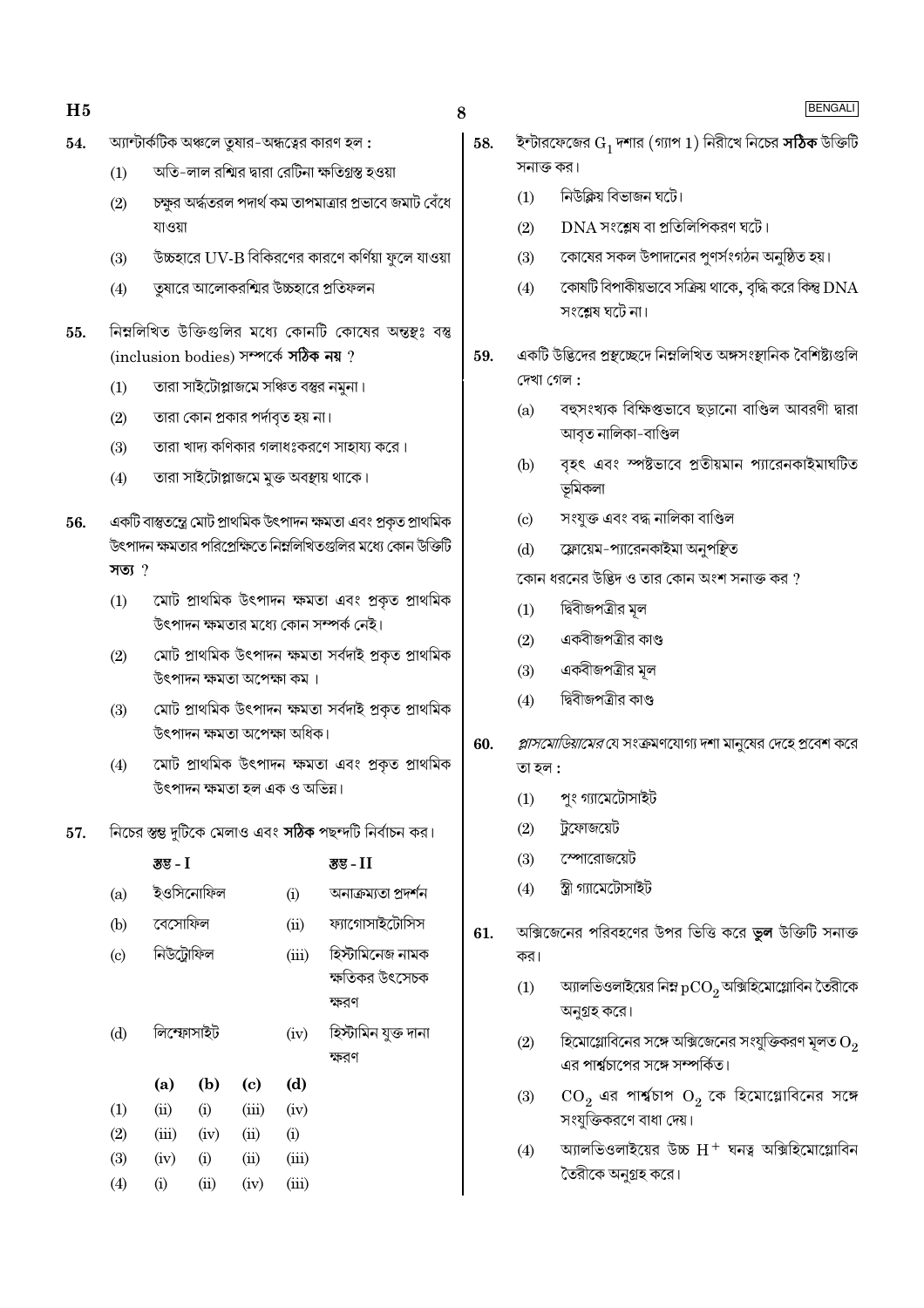| <b>BENGALI</b><br>9 |                                                    |                       |                                        |                                 |      |                                                     |                                                               |  |  |  |  |
|---------------------|----------------------------------------------------|-----------------------|----------------------------------------|---------------------------------|------|-----------------------------------------------------|---------------------------------------------------------------|--|--|--|--|
| 62.                 |                                                    |                       |                                        |                                 |      |                                                     | জৈব প্রযুক্তিতে ব্যবহারের সাপেক্ষে জীবগুলির সঠিক জোড় নির্ণয় |  |  |  |  |
|                     | কর :                                               |                       |                                        |                                 |      |                                                     |                                                               |  |  |  |  |
|                     | (a)                                                |                       |                                        | ব্যাসিলাস থুরিনজিয়েনসিস        |      | (i)                                                 | ক্লোনিং ভেক্টর                                                |  |  |  |  |
|                     | (b)                                                |                       |                                        | থারমাস অ্যাকুয়াটিকাস           |      | (ii)                                                | প্ৰথম rDNA<br>অণুর নির্মাণ                                    |  |  |  |  |
|                     | $\left( \mathrm{c}\right)$                         |                       | আগ্রোব্যাক্টেরিয়াম<br>টিউমিফেসিয়েন্স |                                 |      | (iii)                                               | <b>DNA</b><br>পলিমারেজ                                        |  |  |  |  |
|                     | (d)                                                |                       |                                        | স্যালমোনেলা টাইফিমুরিয়াম       |      | (iv)                                                | <b>Cry</b><br>প্রোটিনসমূহ                                     |  |  |  |  |
|                     | নিম্নলিখিতগুলির মধ্য থেকে সঠিক বিকল্প বেছে নাও :   |                       |                                        |                                 |      |                                                     |                                                               |  |  |  |  |
|                     |                                                    | (a)                   | (b)                                    | $\left( \mathrm{c}\right)$      | (d)  |                                                     |                                                               |  |  |  |  |
|                     | (1)                                                | (iii)                 | (iv)                                   | (i)                             | (ii) |                                                     |                                                               |  |  |  |  |
|                     | (2)                                                | (ii)                  | (iv)                                   | (iii)                           | (i)  |                                                     |                                                               |  |  |  |  |
|                     | (3)                                                | (iv)                  | (iii)                                  | (i)                             | (ii) |                                                     |                                                               |  |  |  |  |
|                     | (4)                                                | (iii)                 | (ii)                                   | (iv)                            | (i)  |                                                     |                                                               |  |  |  |  |
| 63.                 | পেঙ্গুইন এবং ডলফিনের ফ্লিপার নিম্নলিখিতের উদাহরণ : |                       |                                        |                                 |      |                                                     |                                                               |  |  |  |  |
|                     | (1)                                                | প্ৰাকৃতিক নিৰ্বাচন    |                                        |                                 |      |                                                     |                                                               |  |  |  |  |
|                     | (2)                                                |                       | অভিযোজিত বিকিরণ                        |                                 |      |                                                     |                                                               |  |  |  |  |
|                     | (3)                                                |                       | অভিসারী বিবর্তন                        |                                 |      |                                                     |                                                               |  |  |  |  |
|                     | (4)                                                |                       |                                        | ইন্ডাসট্ৰিয়াল মেলানিজম         |      |                                                     |                                                               |  |  |  |  |
| 64.                 | গোষ্ঠী হল :                                        |                       |                                        |                                 |      |                                                     | দ্বি-পাৰ্শ্ব প্ৰতিসমতা এবং সিলোমবিহীন প্ৰাণীসকল আছে এরূপ      |  |  |  |  |
|                     |                                                    | $(1)$ আনেলিডা         |                                        |                                 |      |                                                     |                                                               |  |  |  |  |
|                     | (2)                                                | টেনোফোরা              |                                        |                                 |      |                                                     |                                                               |  |  |  |  |
|                     | (3)                                                |                       | প্ল্যাটিহেলমিনথেস্                     |                                 |      |                                                     |                                                               |  |  |  |  |
|                     | (4)                                                |                       | অ্যাসকেলমিনথেস্                        |                                 |      |                                                     |                                                               |  |  |  |  |
| 65.                 |                                                    |                       |                                        |                                 |      | প্ৰশ্বাসকালে সংঘটিত <b>সঠিক</b> ঘটনাগুলি সনাক্ত কর। |                                                               |  |  |  |  |
|                     | (a)                                                |                       | মধ্যচ্ছদার সংকোচন                      |                                 |      |                                                     |                                                               |  |  |  |  |
|                     | (b)                                                |                       |                                        | বহিঃ ইন্টার-কস্টাল পেশীর সংকোচন |      |                                                     |                                                               |  |  |  |  |
|                     | $\left( \mathrm{c}\right)$                         |                       |                                        | ফুসফুসের আয়তন হ্রাস পায়       |      |                                                     |                                                               |  |  |  |  |
|                     | (d)                                                |                       |                                        | অন্তঃফুসফুসীয় চাপ বৃদ্ধি পায়  |      |                                                     |                                                               |  |  |  |  |
|                     | (1)                                                |                       | কেবল (d) সঠিক                          |                                 |      |                                                     |                                                               |  |  |  |  |
|                     | (2)                                                |                       | (a) এবং (b) সঠিক                       |                                 |      |                                                     |                                                               |  |  |  |  |
|                     | (3)                                                |                       | (c) এবং (d) সঠিক                       |                                 |      |                                                     |                                                               |  |  |  |  |
|                     | (4)                                                | (a), (b) এবং (d) সঠিক |                                        |                                 |      |                                                     |                                                               |  |  |  |  |

| 66. |     | ইউক্যারিওটিক কোষে কোনটি গ্লাইকোপ্রোটিনসমূহ ও<br>গ্লাইকোলিপিডসমূহের উল্লেখযোগ্য সংশ্লেষস্থল ? |
|-----|-----|----------------------------------------------------------------------------------------------|
|     | (1) | পলিজোমস                                                                                      |
|     | (2) | এণ্ডোপ্লাজমিক রেটিকিউলাম                                                                     |
|     | (3) | পারঅক্সিজোমস                                                                                 |
|     | (4) | গলগি বস্তুসমূহ                                                                               |
|     |     |                                                                                              |
| 67. |     | নিম্নলিখিতগুলির মধ্যে কোন্ সংকরায়ণ বা প্রজনন পদ্ধতিতে                                       |
|     |     | মেরিনো নামক পুরুষ ভেড়ার সঙ্গে বিকানেরী নামক স্ত্রী ভেড়ার                                   |
|     |     | মিলনের ফলে 'হিসারডেল' ব্রীডটি উৎপন্ন হয়েছে ?                                                |
|     |     | (1) ইন্-ব্ৰিডিং                                                                              |

 $H5$ 

- আউট ক্ৰসিং  $(2)$
- পরিব্যক্তিজনিত ব্রিডিং  $(3)$
- ক্ৰস ব্ৰিডিং  $(4)$
- বিভাজনরত কিছু কোষ কোষচক্র থেকে নির্গত হয়ে একটি নিষ্ক্রিয় 68. অঙ্গজ দশায় প্রবেশ করে। ইহাকে বলে কুইসেন্ট দশা  $(\overline{\mathrm{G}_0})$ । এই ঘটনা যে দশার পরে ঘটে সেটি হল :
	- $G_2$ দশা  $(1)$
	- $(2)$  $M$  দশা
	- $\mathrm{G}_1$ দশা  $(3)$
	- $S$  দশা  $(4)$
- নিম্নলিখিতগুলির মধ্যে কোনটিতে পৃথিবীর মধ্যে সর্বাধিক প্রজাতি 69. বৈচিত্ৰ্য পরিলক্ষিত হয় ?
	- $(1)$ আমাজন অরণ্য
	- ভারতের পশ্চিমঘাট পর্বতমালা  $(2)$
	- $(3)$ মাদাগাস্কার
	- হিমালয় পৰ্বতমালা  $(4)$
- নিম্নগুলির থেকে ক্ষারীয় অ্যামিনো অ্যাসিডটি সনাক্ত কর। 70.
	- ভ্যালিন  $(1)$
	- টাইরোসিন  $(2)$
	- গ্লুটামিক অ্যাসিড  $(3)$
	- লাইসিন  $(4)$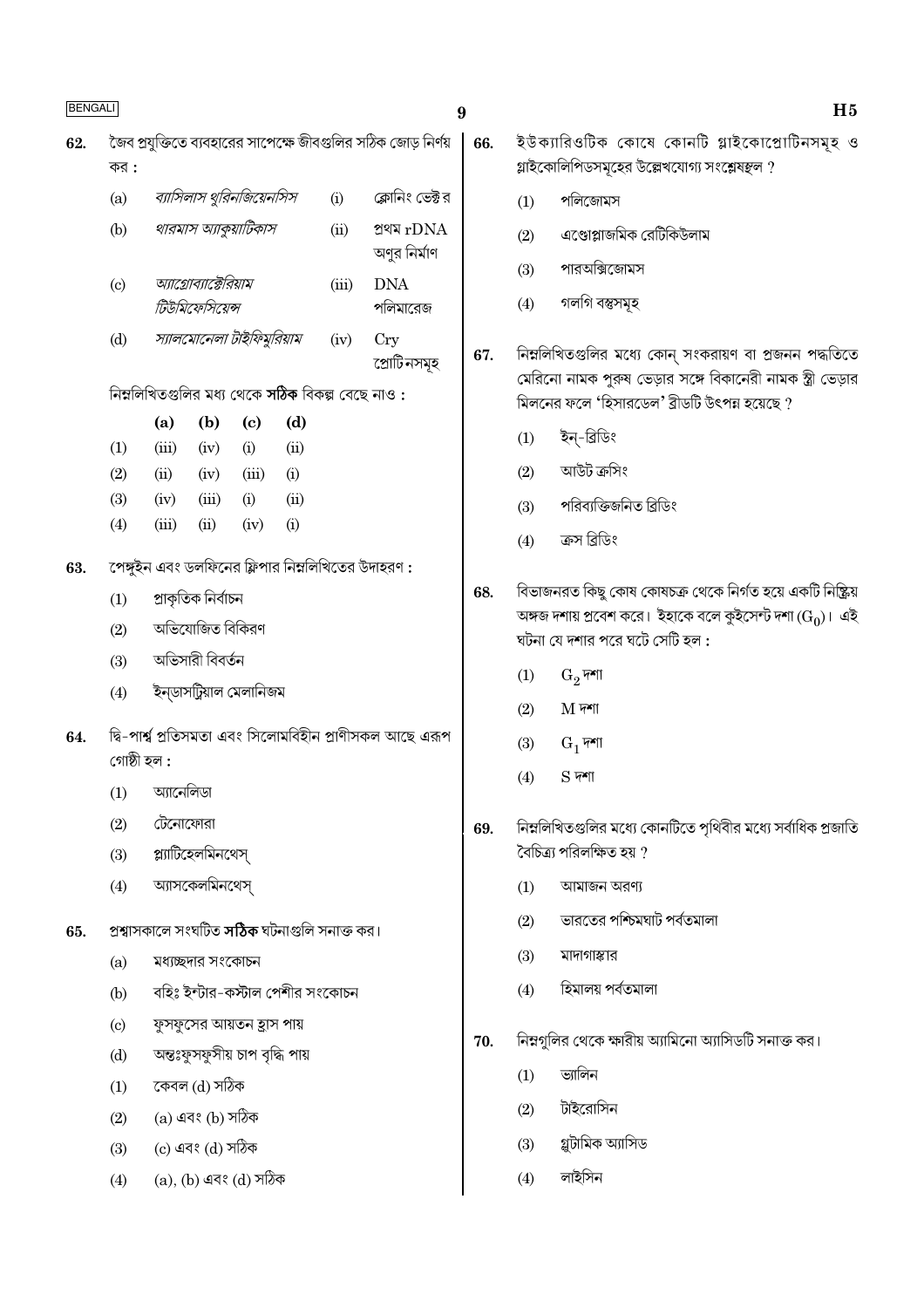| H <sub>5</sub> |     |                                           |                      |                                     |                                              |                                                                  | 10  |               |                                                   |                                                     |                                   |              |                                                 | <b>BENGALI</b>                                                   |
|----------------|-----|-------------------------------------------|----------------------|-------------------------------------|----------------------------------------------|------------------------------------------------------------------|-----|---------------|---------------------------------------------------|-----------------------------------------------------|-----------------------------------|--------------|-------------------------------------------------|------------------------------------------------------------------|
| 71.            |     |                                           |                      |                                     |                                              | প্রদেয় স্তম্ভ দুটিকে মেলাও এবং <b>সঠিক</b> পছন্দটি নির্বাচন কর। | 75. |               |                                                   |                                                     |                                   |              |                                                 | নিম্নলিখিত জোড়গুলির মধ্যে এককোষী শৈবাল কোনটি ?                  |
|                |     | স্তম্ভ - I                                |                      |                                     |                                              | স্তু - II                                                        |     | (1)           |                                                   | ক্লোরেলা ও স্পাইরুলিনা                              |                                   |              |                                                 |                                                                  |
|                | (a) |                                           | পিটুইটারী গ্রন্থি    |                                     | (i)                                          | গ্ৰেভ বৰ্ণিত রোগ                                                 |     | (2)           |                                                   | ল্যামিনেরিয়া ও সারগাসম                             |                                   |              |                                                 |                                                                  |
|                | (b) |                                           | থাইরয়েড গ্রন্থি     |                                     | (ii)                                         | ডায়াবেটিস মেলিটাস                                               |     | (3)<br>(4)    |                                                   | জেলিডিয়াম ও গ্র্যাসিলেরিয়া<br>অ্যানাবিনা ও ভলভক্স |                                   |              |                                                 |                                                                  |
|                | (c) |                                           | অ্যাড্রেনাল গ্রন্থি  |                                     | (iii)                                        | ডায়াবেটিস ইনসিপিডাস                                             |     |               |                                                   |                                                     |                                   |              |                                                 |                                                                  |
|                | (d) | অগ্ন্যাশয়                                |                      |                                     | (iv)                                         | অ্যাডিসন বর্ণিত রোগ                                              | 76. |               | নিমিত্ত অবায়বিয় স্লাজ পাচক যন্ত্রে দেওয়া হয় ? |                                                     |                                   |              |                                                 | নিম্নলিখিতগুলির মধ্যে কোন্টি সিউয়েজের পুনরায় ট্রিটমেন্টের      |
|                |     | (b)<br>(a)<br>$\left( \mathbf{c} \right)$ |                      | (d)                                 |                                              |                                                                  | (1) | সক্ৰিয় স্লাজ |                                                   |                                                     |                                   |              |                                                 |                                                                  |
|                | (1) | (ii)                                      | (i)                  | (iv)                                | (iii)                                        |                                                                  |     | (2)           | প্ৰাথমিক স্লাজ                                    |                                                     |                                   |              |                                                 |                                                                  |
|                | (2) | (iv)                                      | (iii)                | (i)                                 | (ii)                                         |                                                                  |     | (3)           | ভাসমান বৰ্জ্য                                     |                                                     |                                   |              |                                                 |                                                                  |
|                | (3) | (iii)                                     | (ii)                 | (i)                                 | (iv)                                         |                                                                  |     | (4)           |                                                   | প্রাথমিক প্রক্রিয়াকরণের বহিঃপ্লাবী                 |                                   |              |                                                 |                                                                  |
|                | (4) | (iii)                                     | (i)                  | (iv)                                | (ii)                                         |                                                                  | 77. |               |                                                   |                                                     |                                   |              |                                                 | প্রদেয় স্তম্ভ দুটিকে মেলাও এবং <b>সঠিক</b> পছন্দটি নির্বাচন কর। |
|                |     |                                           |                      |                                     |                                              |                                                                  |     |               | স্তম্ভ - $I$                                      |                                                     |                                   |              | স্তম্ভ - $II$                                   |                                                                  |
| 72.            |     |                                           |                      |                                     |                                              | কর্ডাটা পর্বের নিমিত্ত নিম্নের কোন্ উক্তিগুলি <b>ঠিক</b> ?       |     | (a)           |                                                   | <i>ক্লস্ট্রিডিয়াম বচ্টুলিকাম</i> (i)               |                                   |              |                                                 | সাইক্লোস্পোরিন- $\rm A$                                          |
|                | (a) |                                           |                      |                                     |                                              | ইউরোকর্ডাটার সম্পূর্ণ জীবদ্দশায় নোটোকর্ড মস্তক থেকে             |     |               |                                                   |                                                     |                                   |              |                                                 |                                                                  |
|                |     |                                           |                      | পুচ্ছ পৰ্যন্ত বিস্তৃত থাকে।         |                                              |                                                                  |     | (b)           |                                                   | ট্রাইকোডারমা                                        |                                   | (ii)         |                                                 | বিউটাইরিক অ্যাসিড                                                |
|                | (b) |                                           |                      |                                     |                                              | ভার্টিব্রাটাতে নোটোকর্ড কেবলমাত্র জ্রণ অবস্থায় বর্তমান          |     |               |                                                   | পলিস্পোরাম                                          |                                   |              |                                                 |                                                                  |
|                |     | থাকে।                                     |                      |                                     |                                              |                                                                  |     | (c)           | মোনাসকাস                                          | পারপিউরিয়াস                                        |                                   | (iii)        |                                                 | সাইট্ৰিক অ্যাসিড                                                 |
|                | (c) |                                           |                      |                                     | কেন্দ্রীয় স্নায়ুতন্ত্র পৃষ্ঠীয় এবং ফাঁপা। |                                                                  |     | (d)           |                                                   | অ্যাসপারজিলাস                                       |                                   | (iv)         |                                                 | রক্ত কোলেস্টেরল                                                  |
|                | (d) |                                           |                      |                                     |                                              | কৰ্ডাটা পৰ্বটি তিনটি উপপৰ্ব যথা হেমিকৰ্ডাটা, টিউনিকাটা           |     |               | নাইগার                                            |                                                     |                                   |              |                                                 | হ্রাসকারী পদার্থ                                                 |
|                |     |                                           | এবং সেফালোকর্ডাটা।   |                                     |                                              |                                                                  |     |               | (a)                                               | (b)                                                 | $\left( \mathbf{c} \right)$       | (d)          |                                                 |                                                                  |
|                | (1) |                                           | $(b)$ এবং $(c)$      |                                     |                                              |                                                                  |     | (1)           | (iv)                                              | (iii)                                               | (ii)                              | (i)          |                                                 |                                                                  |
|                | (2) |                                           | (d) এবং (c)          |                                     |                                              |                                                                  |     | (2)<br>(3)    | (iii)<br>(ii)                                     | (iv)<br>(i)                                         | (ii)<br>(iv)                      | (i)<br>(iii) |                                                 |                                                                  |
|                | (3) |                                           | $(c)$ এবং $(a)$      |                                     |                                              |                                                                  |     | (4)           | (i)                                               | (ii)                                                | (iv)                              | (iii)        |                                                 |                                                                  |
|                | (4) |                                           | $(a)$ এবং $(b)$      |                                     |                                              |                                                                  | 78. |               |                                                   |                                                     |                                   |              |                                                 | ভাইরয়েড সম্পর্কে নিম্নলিখিতগুলির মধ্যে কোনটি সত্য ?             |
|                |     |                                           |                      |                                     |                                              |                                                                  |     | (1)           |                                                   |                                                     |                                   |              | তাদের প্রোটিন খোলকবিহীন মুক্ত DNA আছে।          |                                                                  |
| 73.            |     |                                           |                      |                                     |                                              | নিকোটিন, স্ট্রিকনিন এবং ক্যাফিনের মত গৌণ বিপাকজাত পদার্থ         |     | (2)           |                                                   |                                                     |                                   |              | তাদের প্রোটিন খোলকসহ $\text{RNA}$ আছে।          |                                                                  |
|                |     |                                           |                      | উদ্ভিদে উৎপাদিত হয় যে জন্য তা হল : |                                              |                                                                  |     | (3)           |                                                   |                                                     |                                   |              | তাদের প্রোটিন খোলকবিহীন মুক্ত RNA আছে।          |                                                                  |
|                | (1) |                                           | জননের প্রভাব         |                                     |                                              |                                                                  |     | (4)           |                                                   |                                                     |                                   |              | তাদের প্রোটিন খোলকসহ $DNA$ আছে।                 |                                                                  |
|                | (2) | পুষ্টিগত মান                              |                      |                                     |                                              |                                                                  | 79. |               | সঠিক জোড় নির্ণয় কর :                            |                                                     |                                   |              |                                                 |                                                                  |
|                | (3) |                                           | বৃদ্ধির প্রতিক্রিয়া |                                     |                                              |                                                                  |     | (a)           |                                                   | অপচিতি কাজে প্রতিরোধকারী                            |                                   |              | (i)                                             | রিসিন                                                            |
|                | (4) |                                           | প্রতিরক্ষা কার্য     |                                     |                                              |                                                                  |     | (b)           |                                                   | পেপটাইড বন্ধনী আছে                                  |                                   |              | (ii)                                            | মেলোনেট                                                          |
|                |     |                                           |                      |                                     |                                              |                                                                  |     | (c)           |                                                   | ছত্রাকের কোষ প্রাচীর পদার্থ                         |                                   |              | (iii)                                           | কাইটিন                                                           |
| 74.            |     |                                           |                      |                                     | রেণুপত্রমঞ্জরী বা কোন দেখতে পাওয়া যায় :    |                                                                  |     | (d)           |                                                   | গৌণ বিপাকজাত পদাৰ্থ                                 |                                   |              | (iv)                                            | কোলাজেন                                                          |
|                | (1) |                                           | একুইসেটামে           |                                     |                                              |                                                                  |     |               |                                                   |                                                     |                                   |              | নিম্নলিখিতগুলির মধ্য থেকে সঠিক বিকল্প বেছে নাও: |                                                                  |
|                | (2) |                                           | স্যালভিনিয়াতে       |                                     |                                              |                                                                  |     | (1)           | (a)<br>(ii)                                       | (b)<br>(iii)                                        | $\left( \mathrm{e}\right)$<br>(i) | (d)<br>(iv)  |                                                 |                                                                  |
|                | (3) | টেরিসে                                    |                      |                                     |                                              |                                                                  |     | (2)           | (ii)                                              | (iv)                                                | (iii)                             | (i)          |                                                 |                                                                  |
|                | (4) |                                           | মারকেনশিয়াতে        |                                     |                                              |                                                                  |     | (3)           | (iii)                                             | (i)                                                 | (iv)                              | (ii)         |                                                 |                                                                  |
|                |     |                                           |                      |                                     |                                              |                                                                  |     | (4)           | (iii)                                             | (iv)                                                | (i)                               | (ii)         |                                                 |                                                                  |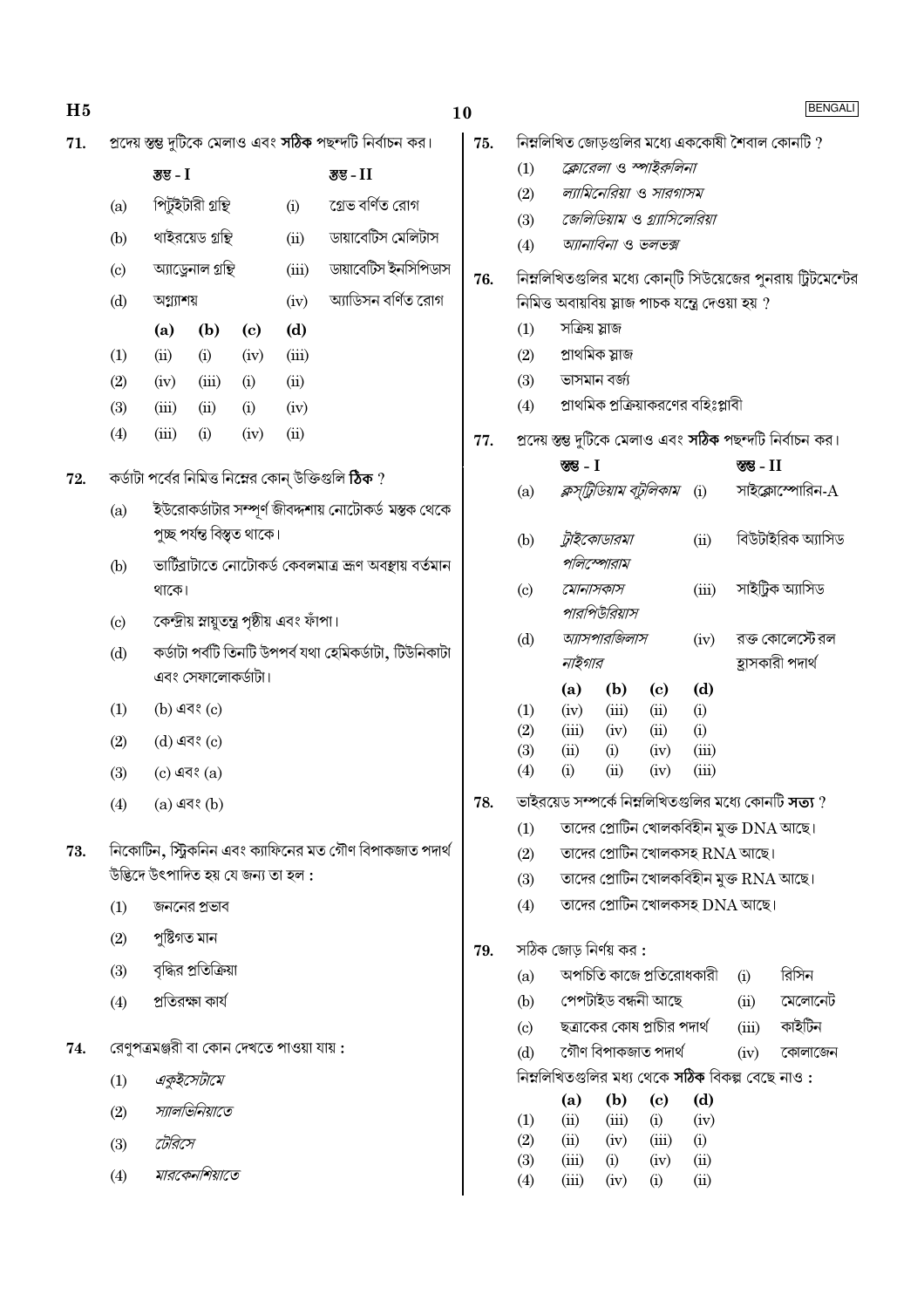| JG<br>А<br><u>,</u> |
|---------------------|
|---------------------|

 $11$ 

অস্ত্রের গোবলেট কোষ পরিবর্তিত হয়েছে: 80.

> যৌগিক আবরণী কলা  $(1)$

আঁইশাকার আবরণী কলা  $(2)$ 

- স্তম্ভাকার আবরণী কলা  $(3)$
- কনড্রোসাইট  $(4)$
- মূত্রে নিম্নলিখিত শর্তগুলির মধ্যে কোন্টির উপস্থিতি ডায়াবেটিস 81. মেলিটাস প্রদর্শন করে ?
	- রেনাল ক্যালকুলি এবং হাইপারগ্লাইসেমিয়া  $(1)$
	- ইউরেমিয়া এবং কিটোনুরিয়া  $(2)$
	- ইউরেমিয়া এবং রেনাল ক্যালকুলি  $(3)$
	- কিটোনুরিয়া এবং গ্লাইকোসুরিয়া  $(4)$
- নিম্নলিখিতগুলির মধ্যে কোন্টি ডাই-ইউরেসিসকে প্রতিহত 82. করে  $?$ 
	- $JG$  কোষসমূহ দ্বারা রেনিনের ক্ষরণ হ্রাস পায়।  $(1)$
	- $(2)$  $\overline{\mathrm{ADH}}$  এর স্বল্পমাত্রায় ক্ষরণের ফলে বেশি পরিমাণ জল পুনৰ্বিশোষিত হয়।
	- অ্যালডোস্টেরনের উপষ্থিতিতে বৃক্কীয় নালিকা থেকে  $\rm Na^+$  $(3)$ এবং জল পুনর্বিশোষিত হয়।
	- অ্যাটিয়াল ন্যাটিইউরেটিক শর্তের কারণে রক্তনালিকার  $(4)$ সংকোচন ঘটে।
- নিচের কোন্ উক্তিটি ভুল ? 83.
	- জীন প্রযুক্তিগতভাবে উৎপন্ন ইন্সুলিন  $E\text{-}Coli$  তে  $(1)$ উৎপাদিত হয়।
	- মানবদেহে ইন্সুলিন, প্রোইন্সুলিন রূপে উৎপন্ন হয়।  $(2)$
	- প্রোইন্সুলিনের একটি অতিরিক্ত পেপ্টাইড থাকে যাকে  $(3)$ C- পেপ্টাইড বলে।
	- কাৰ্যকরী ইন্সুলিনে A এবং B শৃংখল হাইড্রোজেন বন্ধনী  $(4)$ দ্বারা যুক্ত থাকে।
- 1987 সালে মন্ট্রিল প্রোটোকল যেটির নিয়ন্ত্রণে স্বাক্ষরিত হয়েছিল, 84. তা হল :
	- e-বর্জ্যসমূহের বর্জন ব্যবস্থা  $(1)$
	- এক দেশ থেকে অন্য দেশে জীনগতভাবে পরিবর্তিত জীবের  $(2)$ স্থানান্তরণ
	- ওজোন স্তর হ্রাসকারী পদার্থসমূহের উদ্বায়ন  $(3)$
	- গ্রীন হাউস গ্যাসসমূহের উদগীরণ  $(4)$

 $H<sub>5</sub>$ 

- যে বিন্যাসটি ভেক্টরের সঙ্গে সংযুক্ত DNA -এর সংখ্যা নিয়ন্ত্রণ 85. করে, তাকে বলে:
	- পরিচয়জ্ঞাপক অঞ্চল  $(1)$
	- নির্ণয়যোগ্য মার্কার  $(2)$
	- Ori অঞ্চল  $(3)$
	- প্যালিনড্রোমিক বিন্যাস  $(4)$
- $RuBisCo$  নামক উৎসেচক দ্বারা সম্পাদিত অক্সিজেন 86. সংযোগকারী বিক্রিয়া দ্বারা আলোকশ্বসন প্রক্রিয়াতে যে বিক্রিয়াজাত পদাৰ্থ তৈরি হয় তা হল :
	- $4-C$  যৌগের  $1$  অণু এবং  $2-C$  যৌগের  $1$  অণু  $(1)$
	- $3-C$  যৌগের  $2$  অণ  $(2)$
	- $3-C$  যৌগের  $1$  অণু  $(3)$
	- $6-C$  যৌগের  $1$  অণু  $(4)$
- ডিম্বকের মুখ্য দেহ যে অংশে ডিম্বকবৃন্তের সঙ্গে যুক্ত সেটি হল : 87.
	- ডিম্বকমূল বা চালাজা  $(1)$
	- ডিম্বকনাভি বা হাইলাম  $(2)$
	- ডিম্বকরন্ধ্র বা মাইক্রোপাইল  $(3)$
	- ক্ৰণ পোষক বা নিউসেলাস  $(4)$
- নিম্নলিখিত উক্তিগুলির মধ্যে কোনটি সঠিক ? 88.
	- অ্যাডেনাইন থাইমিনের সঙ্গে জোড় বাঁধে না।  $(1)$
	- আডেনাইন থাইমিনের সঙ্গে দুইটি H-বন্ধনী দ্বারা জোড়  $(2)$ বাঁধে।
	- অ্যাডেনাইন থাইমিনের সঙ্গে একটি H-বন্ধনী দ্বারা জোড়  $(3)$ বাঁধে।
	- অ্যাডেনাইন থাইমিনের সঙ্গে তিনটি H-বন্ধনী দ্বারা জোড়  $(4)$ বাঁশে।
- নিচের স্তম্ভ দুটিকে মেলাও এবং **সঠিক** পছন্দটি নির্বাচন কর। 89.

|                  | স্তম্ভ - I |                                      |           |                  |      | <u>उउ</u> - II |
|------------------|------------|--------------------------------------|-----------|------------------|------|----------------|
| (a)              |            | যূথচারী এবং পলিফেগাস বা              | (i)       | আর্স্টেরিয়াস    |      |                |
|                  |            | বহুভক্ষক পেস্ট                       |           |                  |      |                |
| (b)              |            | পূর্ণাঙ্গ অরীয়ভাবে প্রতিসম এবং (ii) | বিছা      |                  |      |                |
|                  |            | লাৰ্ভা দ্বি-পাৰ্শ্ব প্ৰতিসম          |           |                  |      |                |
| (c)              |            | পুস্তক–ফুসফুস                        | (iii)     | টেনোপ্লানা       |      |                |
| (d)              |            | জীবীয়আলোউৎপন্নকরণ                   |           |                  | (iv) | লোকাস্টা       |
|                  | (a)        | (b)                                  | (c)       | (d)              |      |                |
| $\left(1\right)$ | (ii)       | (i)                                  | (iii)     | (iv)             |      |                |
| (2)              | (i)        | (iii)                                | (ii)      | (iv)             |      |                |
| (3)              | (iv)       | (i)                                  | (ii)      | (iii)            |      |                |
| 74 Y             | $\left($   | 63 V                                 | $\bigcap$ | $(\cdot, \cdot)$ |      |                |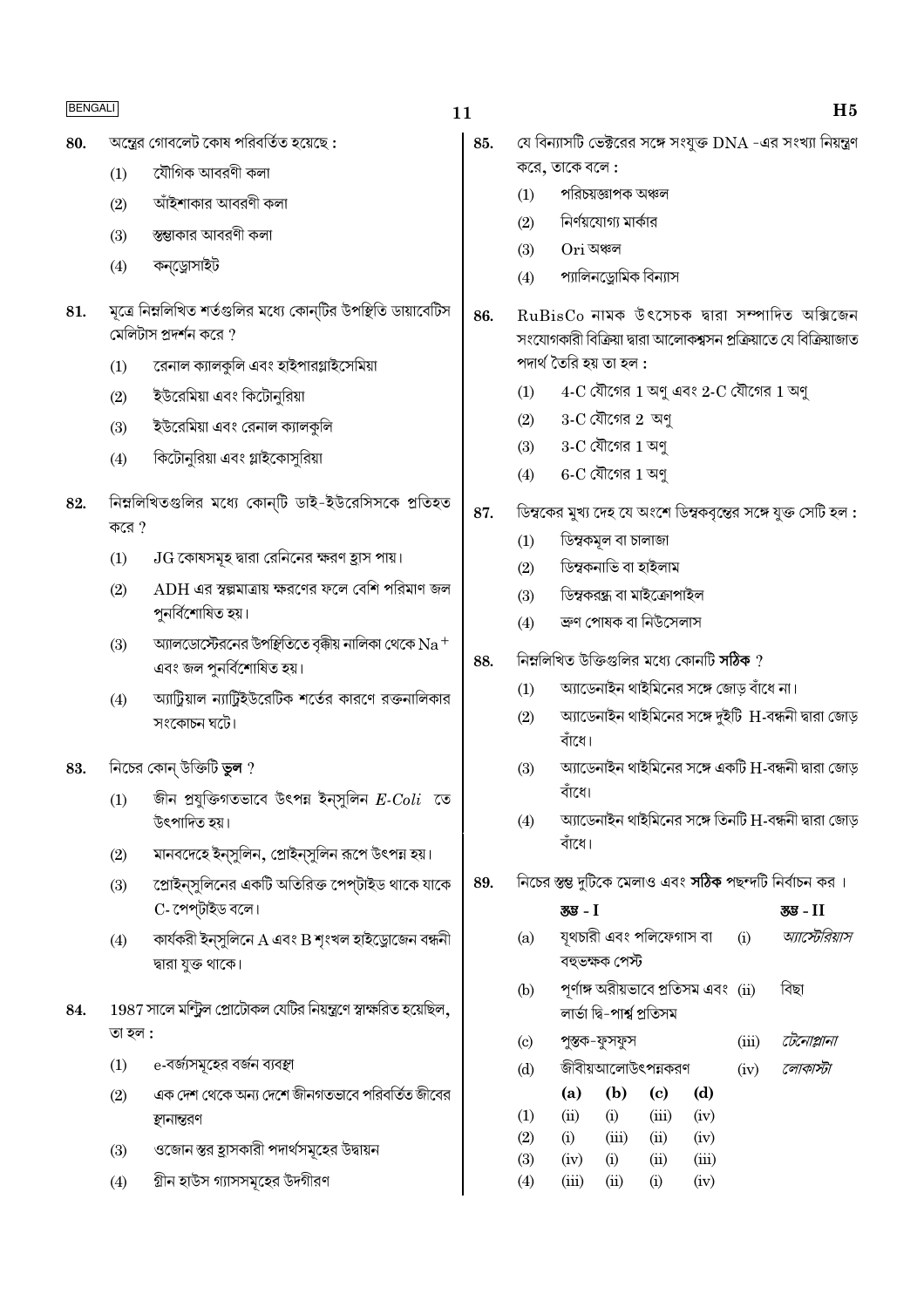| H <sub>5</sub> |            | 12                                                                                                                                           |      |                                                                                                                             | BENGALI                                                      |  |  |
|----------------|------------|----------------------------------------------------------------------------------------------------------------------------------------------|------|-----------------------------------------------------------------------------------------------------------------------------|--------------------------------------------------------------|--|--|
| 90.            |            | নিম্নের হর্মোন মাত্রার কোন্টি গ্র্যাফিয়ান ফলিকল থেকে ডিম্বাণু                                                                               | 96.  |                                                                                                                             | রবার্ট মে'র মতানুযায়ী বিশ্বের প্রজাতি বৈচিত্র্য হল :        |  |  |
|                |            | নিঃসরণের $($ ওভুলেশন) জন্য দায়ী ?                                                                                                           |      | (1)                                                                                                                         | 7 মিলিয়ন                                                    |  |  |
|                | (1)        | নিম্ন মাত্রায় $\operatorname{FSH}$                                                                                                          |      | (2)                                                                                                                         | $1.5$ মিলিয়ন                                                |  |  |
|                | (2)        | উচ্চ মাত্রায় ইস্ট্রোজেন                                                                                                                     |      | (3)                                                                                                                         | $20$ মিলিয়ন                                                 |  |  |
|                | (3)        | উচ্চ মাত্রায় প্রজেস্টেরন                                                                                                                    |      | (4)                                                                                                                         | $50$ মিলিয়ন                                                 |  |  |
|                | (4)        | নিম্ন মাত্রায় $LH$                                                                                                                          |      |                                                                                                                             |                                                              |  |  |
| 91.            |            | নিম্নের কোন্ প্রোটিনটি প্রাণীতে সর্বাধিক উপস্থিত থাকে ?                                                                                      | 97.  |                                                                                                                             | গৌণ পরডিম্বাণুর মিয়োসিস সম্পূর্ণ হয় :                      |  |  |
|                | (1)        | ইনসুলিন                                                                                                                                      |      | (1)                                                                                                                         | ডিস্বাণুর সঙ্গে শুক্রাণুর মিলন কালে                          |  |  |
|                | (2)        | হিমোগ্লোবিন                                                                                                                                  |      | (2)                                                                                                                         | ডিম্বাণু নিঃসরণের পূর্বে                                     |  |  |
|                | (3)        | কোলাজেন                                                                                                                                      |      | (3)                                                                                                                         | যৌন মিলন কালে                                                |  |  |
|                | (4)        | লেক্টিন                                                                                                                                      |      | (4)                                                                                                                         | জাইগোট তৈরীর পর                                              |  |  |
| 92.            |            | যে সকল স্ত্রীলোক গর্ভধারণে অক্ষম, তাঁদের সহায়তার কার্যে<br>নিম্নলিখিতগুলির মধ্যে কোন্ প্রযুক্তি ভ্রূণকে প্রতিস্থাপনের জন্য<br>ব্যবহৃত হয় ? | 98.  | ট্টান্সক্রিপশনকালে দ্বিতন্ত্রী DNA কে মুক্ত করতে ব্যবহৃত<br>উৎসেচকটির নাম হল :                                              |                                                              |  |  |
|                | (1)        | GIFT এবং ICSI                                                                                                                                |      | (1)                                                                                                                         | $RNA$ পলিমারেজ                                               |  |  |
|                | (2)        | <b>ZIFT এবং IUT</b>                                                                                                                          |      | (2)                                                                                                                         | $DNA$ লাইগেজ                                                 |  |  |
|                | (3)        | GIFT এবং ZIFT                                                                                                                                |      | (3)                                                                                                                         | $DNA$ হেলিকেজ                                                |  |  |
|                | (4)        | ICSI এবং ZIFT                                                                                                                                |      | (4)                                                                                                                         | $DNA$ পলিমারেজ                                               |  |  |
| 93.            | প্রতিরোধী: | Bt তুলা যেটি <i>ব্যাসিলাস থুরিনজিয়েনসিস</i> (Bt) এর অধিবিষ<br>জিনকে প্রবেশ করিয়ে উৎপন্ন করা হয়েছে সেটি নিম্নলিখিতে                        | 99.  | আলোক বিক্রিয়ায় প্লাস্টোকুইনোন ইলেক্ট্রন স্থানান্তরণে সহায়তা<br>$\overline{\phi}$ রে:<br>$PS-I$ থেকে $ATP$ সিনথেজে<br>(1) |                                                              |  |  |
|                | (1)        | খাদক পতঙ্গ                                                                                                                                   |      | (2)                                                                                                                         | $PS-II$ থেকে $\mathrm{Cytb}_6f$ যৌগে                         |  |  |
|                | (2)        | পতঙ্গ পেস্ট                                                                                                                                  |      | (3)                                                                                                                         | $\mathrm{Cytb}_6$ $\mathrm{f}$ যৌগ থেকে PS-I এ               |  |  |
|                | (3)        | ছত্রাকঘটিত রোগসমূহ<br>উদ্ভিদ কৃমি                                                                                                            |      | (4)                                                                                                                         | $PS-I$ থেকে $NADP^+$ এ                                       |  |  |
|                | (4)        |                                                                                                                                              |      |                                                                                                                             |                                                              |  |  |
| 94.            |            | $\rm{ABO}$ -রক্ত শ্রেণীকে নিয়ন্ত্রণকারী জিন (I) সম্পর্কিত ভুল উক্তিটি                                                                       | 100. |                                                                                                                             | এন্টেরোকাইনেজ উৎসেচকটি পরিবর্তন করতে সাহায্য করে :           |  |  |
|                | (1)        | সনাক্ত কর।<br>অ্যালিল 'i' কোনো শর্করা উৎপন্ন করে না।                                                                                         |      | (1)                                                                                                                         | পেপ্সিনোজেনকে পেপ্সিনে                                       |  |  |
|                | (2)        | জিন (I) এর তিনটি অ্যালিল আছে।                                                                                                                |      | (2)                                                                                                                         | প্রোটিনকে পলিপেপ্টাইড্সে                                     |  |  |
|                | (3)        | একটি ম্যানুষের তিনটি অ্যালিলের মধ্যে দুটি থাকে।                                                                                              |      | (3)                                                                                                                         | ট্রিপসিনোজেনকে ট্রিপ্সিনে                                    |  |  |
|                | (4)        | যখন $\rm I^A$ এবং $\rm I^B$ উভয়েই বর্তমান থাকে তখন তারা একই                                                                                 |      | (4)                                                                                                                         | ক্যাসিনোজেনকে কেসিনে                                         |  |  |
|                |            | প্রকার শর্করাকে প্রকাশ করে।                                                                                                                  | 101. |                                                                                                                             | পদার্থগুলির মধ্যে কোনগুলির গঠনে যথাক্রমে গ্লাইকোসিডিক বন্ধনী |  |  |
| 95.            |            | অৰ্ধ-অধোগৰ্ভ ডিম্বাশয় দেখতে পাওয়া যায় যাতে তা হল :                                                                                        |      |                                                                                                                             | এবং পেপটাইড বন্ধনী আছে তা সনাক্ত কর।                         |  |  |
|                | (1)        | আলুবোখরা (Plum)                                                                                                                              |      | (1)                                                                                                                         | ইনিউলিন, ইনসুলিন                                             |  |  |
|                | (2)        | বেগুন                                                                                                                                        |      | (2)                                                                                                                         | কাইটিন, কোলেস্টেরল                                           |  |  |
|                | (3)        | সরিষা                                                                                                                                        |      | (3)                                                                                                                         | গ্লিসারল, ট্রিপসিন                                           |  |  |
|                | (4)        | সূৰ্যমুখী                                                                                                                                    |      | (4)                                                                                                                         | সেলুলোজ, লেসিথিন                                             |  |  |
|                |            |                                                                                                                                              |      |                                                                                                                             |                                                              |  |  |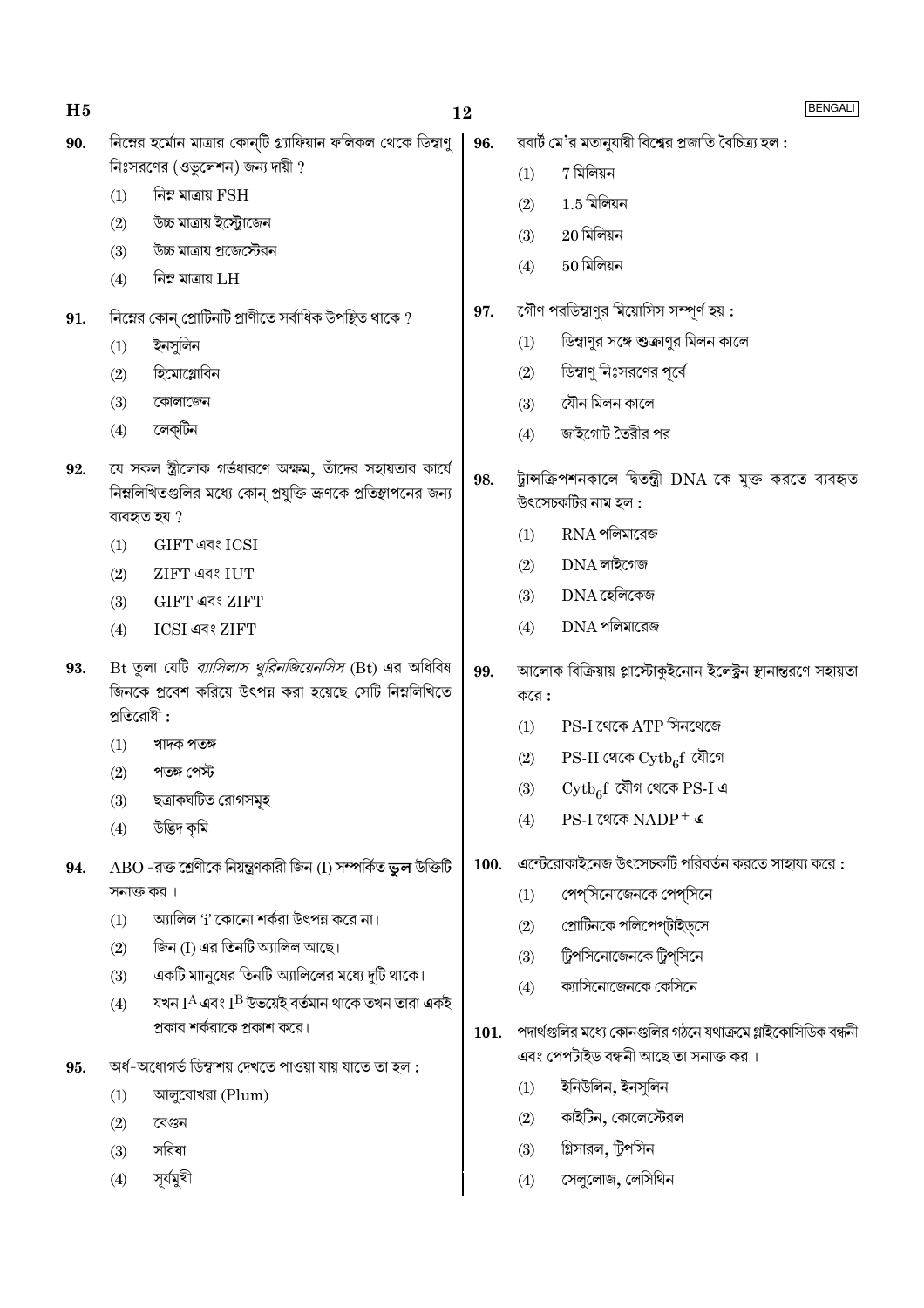| <b>BENGALI</b> |                                                                        |                                                                       |                    | 13   |                                                              |                       |                              |             |                                                 |                                                                                                  |
|----------------|------------------------------------------------------------------------|-----------------------------------------------------------------------|--------------------|------|--------------------------------------------------------------|-----------------------|------------------------------|-------------|-------------------------------------------------|--------------------------------------------------------------------------------------------------|
| 102.           |                                                                        | রেস্ট্রিকশন উৎসেচক সংক্রান্ত উক্তিগুলি থেকে <b>ভুল</b> উক্তিটি সনাক্ত |                    | 107. |                                                              |                       |                              |             |                                                 | নীচের কোনটি/কোনগুলি জনসংখ্যার ধর্মনির্ণায়ক নয় ?                                                |
|                | কর ।                                                                   |                                                                       |                    |      | (1)                                                          |                       | প্রজাতির মধ্যে আন্তঃ সম্পর্ক |             |                                                 |                                                                                                  |
|                | (1)                                                                    | আঠালো প্রান্ত DNA লাইগেজ দ্বারা জুড়তে পারে।                          |                    |      | (2)                                                          |                       | লিঙ্গ অনুপাত                 |             |                                                 |                                                                                                  |
|                | (2)                                                                    | প্রতিটি রেস্ট্রিকশন উৎসেচক একটি নির্দিষ্ট দৈর্ঘ্যের $\rm{DNA}$        |                    |      | (3)                                                          | জন্মের হার            |                              |             |                                                 |                                                                                                  |
|                |                                                                        | বেস-সজ্জাক্রম সনাক্ত করে কাজ করে।                                     |                    |      | (4)                                                          | মৃত্যুর হার           |                              |             |                                                 |                                                                                                  |
|                | (3)                                                                    | উৎসেচকগুলি DNA তন্তুর প্যালিনডুমিক স্থানে কর্তন করে।                  |                    | 108. |                                                              |                       |                              |             | বৃদ্ধির সর্বাপেক্ষা উচ্চতম হারের পর্যায়টি হল : |                                                                                                  |
|                | (4)                                                                    | এরা জীন প্রযুক্তির জন্য উপযোগী।                                       |                    |      | (1)                                                          | ডরম্যান্সি            |                              |             |                                                 |                                                                                                  |
|                |                                                                        |                                                                       |                    |      | (2)                                                          | লগ পৰ্যায়            |                              |             |                                                 |                                                                                                  |
| 103.           | স্বাভাবিক $\rm{ECG}$ এর $\rm{QRS}$ জটিল গঠন নিম্নলিখিতকে প্রদর্শন করে। |                                                                       |                    |      | (3)                                                          | ল্যাগ পর্যায়         |                              |             |                                                 |                                                                                                  |
|                | (1)                                                                    | নিলয়গুলির পুনঃসমবর্তন                                                |                    |      | (4)                                                          | সেনেসেন্স             |                              |             |                                                 |                                                                                                  |
|                | (2)                                                                    | অলিন্দগুলির পুনঃসমবর্তন                                               |                    | 109. | প্রদেয় স্তম্ভ দুটিকে মেলাও এবং সঠিক পছন্দটি নির্বাচন কর।    |                       |                              |             |                                                 |                                                                                                  |
|                | (3)                                                                    | অলিন্দগুলির বিসমবর্তন                                                 |                    |      |                                                              | স্ত - $I$             |                              |             |                                                 | স্তম্ভ - $II$                                                                                    |
|                | (4)                                                                    | নিলয়গুলির বিসমবর্তন                                                  |                    |      | (a)                                                          | $Bt$ তুলা             |                              |             | (i)                                             | জিন থেরাপী                                                                                       |
| 104.           |                                                                        | সাইন্যাপ্টোনিমাল কমপ্লেক্সের বিগলন ঘটে :                              |                    |      | (b)                                                          |                       | অ্যাডিনোসিন                  |             | (ii)                                            | কোষীয় প্রতিরক্ষা                                                                                |
|                | (1)                                                                    | লেপ্টোটিন                                                             |                    | (c)  | <b>RNAi</b>                                                  | ডিঅ্যামাইনেজের অল্পতা |                              | (iii)       | $\rm{HIV}$ সংক্ৰমণ নিৰ্ণয়                      |                                                                                                  |
|                | (2)                                                                    | প্যাকাইটিন                                                            |                    |      | (d)                                                          | PCR                   |                              |             | (iv)                                            | ব্যাসিলাস                                                                                        |
|                | (3)                                                                    | জাইগোটিন                                                              |                    |      |                                                              |                       |                              |             |                                                 | থুরিনজিয়েনসিস                                                                                   |
|                |                                                                        |                                                                       |                    |      |                                                              | (a)                   | (b)                          | (c)         | (d)                                             |                                                                                                  |
|                | (4)                                                                    | ডিপ্লোটিন                                                             |                    |      | (1)<br>(2)                                                   | (i)                   | (ii)                         | (iii)       | (iv)                                            |                                                                                                  |
| 105.           |                                                                        | মানব পৌষ্টিকতন্ত্রের উপর আধার করে নিচের <b>সঠিক</b> উক্তিটি           |                    |      |                                                              | (iv)<br>(iii)         | (i)<br>(ii)                  | (ii)<br>(i) | (iii)<br>(iv)                                   |                                                                                                  |
|                | সনাক্ত কর।                                                             |                                                                       |                    |      | (3)<br>(4)                                                   | (ii)                  | (iii)                        | (iv)        | (i)                                             |                                                                                                  |
|                | (1)                                                                    | অঙ্গুলীয় সদৃশ অ্যাপেন্ডিক্সটি ডুয়োডিনাম থেকে উৎপন্ন<br>হয়।         |                    |      | $110.$ পরীক্ষা দ্বারা ক্রোমোজমীয় বংশগতির সূত্র প্রমাণ করেন: |                       |                              |             |                                                 |                                                                                                  |
|                | (2)                                                                    | ইলিয়াম ক্ষুদ্ৰান্তে মুক্ত হয়।                                       |                    |      | (1)                                                          | মগ্যান                |                              |             |                                                 |                                                                                                  |
|                | (3)                                                                    | পৌষ্টিকনালীর সবচেয়ে ভিতরের স্তরটি হল সেরোসা।                         |                    |      | (2)<br>(3)                                                   | মেণ্ডেল<br>সাটন       |                              |             |                                                 |                                                                                                  |
|                | (4)                                                                    | ইলিয়াম সৰ্বোচ্চ কুণ্ডলীকৃত অংশ।                                      |                    |      | (4)                                                          | বোভেরি                |                              |             |                                                 |                                                                                                  |
|                |                                                                        |                                                                       |                    |      |                                                              |                       |                              |             |                                                 |                                                                                                  |
| 106.           |                                                                        | সঠিক শব্দ-জোড়া সনাক্ত কর।                                            |                    | 111. |                                                              | থাকে কারণ:            |                              |             |                                                 | আরশোলার মস্তকটি দেহ থেকে বাদ দিলেও এটি কয়েকদিন বেঁচে                                            |
|                | (1)                                                                    | থ্যালাসেমিয়া                                                         | $\rm X$ -লিংকড     |      | (1)                                                          |                       |                              |             |                                                 | স্নায়ুতন্ত্রের এক তৃতীয়াংশ মস্তকে এবং অবশিষ্ট অংশ                                              |
|                | (2)                                                                    | হিমোফিলিয়া                                                           | $Y$ -লিংক্ড        |      |                                                              |                       |                              |             | দেহের পৃষ্ঠভাগে অবস্থান করে।                    |                                                                                                  |
|                | (3)                                                                    | ফিনাইলকিটোনুরিয়া                                                     | দেহক্রোমোজোমন্ত্   |      | (2)                                                          |                       |                              |             |                                                 | সুপ্রা-ইসোফেজিয়াল গ্যাংলিয়া আরশোলার উদরের অঙ্কীয়                                              |
|                |                                                                        |                                                                       | প্ৰকট চরিত্ৰ       |      |                                                              |                       | অংশে উপস্থিত থাকে।           |             |                                                 |                                                                                                  |
|                | (4)                                                                    | সিক্ল-কোষ অ্যানিমিয়া -                                               | কোমোজোম সংখ্যা-11  |      | (3)                                                          |                       | আরশোলার স্নায়ুতন্ত্র নেই।   |             |                                                 |                                                                                                  |
|                |                                                                        |                                                                       | এর দেহক্রোমোজোমন্থ |      | (4)                                                          |                       |                              |             |                                                 | স্নায়ুতন্ত্রের একটি ক্ষুদ্র অংশ মস্তকে অবস্থান করে অপরদিকে<br>বাকি অংশ দেহের অঙ্কীয় অংশে থাকে। |
|                |                                                                        |                                                                       | প্ৰচ্ছন্ন চরিত্ৰ   |      |                                                              |                       |                              |             |                                                 |                                                                                                  |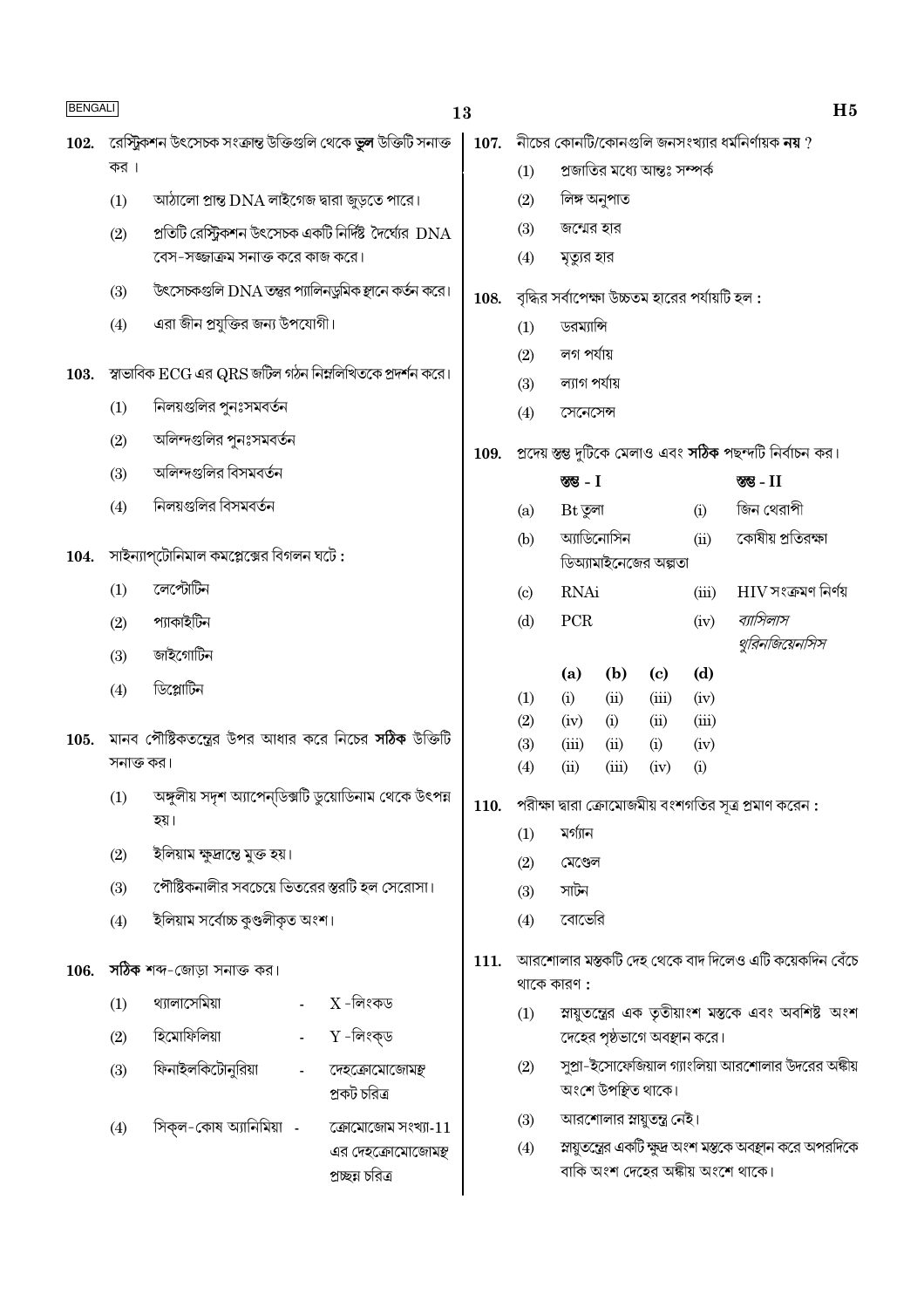- $112.$  দুটি পাশাপাশি বেস-যুগ্মের মধ্যকার দূরত্ব  $0.34\ \mathrm{nm}$  এবং একটি স্তন্যপায়ী প্রাণীর কোষে থাকা দ্বিতন্ত্রী DNA হেলিক্সে বেস-যগ্মের সংখ্যা  $6.6 \times 10^9$  bp হলে, ঐ DNA এর সম্ভাব্য দৈর্ঘ্য হবে:
	- $2.7$  মিটার (আনুমানিক)  $(1)$
	- $2.0$  মিটার (আনুমানিক)  $(2)$
	- $2.5$  মিটার (আনুমানিক)  $(3)$
	- $2.2$  মিটার (আনুমানিক)  $(4)$
- নিম্নলিখিত জীবের উদাহরণগুলির মধ্যে কোনটি মনুষ্যকৃত পরিবেশ 113. পরিবর্তনের ফলে উদ্ভূত হয়েছে ?
	- গ্যালাপ্যাগোস দ্বীপপুঞ্জের ডারউইন বর্ণিত ফিঞ্চ পাখী  $(a)$
	- আগাছানাশক প্ৰতিরোধী আগাছা  $(b)$
	- ড্রাগ বা ভেষজ প্রতিরোধী ইউক্যারিওটস  $\left( \mathrm{c}\right)$
	- কুকুর প্রভৃতি পোষ্যপ্রাণী যা মনুষ্যকৃত সংকরায়ণ প্রক্রিয়ায়  $(d)$ উদ্ভূত
	- $(1)$ কেবল (d)
	- কেবল $(a)$  $(2)$
	- $(3)$  $(a)$  এবং  $(c)$
	- $(4)$ (b), (c) এবং (d)
- $114.$  তুল উক্তিটি সনাক্ত কর:
	- ট্যানিন, রেজিন, তৈল ইত্যাদি জমা হবার ফলে সারকাষ্ঠ  $(1)$ গাঢ় বৰ্ণ বিশিষ্ট হয়।
	- সারকাষ্ঠ জল পরিবহণ করে না কিন্তু যান্ত্রিক দৃঢ়তা প্রদান  $(2)$ করে।
	- অসারকাষ্ঠ মূল থেকে পাতায় জল ও খনিজলবণ পরিবহণের  $(3)$ কাজে যুক্ত।
	- অসারকাষ্ঠ হল সর্বাপেক্ষা কেন্দ্রস্থ গৌণ জাইলেম এবং  $(4)$ এটির বর্ণ অপেক্ষাকৃত হাল্কা বা ফিকে।
- $115.$  কাণ্ডের গোড়া থেকে যে সমস্ত মূল নির্গত হয় তাদের বলে:
	- পাৰ্শ্বীয় মূল সকল  $(1)$
	- গুচ্ছ মূল সকল  $(2)$
	- প্ৰাথমিক মূল সকল  $(3)$
	- স্তম্ভ মূল সকল  $(4)$
- $116.$   $EcoRI$  যে নির্দ্দিষ্ট প্যালিনড্রোমিক বেস-সজ্জাক্রমকে চিহ্নিত করে তা হল :
	- $(1)$  $5'$  -  $GGATCC$  -  $3'$ 3' - CCTAGG - 5'
	- 5' GAATTC 3'  $(2)$
	- $3'$  CTTAAG  $5'$
	- 5' GGAACC 3'  $(3)$ 3' - CCTTGG - 5'  $(4)$ 5' - CTTAAG - 3'
	- 3' GAATTC 5'
- $117.$  উদ্ভিদ বৃদ্ধি নিয়ন্ত্ৰণকারী পদার্থটির নাম যাহা আখ ক্ষেতে সিঞ্চন করার ফলে আখের কাণ্ডের দৈর্ঘ্য বাডে, তথা আখের মোট উৎপাদন বাড়ে :
	- অ্যাবসিসিক অ্যাসিড  $(1)$
	- সাইটোকাইনিন  $(2)$
	- জিব্বারেলিন  $(3)$
	- ইথিলীন  $(4)$
- $118.$  জেল ইলেক্ট্রোফোরেসিস পদ্ধতিতে পরস্পর বিচ্ছিন  $\rm DNA$ খণ্ডকগুলিকে যার সাহায্যে চিনতে পারা যায় তা হল :
	- ইথিডিয়াম ব্রোমাইড অতি লাল বিকিরণের উপষ্টিতিতে  $(1)$
	- অ্যাসিটোকারমিন উজ্জ্বল নীল আলোর উপষ্টিতিতে  $(2)$
	- ইথিডিয়াম ব্রোমাইড UV বিকিরণের উপষ্<del>গ</del>ুতিতে  $(3)$
	- অ্যাসিটোকারমিন UV বিকিরণের উপস্থিতিতে  $(4)$
- $119.$  সকল যৌন সংসৰ্গজনিত রোগ সমন্বিত পছন্দটি নির্বাচন কর।
	- ক্যান্সার, AIDS, সিফিলিস  $(1)$
	- গনোরিয়া, সিফিলিস, জেনিটাল হার্পিস  $(2)$
	- গনোরিয়া, ম্যালেরিয়া, জেনিটাল হার্পিস  $(3)$
	- $AIDS$ , ম্যালেরিয়া, ফাইলেরিয়া  $(4)$
- $120.$  ফ্লোরিডিয়ান ষ্টার্চের অনরূপ গঠন আছে:
	- ল্যামিনারিন এবং সেল্লোজ  $(1)$
	- ষ্টার্চ এবং সেললোজ  $(2)$
	- অ্যামাইলোপেকটিন এবং গ্লাইকোজেন  $(3)$
	- ম্যানিটল এবং আলজিন  $(4)$
- 121. নাইট্রোজেনেজ দ্বারা অনুঘটিত শিম্ব জাতীয় (লেগুমিনাস) উদ্ভিদের মূলের অর্বুদে সংঘটিত বিক্রিয়ার বিক্রিয়াজাত পদার্থ/পদার্থগুলি হল :
	- অ্যামোনিয়া এবং হাইড্রোজেন  $(1)$
	- এককভাবে অ্যামোনিয়া  $(2)$
	- $(3)$ এককভাবে নাইটেট
	- আমোনিয়া এবং অক্সিজেন  $(4)$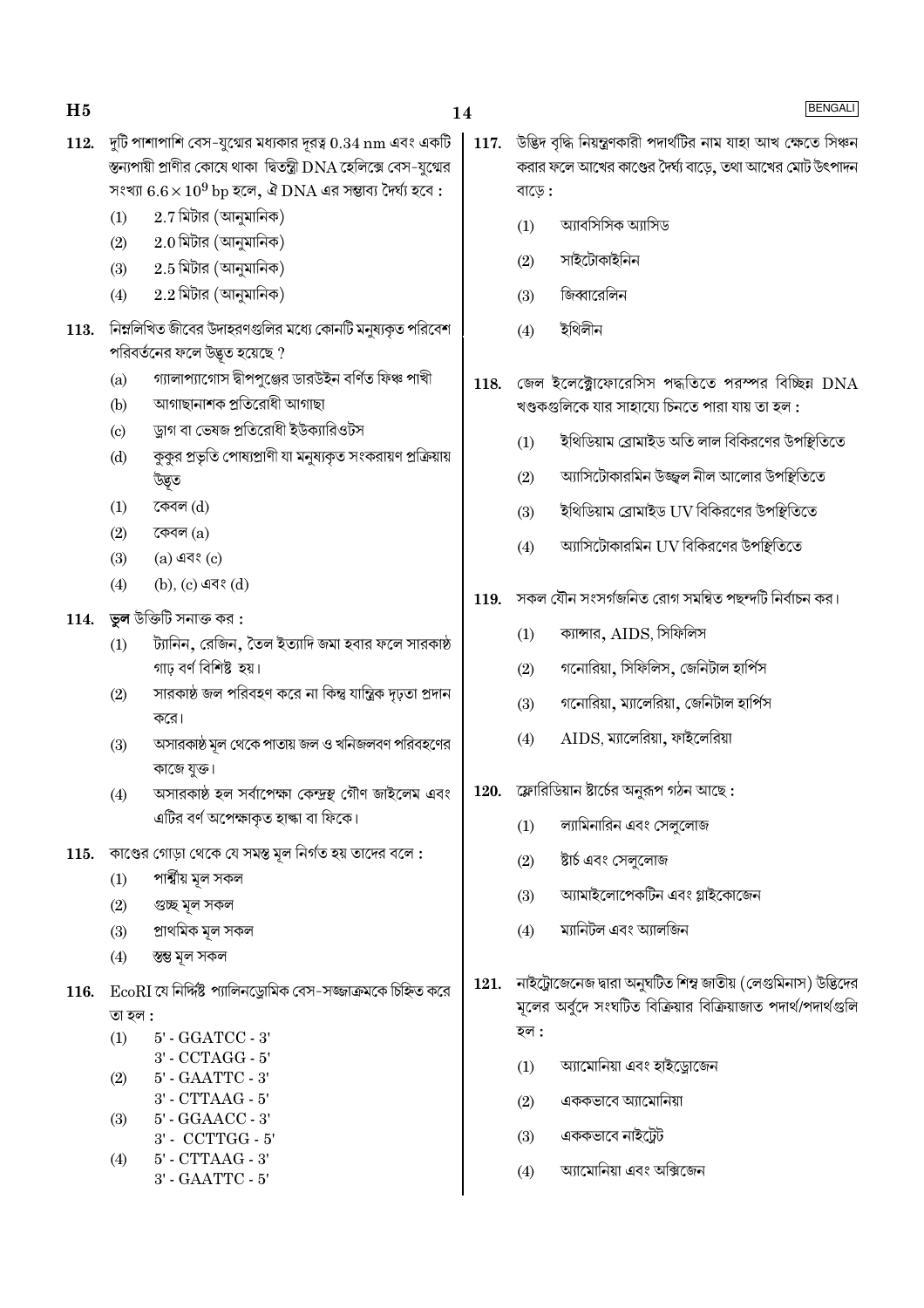|      | <b>BENGALI</b>             |                                   |                         |                            |                                                 |                                                                    |                                                                 |            | H <sub>5</sub>                                                                           |  |  |  |
|------|----------------------------|-----------------------------------|-------------------------|----------------------------|-------------------------------------------------|--------------------------------------------------------------------|-----------------------------------------------------------------|------------|------------------------------------------------------------------------------------------|--|--|--|
| 122. |                            |                                   |                         |                            |                                                 | নিম্নের রোগগুলিকে রোগ উৎপন্নকারী জীবের সঙ্গে জোড়-বদ্ধ             | 126.                                                            |            | মাইক্রোভিল্লির ব্রাশ বর্ডার যুক্ত ঘনকাকার আবরণী কলা পাওয়া                               |  |  |  |
|      |                            |                                   |                         |                            | কর এবং <b>সঠিক</b> পছন্দটি নির্বাচন কর <b>:</b> |                                                                    |                                                                 | যায়:      |                                                                                          |  |  |  |
|      |                            | স্তম্ভ - $I$                      |                         |                            |                                                 | $35 - 11$                                                          |                                                                 | (1)        | ইডস্টেচিয়ান নালী                                                                        |  |  |  |
|      | (a)                        | টাইফয়েড                          |                         |                            | (i)                                             | উচেরেরিয়া                                                         |                                                                 | (2)        | অস্ত্রের আস্তরণ                                                                          |  |  |  |
|      | (b)                        | নিউমোনিয়া                        |                         |                            | (ii)                                            | প্লাসমোডিয়াম                                                      |                                                                 | (3)        | লালা গ্রন্থির নালী                                                                       |  |  |  |
|      | $\left( \mathrm{c}\right)$ |                                   | ফাইলেরিয়েসিস           |                            | (iii)                                           | সালমোনেল্লা                                                        |                                                                 | (4)        | নেফ্রনের পরসংবর্ত নালীকা                                                                 |  |  |  |
|      | (d)                        | ম্যালেরিয়া<br>(iv)               |                         | হিমোফিলাস                  | 127.                                            |                                                                    | এস. এল. মিলার তাঁর পরীক্ষায় বদ্ধ ফ্লাস্কের মধ্যে যা যা মিশ্রিত |            |                                                                                          |  |  |  |
|      |                            | (a)                               | (b)                     | $\left( \mathrm{c}\right)$ | (d)                                             |                                                                    |                                                                 |            | করে অ্যামাইনো অ্যাসিড উৎপাদন করতে সক্ষম হয়েছিলেন, তা                                    |  |  |  |
|      | (1)                        | (iv)                              | (i)                     | (ii)                       | (iii)                                           |                                                                    |                                                                 | হল :       |                                                                                          |  |  |  |
|      | (2)                        | (i)                               | (iii)                   | (ii)                       | (iv)                                            |                                                                    |                                                                 | (1)        | $\rm CH_{3}$ , $\rm H_{2}$ , $\rm NH_{3}$ এবং জলীয় বাস্প $600^{\circ}\rm C$ তাপমাত্রায় |  |  |  |
|      | (3)                        | (iii)                             | (iv)                    | (i)                        | (ii)                                            |                                                                    |                                                                 | (2)        | $\rm CH_{4}$ , $\rm H_{2}$ , $\rm NH_{3}$ এবং জলীয় বাস্প $\rm 800^{\circ}C$ তাপমাত্রায় |  |  |  |
|      | (4)                        | (ii)                              | (i)                     | (iii)                      | (iv)                                            |                                                                    |                                                                 | (3)        | $\rm CH_{3}$ , $\rm H_{2}$ , $\rm NH_{4}$ এবং জলীয় বাস্প $\rm 800^{\circ}C$ তাপমাত্রায় |  |  |  |
| 123. |                            |                                   |                         |                            |                                                 | সাইট্রিক অ্যাসিড চক্রের একটি সম্পূর্ণ আবর্তনে যত সংখ্যক সাবস্ট্রেট |                                                                 | (4)        | $\rm CH_{4}$ , $\rm H_{2}$ , $\rm NH_{3}$ এবং জলীয় বাস্প $600^{\circ}\rm C$ তাপমাত্রায় |  |  |  |
|      |                            |                                   |                         |                            |                                                 | লেভেল ফস্ফোরীভবন (ফসফোরাইলেশন) ঘটে তা হল :                         | 128.                                                            |            | সঠিক উক্তিটি নিৰ্বাচন কর।                                                                |  |  |  |
|      | (1)                        | তিন                               |                         |                            |                                                 |                                                                    |                                                                 | (1)        | ইন্সুলিন, হাইপারগ্লাইসেমিয়ার সঙ্গে সম্পর্কিত।                                           |  |  |  |
|      | (2)                        | শূন্য                             |                         |                            |                                                 |                                                                    |                                                                 | (2)        | গ্লুকোকর্টিকয়েডস, গ্লুকোনিওজেনেসিসকে উদ্দীপিত করে।                                      |  |  |  |
|      | (3)                        | এক                                |                         |                            |                                                 |                                                                    |                                                                 | (3)        | গ্লুকাগন, হাইপোগ্লাইসেমিয়ার সঙ্গে সম্পর্কিত।                                            |  |  |  |
|      | (4)                        | দুই                               |                         |                            |                                                 |                                                                    |                                                                 | (4)        | ইন্সুলিন, অগ্ন্যাশয় কোষসমূহ ও অ্যাডিপোসাইটের উপর<br>ক্রিয়াশীল।                         |  |  |  |
| 124. |                            |                                   |                         |                            |                                                 | যে উদ্ভিদ অংশগুলির দুইটি জনু আছে এবং যাদের একটি জনুর               | 129.                                                            |            | জোড়রূপে এমন কতগুলি সঠিকভাবে প্রজননে সক্ষম মটরগাছের                                      |  |  |  |
|      |                            | অবস্থান অন্যটির ভিতরে সেগুলি হল : |                         |                            |                                                 |                                                                    |                                                                 |            | প্রকরণ মেণ্ডেল বেছে নিয়েছিলেন যারা সব দিক থেকে সদৃশ হলেও                                |  |  |  |
|      | (a)                        |                                   |                         | পুংধানীর ভিতর পরাগরেণু     |                                                 |                                                                    |                                                                 |            | কেবলমাত্র একটি বিপরীতধর্মী বৈশিষ্ট্য বহনকারী ছিল ?                                       |  |  |  |
|      | (b)                        |                                   |                         |                            | অঙ্কুরিত পরাগরেণুস্থ দুইটি পুংগ্যামেট           |                                                                    |                                                                 | $(1)$ 8    |                                                                                          |  |  |  |
|      | $\left( \mathrm{c}\right)$ |                                   | ফলের ভিতরে বীজ          |                            |                                                 |                                                                    |                                                                 | (2)        | 4                                                                                        |  |  |  |
|      | (d)                        |                                   |                         | ডিম্বকের মধ্যে ভ্রুণস্থলী  |                                                 |                                                                    |                                                                 | (3)<br>(4) | $\sqrt{2}$<br>14                                                                         |  |  |  |
|      | (1)                        |                                   | $(a)$ এবং $(d)$         |                            |                                                 |                                                                    |                                                                 |            |                                                                                          |  |  |  |
|      | (2)                        |                                   | কেবলমাত্র (a)           |                            |                                                 |                                                                    | 130.                                                            |            | কচুরীপানা এবং শালুকের ক্ষেত্রে পরাগমিলন ঘটে :                                            |  |  |  |
|      | (3)                        |                                   | $(a)$ , $(b)$ এবং $(c)$ |                            |                                                 |                                                                    |                                                                 | (1)        | কীট-পতঙ্গ এবং জল দ্বারা                                                                  |  |  |  |
|      | (4)                        |                                   | $(c)$ এবং $(d)$         |                            |                                                 |                                                                    |                                                                 | (2)        | কীট-পতঙ্গ অথবা বায়ু দ্বারা                                                              |  |  |  |
|      |                            |                                   |                         |                            |                                                 |                                                                    |                                                                 | (3)        | কেবলমাত্র জলপ্রবাহ দ্বারা                                                                |  |  |  |
| 125. |                            |                                   |                         |                            |                                                 | নিম্নলিখিতগুলির মধ্যে কোনটি বীজের সুপ্তাবস্থার পক্ষে একটি          |                                                                 | (4)        | বায়ু এবং জল দ্বারা                                                                      |  |  |  |
|      |                            |                                   |                         |                            | প্রতিরোধকারী পদার্থ রূপে <b>কার্যকরী নয়</b> ?  |                                                                    | 131.                                                            |            | অভিব্যক্তির ভ্রুণতত্ত্বঘটিত প্রমাণসমূহ খারিজ করেন :                                      |  |  |  |
|      | (1)                        |                                   |                         | প্যারা–অ্যাসকরবিক অ্যাসিড  |                                                 |                                                                    |                                                                 | (1)        | ওপারিন                                                                                   |  |  |  |
|      | (2)                        |                                   | জিব্বারেলিক অ্যাসিড     |                            |                                                 |                                                                    |                                                                 | (2)        | কার্ল আর্নষ্ট ভন বেয়ার                                                                  |  |  |  |
|      | (3)                        |                                   | অ্যাবসিসিক অ্যাসিড      |                            |                                                 |                                                                    |                                                                 | (3)        | আলফ্ৰেড ওয়ালেস                                                                          |  |  |  |
|      | (4)                        |                                   | ফেনোলিক অ্যাসিড         |                            |                                                 |                                                                    |                                                                 | (4)        | চাৰ্লস ডারউইন                                                                            |  |  |  |
|      |                            |                                   |                         |                            |                                                 |                                                                    |                                                                 |            |                                                                                          |  |  |  |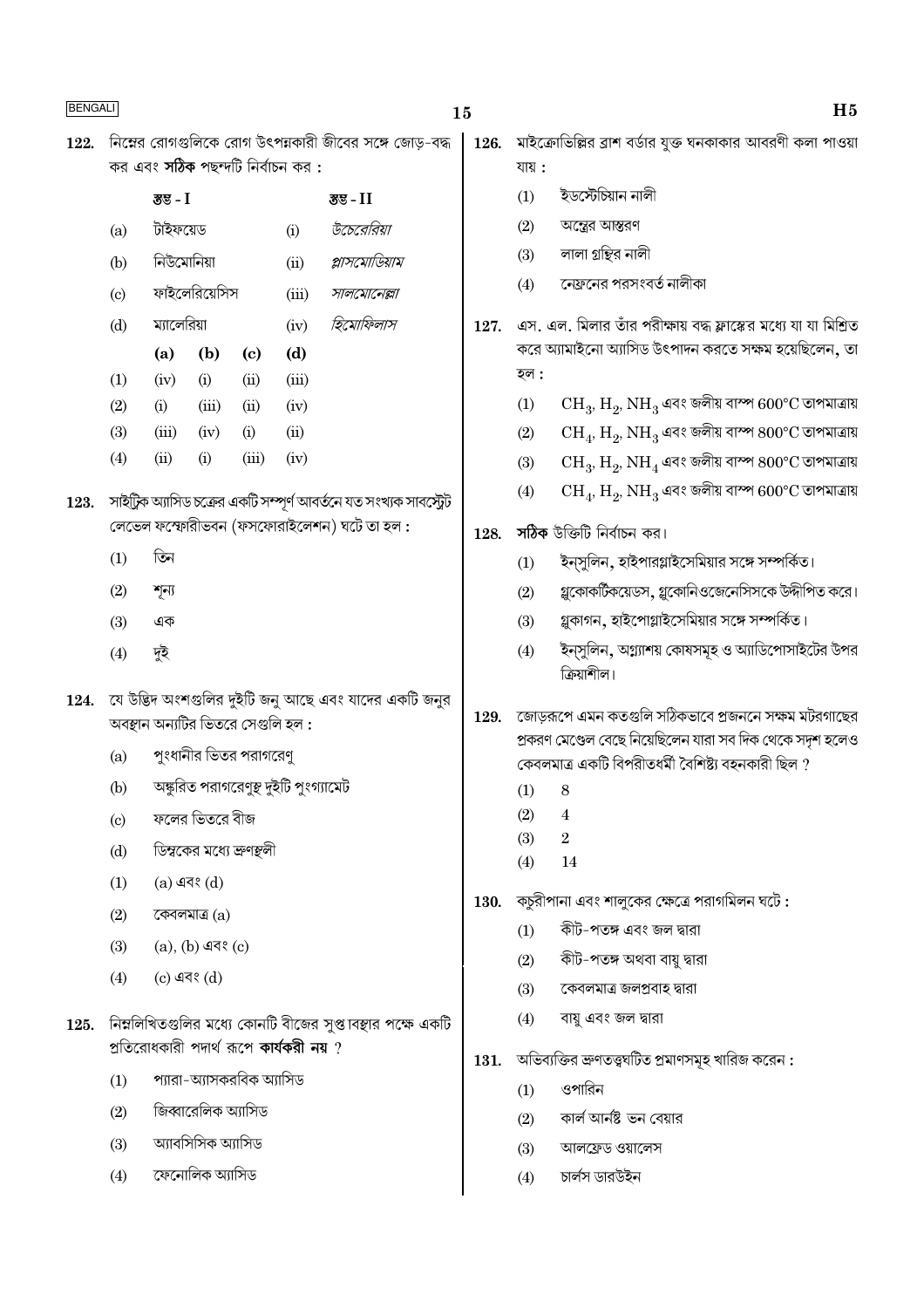| H <sub>5</sub> |     |                                               |              |                                     |              |                                                           | 16   |            | BENGALI                                                                                                        |
|----------------|-----|-----------------------------------------------|--------------|-------------------------------------|--------------|-----------------------------------------------------------|------|------------|----------------------------------------------------------------------------------------------------------------|
| 132.           |     |                                               |              |                                     |              | প্রদেয় স্তম্ভ দুটিকে মেলাও এবং সঠিক পছন্দটি নির্বাচন কর। | 136. |            | সুক্রোজের আর্দ্রবিশ্লেষণ বিক্রিয়া নীচে দেওয়া হল :                                                            |
|                |     | স্তু - $I$                                    |              |                                     |              | স্তুভ - II                                                |      |            | সুক্ৰোজ + $H_2O \rightleftharpoons$ গ্লুকোজ + ফ্ৰুক্টোজ                                                        |
|                | (a) | কর্টির যন্ত্র                                 |              |                                     | (i)          | মধ্যকর্ণের সঙ্গে                                          |      |            | যদি $300 \text{ K}$ তাপমাত্রায় বিক্রিয়াটির সাম্য ধ্রুবকের (K) মান                                            |
|                |     |                                               |              |                                     |              | গলবিলকে যোগ করে                                           |      |            | $2\!\times\!10^{13}$ হয়, তবে একই তাপমাত্রায় $\Delta_r\!\!\operatorname{G}^{\ominus}$ এর মান হবে :            |
|                | (b) | কক্লিয়া                                      |              |                                     | (ii)         | ল্যাবাইরিন্থের                                            |      | (1)        | $-8.314 \,\mathrm{J} \,\mathrm{mol}^{-1} \mathrm{K}^{-1} \times 300 \,\mathrm{K} \times \ln(4 \times 10^{13})$ |
|                |     |                                               |              |                                     |              | কুণ্ডলীযুক্ত অংশ                                          |      | (2)        | $-8.314 \,\mathrm{J}$ mol <sup>-1</sup> K <sup>-1</sup> ×300 K×ln(2×10 <sup>13</sup> )                         |
|                | (c) | ইউস্টেচিয়ান নালী                             |              |                                     | (iii)        | ডিম্বাকার জানালার সঙ্গে                                   |      | (3)        | 8.314 J mol <sup>-1</sup> K <sup>-1</sup> × 300 K × ln(2 × 10 <sup>13</sup> )                                  |
|                |     |                                               |              |                                     |              | যুক্ত                                                     |      | (4)        | 8.314 J mol <sup>-1</sup> K <sup>-1</sup> × 300 K × ln(3 × 10 <sup>13</sup> )                                  |
|                | (d) | স্টেপিস                                       |              |                                     | (iv)         | বেসিলার পর্দায় অবস্থিত                                   | 137. |            | 2-রোমো-পেন্টেন থেকে পেন্ট-2-ইন তৈরির অপনয়ন বিক্রিয়াটি                                                        |
|                | (1) | (a)<br>(i)                                    | (b)<br>(ii)  | $\left( \mathbf{c} \right)$<br>(iv) | (d)<br>(iii) |                                                           |      | হল :       |                                                                                                                |
|                | (2) | (ii)                                          | (iii)        | (i)                                 | (iv)         |                                                           |      |            | β-অপনয়ন বিক্রিয়া                                                                                             |
|                | (3) | (iii)                                         | (i)          | (iv)                                | (ii)         |                                                           |      | (a)        |                                                                                                                |
|                | (4) | (iv)                                          | (ii)         | (i)                                 | (iii)        |                                                           |      | (b)        | জায়িতসেভ নিয়ম অনুসারী বিক্রিয়া                                                                              |
| 133.           |     |                                               |              |                                     |              | নিচের স্তম্ভ দুটিকে মেলাও এবং সঠিক পছন্দটি নির্বাচন কর।   |      | (c)        | ডিহাইড্রোহ্যালোজিনেশন বিক্রিয়া                                                                                |
|                |     | <b>স্তু - I</b>                               |              |                                     |              | डुड - $II$                                                |      | (d)        | নিরুদন বিক্রিয়া                                                                                               |
|                | (a) | ভাসমান পৰ্শুকা                                |              |                                     | (i)          | দ্বিতীয় এবং সপ্ত ম                                       |      | (1)        | (a), (b), (d)                                                                                                  |
|                |     |                                               |              |                                     |              | পৰ্শ্তকার মাঝে অবস্থিত                                    |      | (2)        | (a), (b), (c)                                                                                                  |
|                | (b) | আক্ৰমিয়ন                                     |              |                                     | (ii)         | হিউমেরাসের মস্তক                                          |      | (3)        | (a), (c), (d)                                                                                                  |
|                | (c) | স্ক্যাপুলা                                    |              |                                     | (iii)        | ক্ল্যাভিকল                                                |      | (4)        | (b), (c), (d)                                                                                                  |
|                | (d) | গ্লেনয়েড ক্যাভিটি                            |              |                                     | (iv)         | উরঃফলকের সঙ্গে যুক্ত                                      | 138. |            | নীচের সঠিক বিবৃতিটি চিহ্নিত কর:                                                                                |
|                |     |                                               |              |                                     |              | হয় না                                                    |      | (1)        | পিগ লোহাকে নানা আকারের ছাঁচে ঢালাই করা যায়।                                                                   |
|                | (1) | (a)<br>(iv)                                   | (b)<br>(iii) | $\left( \mathbf{c} \right)$<br>(i)  | (d)<br>(ii)  |                                                           |      | (2)        | পেটা লোহায় 4% কাৰ্বন অবিশুদ্ধি বৰ্তমান।                                                                       |
|                | (2) | (ii)                                          | (iv)         | (i)                                 | (iii)        |                                                           |      | (3)        | ${\rm CO}_2$ উদ্গীরণের জন্য ফোসকা পড়া তামায় ফোসকা দেখা                                                       |
|                | (3) | (i)                                           | (iii)        | (ii)                                | (iv)         |                                                           |      |            | যায়।                                                                                                          |
|                | (4) | (iii)                                         | (ii)         | (iv)                                | (i)          |                                                           |      | (4)        | ভান আর্কেল পদ্ধতিতে বাষ্পীয় দশায় নিকেল শোধন করা                                                              |
| 134.           |     |                                               |              |                                     |              | নিম্নলিখিতগুলির মধ্য থেকে সঠিক জোড় বেছে নাও:             |      |            | হয়।                                                                                                           |
|                | (1) | এক্সোনিউক্লিয়েজ -                            |              |                                     |              | DNA-এর সুনির্দিষ্ট অংশে কর্তন                             |      |            |                                                                                                                |
|                |     |                                               |              |                                     | করতে পারে    |                                                           | 139. |            | গলিত $\ \ \mathrm{CaCl}_{2}$ থেকে $20\ \mathrm{g}$ ক্যালসিয়াম উৎপন্ন করতে যে সংখ্যার                          |
|                | (2) | লাইগেজ                                        |              |                                     |              | দুটি DNA অণুকে জোড়ে                                      |      |            | ফ্যারাডে (F) প্রয়োজন হবে:                                                                                     |
|                |     |                                               |              |                                     |              | $DNA$ কে খণ্ডিত করে দেয়                                  |      |            | $(Ca - 4a$ পারমাণবিক ভর = $40 \text{ g mol}^{-1}$ )                                                            |
|                | (3) | পলিমারেজ                                      |              |                                     |              |                                                           |      | (1)        | $\boldsymbol{4}$                                                                                               |
|                |     | নিউক্লিয়েজ                                   |              |                                     |              | $DNA$ -এর দুটি তন্ত্রীকে আলাদা                            |      | (2)        | $\mathbf{1}$                                                                                                   |
|                | (4) |                                               |              |                                     | করে দেয়     |                                                           |      | (3)<br>(4) | $\,2$<br>$\sqrt{3}$                                                                                            |
|                |     |                                               |              |                                     |              |                                                           |      |            |                                                                                                                |
| 135.           |     | ট্টান্সলেশন বা অনুবাদনের প্রথম পর্যায়টি হল : |              |                                     |              |                                                           | 140. |            | $Cr^{2+}$ আয়নের ক্ষেত্রে ঘূর্ণন-নির্ভর চুম্বকীয় ভ্রামকের নির্ণীত                                             |
|                | (1) |                                               |              |                                     |              | একটি অ্যান্টি-কোডনের সঙ্গে পরিচিতি সাধন                   |      | মান :      |                                                                                                                |
|                | (2) |                                               |              |                                     |              | রাইবোজোমের সঙ্গে $mRNA$ -এর বন্ধন                         |      | (1)        | 2.84 BM                                                                                                        |
|                | (3) | $DNA$ অণুর সঙ্গে পরিচিতি সাধন                 |              |                                     |              |                                                           |      | (2)        | 3.87 BM                                                                                                        |
|                | (4) | $tRNA$ -এর অ্যামাইনোঅ্যাসাইলেশন               |              |                                     |              |                                                           |      | (3)        | 4.90 BM                                                                                                        |
|                |     |                                               |              |                                     |              |                                                           |      | (4)        | 5.92 BM                                                                                                        |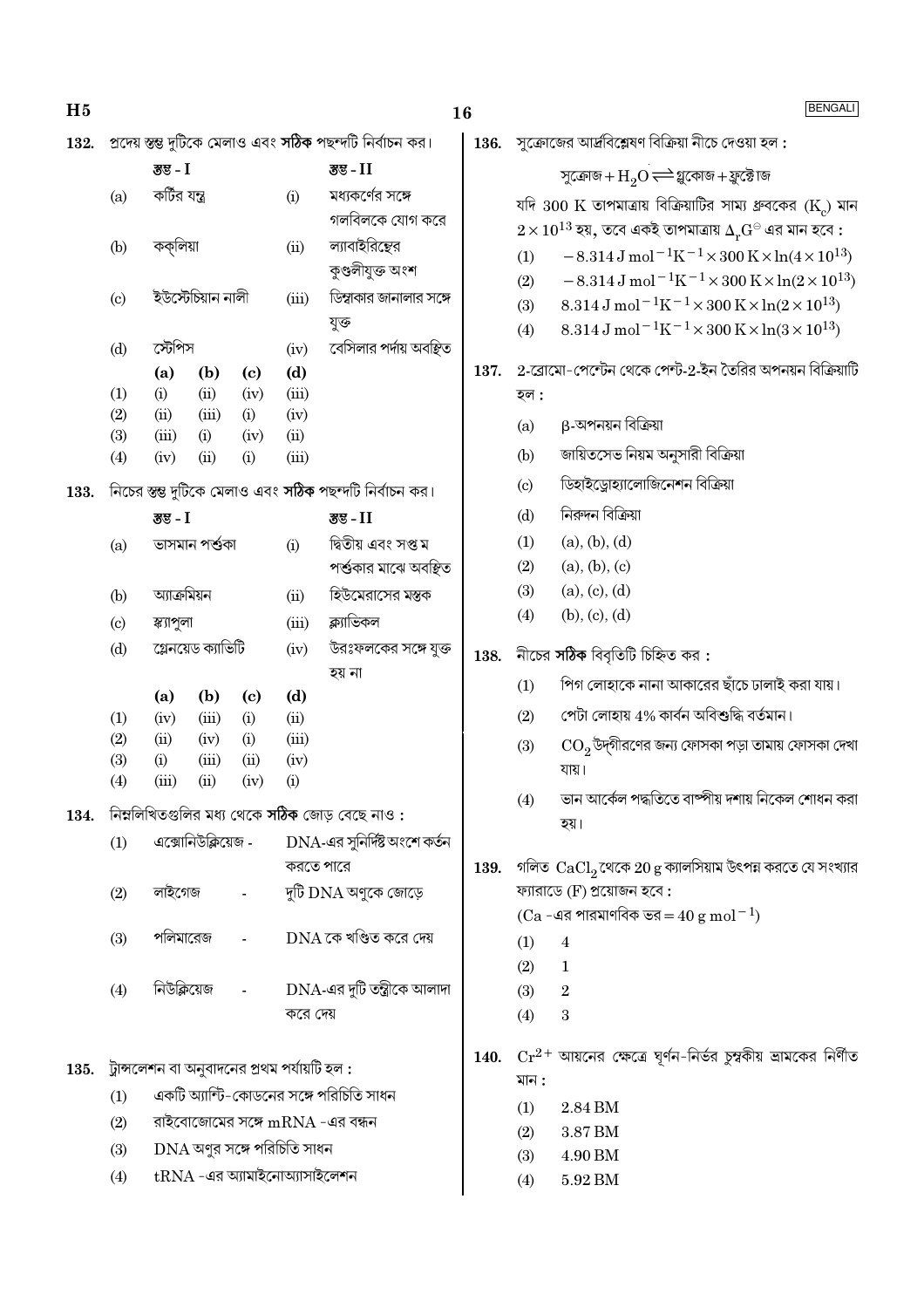$141.$  সুক্রোজের আর্দ্রবিশ্লেষণে পাওয়া যায়:

- $\alpha$ -D-ফ্লুক্টোজ + β-D-ফ্লুক্টোজ  $(1)$
- $\beta$ -D-গ্লুকোজ + α-D-ফ্লুক্টোজ  $(2)$
- $(3)$  $\alpha$ - $D$ -গ্লুকোজ + β- $D$ -গ্লুকোজ
- $(4)$  $\alpha$ - $D$ -গ্লুকোজ +  $\beta$ - $D$ -ফ্রুক্টোজ
- 142.  $CaCl<sub>2</sub>$ ,  $MgCl<sub>2</sub>$  এবং  $NaCl$  এর একটি দ্রবণে  $HCl$  পাঠানো হল। নীচের কোন্ যৌগ (যৌগসমূহ) কেলাসিত হবে ?
	- NaCl, MgCl<sub>2</sub> এবং CaCl<sub>2</sub>  $(1)$
	- $(2)$ উভয়  $MgCl_2$  এবং  $CaCl_2$
	- $(3)$ শুধমাত্র  $NaCl$
	- শুধুমাত্ৰ  $MgCl<sub>2</sub>$  $(4)$
- $143.$  নীচের কোন্ সালফার অক্সোঅ্যাসিডে  $-0-0-$  বন্ধন রয়েছে  $?$ 
	- $\rm H_2S_2O_7$ , পাইরোসালফিউরিক অ্যাসিড  $(1)$
	- $\mathrm{H}_{\mathrm{o}}\mathrm{SO}_{3}$ , সালফিউরাস অ্যাসিড  $(2)$
	- $\mathrm{H}_{\mathrm{o}}\mathrm{SO}_4$ , সালফিউরিক অ্যাসিড  $(3)$
	- $\rm H_2S_2O_8$ , পারঅক্সোডাইসালফিউরিক অ্যাসিড  $(4)$
- $144.$  রুদ্ধতাপ শর্তাধীনে একটি আদর্শ গ্যাসের মুক্ত প্রসারণের সঠিক পছন্দ হল :
	- $q > 0$ ,  $\Delta T > 0$  এবং  $w > 0$  $(1)$
	- $q = 0$ ,  $\Delta T = 0$  এবং w = 0  $(2)$
	- $q = 0$ ,  $\Delta T < 0$  এবং  $w > 0$  $(3)$
	- $q \le 0$ ,  $\Delta T = 0$  এবং  $w = 0$  $(4)$
- 145.  $0.1 M NaOH$  দ্রবণে  $Ni(OH)_{2}$ এর দ্রাব্যতা নির্ণয় কর। দেওয়া আছে যে  $Ni(OH)$ , এর আয়নীয় গুণফল  $2 \times 10^{-15}$ ।
	- $1 \times 10^8$  M  $(1)$
	- $(2)$  $2 \times 10^{-13}$  M
	- $(3)$  $2 \times 10^{-8}$  M
	- $1 \times 10^{-13}$  M  $(4)$
- $146.$  একটি বিক্রিয়ায় বিকারক পদার্থসমূহের গাঢ়ত্ব বৃদ্ধি করলে পরিবর্তিত হবে :
	- সংঘৰ্ষ-সংখ্যা  $(1)$
	- সক্ৰিয়ণ শক্তি  $(2)$
	- বিক্রিয়া তাপ  $(3)$
	- ক্রিয়ামাত্রার শক্তি  $(4)$

 $17$ 

 $H<sub>5</sub>$ 

- 147. জলের সঙ্গে ইউরিয়া বিক্রিয়া করে A উৎপন্ন করে যা বিযোজিত হয়ে B তৈরি হয়। B যৌগকে জলীয়  $Cu^{2+}$  দ্রবণে প্রবাহিত করলে গাঢ় নীল বর্ণের  $C$  তৈরি হয়। নীচের কোনটি  $C$  যৌগের সংকেত নির্দেশ করে  $\eta$ 
	- $CuCO<sub>3</sub>·Cu(OH)<sub>2</sub>$  $(1)$
	- $(2)$  $CuSO<sub>4</sub>$
	- $[Cu(NH_3)_4]^{2+}$  $(3)$
	- $Cu(OH)<sub>2</sub>$  $(4)$
- $148.$  নীচে মিল দেখাও ও সঠিক পছন্দটি নির্দেশ কর।

| (a)                      |          | $CO(g) + H2(g)$      |                                                       | (i)   | $Mg(HCO3)2 +$                                                          |
|--------------------------|----------|----------------------|-------------------------------------------------------|-------|------------------------------------------------------------------------|
| (b)                      |          | জলের অন্থায়ী ক্ষরতা |                                                       | (ii)  | Ca(HCO <sub>3</sub> ) <sub>2</sub><br>একটি ইলেক্ট্ৰন-ন্যূন<br>হাইডুাইড |
| $\left( \text{c}\right)$ | $B_2H_6$ |                      |                                                       | (iii) | সংশ্লেষণ গ্যাস                                                         |
| (d)                      | $H_2O_2$ |                      |                                                       | (iv)  | অসামতলিক গঠন                                                           |
|                          | (a)      | (b)                  | (c)                                                   | (d)   |                                                                        |
| (1)                      | (i)      | (iii)                | (ii)                                                  | (iv)  |                                                                        |
| (2)                      | (iii)    | (i)                  | (ii)                                                  | (iv)  |                                                                        |
| (3)                      | (iii)    | (ii)                 | (i)                                                   | (iv)  |                                                                        |
| (4)                      | (iii)    | (iv)                 | (ii)                                                  | (i)   |                                                                        |
| जीटान्ट                  |          |                      | $\sqrt{2}$ াটি একটি ক $\pi$ টামূলিক পৰিম্বৰক $\theta$ |       |                                                                        |

- $149.$  নীচের কোন্টি একটি ক্যাটায়ানক পারস্কারক ?
	- সোডিয়াম ডোডেকাইলবেঞ্জিন সালফোনেট  $(1)$
	- $(2)$ সোডিয়াম লরাইল সালফেট
	- সোড়িয়াম সিঁয়াবেট  $(3)$
	- $(4)$ সেটাইলটাইমিথাইল অ্যামোনিয়াম ব্ৰোমাইড
- $150.$  নীচে মিল দেখাও:

|                            | অক্সহিড                     |       |       | প্ৰকৃতি                               |
|----------------------------|-----------------------------|-------|-------|---------------------------------------|
| (a)                        | CO                          |       | (i)   | ক্ষারকীয়                             |
| (b)                        | BaO                         |       | (ii)  | প্ৰশম                                 |
| $\left( \mathrm{c}\right)$ | $\mathrm{Al}_2\mathrm{O}_3$ |       | (iii) | অম্লীয়                               |
| (d)                        | $Cl_2O_7$                   |       | (iv)  | উভধৰ্মী                               |
|                            |                             |       |       | নীচের কোন্টি সঠিক উত্তর নির্দেশ করে ? |
|                            | (a)                         | (b)   | (c)   | (d)                                   |
| (1)                        | (iv)                        | (iii) | (ii)  | (i)                                   |
| (2)                        | (i)                         | (ii)  | (iii) | (iv)                                  |
| (3)                        | (ii)                        | (i)   | (iv)  | (iii)                                 |
| (4)                        | (iii)                       | (iv)  | (i)   | (ii)                                  |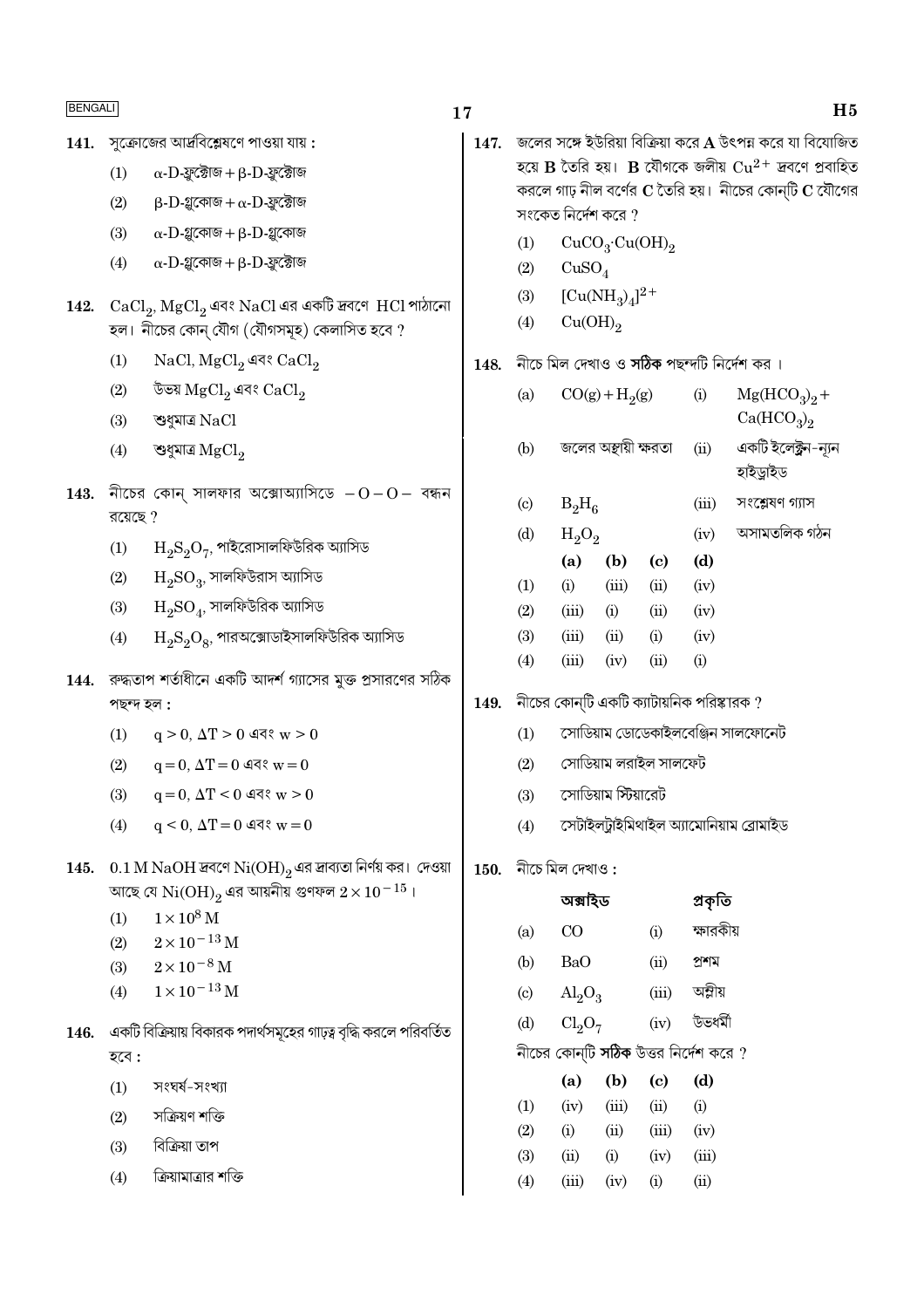| ۰.<br>×<br>۰. |
|---------------|
|               |

- $151.$  নীচের কোন্টি একটি ক্ষারকীয় অ্যামিনো অ্যাসিড?
	- $(1)$ লাইসিন
	- সেরিন  $(2)$
	- অ্যালানিন  $(3)$
	- টাইরোসিন  $(4)$
- $^{-1}^{75}_{71}\mathrm{Lu}$  -এ প্রোটন, নিউট্রন ও ইলেক্ট্রনের সংখ্যা যথাক্রমে : 152.
	- $(1)$  $175, 104$  এবং  $71$
	- $(2)$  $71, 104$  এবং  $71$
	- $(3)$  $104, 71$  এবং  $71$
	- $(4)$  $71, 71$  এবং  $104$
- $153.$  একটি অ্যালকিনের ওজোন বিশ্লেষণে অন্যতম উৎপন্ন দ্রব্য হিসেবে মিথানাল পাওয়া যায়। এর গঠন হল :









 $154.$  অমিল চিহ্নিত কর।

 $(a)$ 

 $(b)$ 

নাম

ইউনিলুনিয়াম

## $IUPAC$  আধিকারিক নাম

লরেন্সিয়াম

সিবর্গিয়াম

ডাৰ্মস্ট্যাডসিয়াম

মেণ্ডেলেভিয়াম  $(i)$ 

 $(iv)$ 

- ইউনিলটিয়াম  $(ii)$
- ইউনিলহেক্সিয়াম  $(iii)$  $\left( \mathrm{c}\right)$
- ইউনুনুনিয়াম  $(d)$
- $(1)$  $(d), (iv)$
- $(2)$  $(a), (i)$
- $(b), (ii)$  $(3)$
- $(4)$  $(c)$ ,  $(iii)$
- 155. নীচের কোন্ ধাতব আয়ন অনেক উৎসেচককে সক্রিয় করে, গ্লুকোজ থেকে ATP তৈরির জারণ প্রক্রিয়ায় অংশগ্রহণ করে এবং  $Na$ -এর সহায়তায় স্নায়ু সংকেত প্রেরণ করে ?
	- পটাসিয়াম  $(1)$
	- $(2)$ লোহা
	- তামা  $(3)$
	- ক্যালসিয়াম  $(4)$
- কাগজ বর্ণলেখনবিদ্যা যার উদাহরণ : 156.
	- $(1)$ স্তম্ভ বৰ্ণলেখনবিদ্যা
	- অধিশোষণ বৰ্ণলেখনবিদ্যা  $(2)$
	- বিভাজন বৰ্ণলেখনবিদ্যা  $(3)$
	- ক্ষীণ স্তর বর্ণলেখনবিদ্যা  $(4)$
- প্লাটিনাম (Pt) তড়িৎদ্বার কাজে লাগিয়ে লঘু সালফিউরিক অ্যাসিডের 157. তড়িৎবিশ্লেষণ করলে, অ্যানোডে যে পদার্থ উৎপন্ন হবে :
	- $\mathrm{SO}_2$ গ্যাস  $(1)$
	- হাইড্রোজেন গ্যাস  $(2)$
	- অক্সিজেন গ্যাস  $(3)$
	- $H_2S$  গ্যাস  $(4)$
- 158. ভার্জ বিক্রিয়ায় নীচের কোন্ অ্যালক্যানটি যথেষ্ট পরিমাণে তৈরি করা যায় না  $\eta$ 
	- n-বিউটেন  $(1)$
	- $(2)$ n-হেক্সেন
	- $2.3$ -ডাইমিথাইলবিউটেন  $(3)$
	- n-হেপ্টেন  $(4)$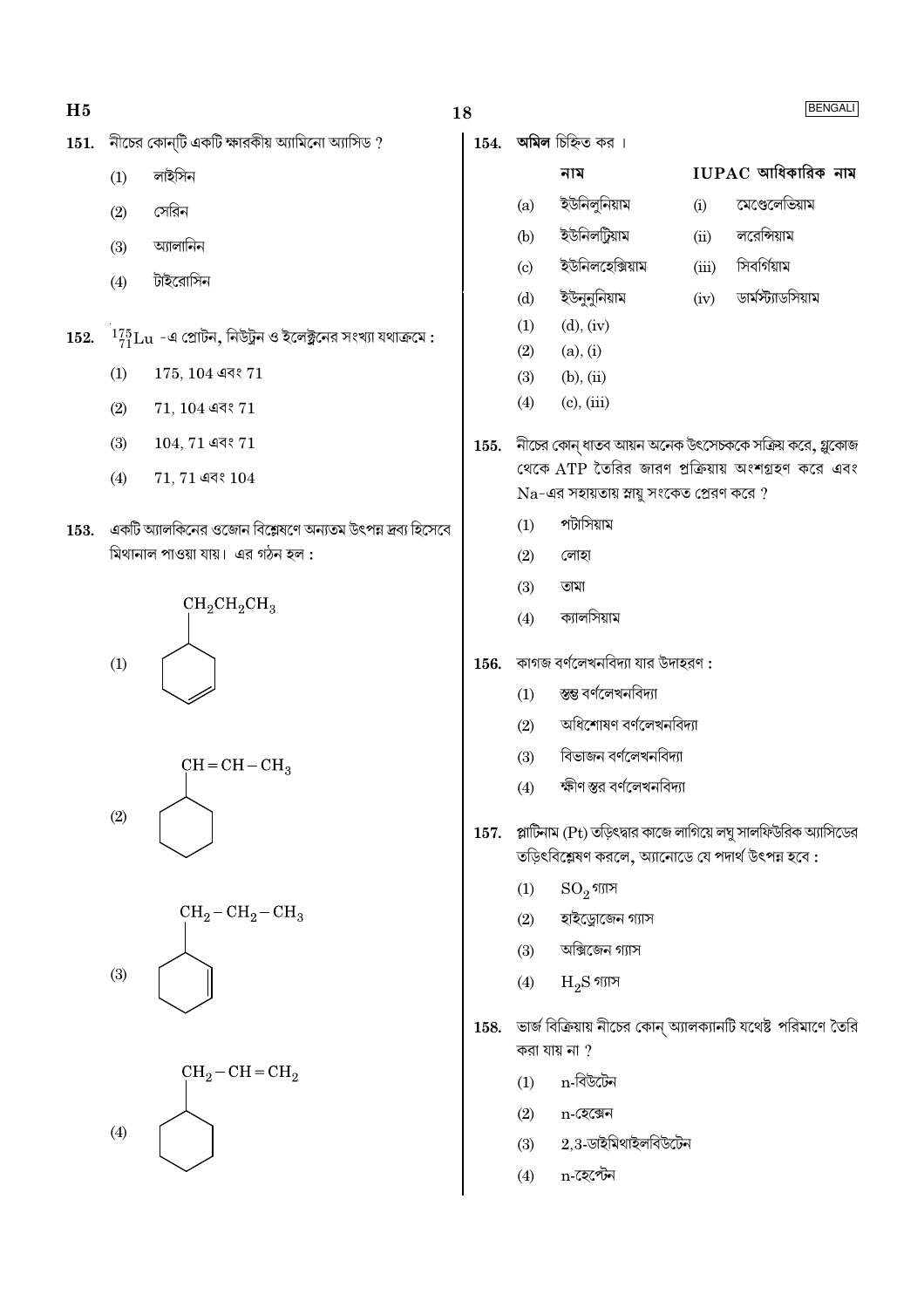159. সবর্গ জটিল যৌগ তৈরির বেলায় নীচের কোন্টিতে লিগ্যান্ডের | 164. নীচের বিক্রিয়া ক্রমে 'X' যৌগটি চিহ্নিত কর: ক্ষেত্র শক্তির উর্দ্ধক্রম সঠিক হবে ?

(1) 
$$
CN^{-} < C_2O_4^{2-} < SCN^{-} < F^{-}
$$

- $SCN^- < F^- < C_2O_4^{2-} < CN^ (2)$
- $SCN^- < F^- < CN^- < C_2O_4^{2-}$  $(3)$
- $F^-$  < SCN<sup>-</sup> < C<sub>2</sub>O<sub>4</sub><sup>2-</sup> < CN<sup>-</sup>  $(4)$
- $160. \quad 2Cl(g) \rightarrow Cl_2(g)$  বিক্রিয়ার ক্ষেত্রে সঠিক পছন্দ হল :
	- $\Delta_r H < 0$  এবং  $\Delta_r S < 0$  $(1)$
	- $\Delta_r H > 0$  এবং  $\Delta_r S > 0$  $(2)$
	- (3)  $\Delta_r H > 0$  এবং  $\Delta_r S < 0$
	- $\Delta_{\star}\text{H} \leq 0$  এবং  $\Delta_{\star}\text{S} \geq 0$  $(4)$
- 161. একটি প্রথম ক্রম বিক্রিয়ার গতি ধ্রুবক  $4.606 \times 10^{-3}$  s<sup>-1</sup>।  $2.0$  g বিকারক পদার্থ থেকে  $0.2$  g বিকারক পদার্থে পৌঁছুতে যে সময় লাগবে:
	- $1000$  সেকেণ্ড  $(1)$
	- $(2)$  $100$  সেকেণ্ড
	- $(3)$  $200$  সেকেণ্ড
	- $500$  সেকেণ্ড  $(4)$
- $162.$  লঘ  $NaOH$  এর উপস্থিতিতে বেঞ্জালডিহাইডের সঙ্গে অ্যাসিটোফেনোনের বিক্রিয়াকে বলা হয়:
	- ক্ৰশ-অ্যালডল ঘনীভবন  $(1)$
	- আলডল ঘনীভবন  $(2)$
	- ক্যান্নিজারোর বিক্রিয়া  $(3)$
	- ক্রশ-ক্যান্নিজারো বিক্রিয়া  $(4)$
- 163. একটি মৌলের  $288\,\mathrm{pm}$  বাহুদৈর্ঘ্য সম্পন্ন দেহকেন্দ্রিক ঘনক (bcc) গঠন রয়েছে, যার পারমাণবিক ব্যাসার্ধের মান:

(1) 
$$
\frac{4}{\sqrt{2}} \times 288 \text{ pm}
$$
  
(2) 
$$
\frac{\sqrt{3}}{4} \times 288 \text{ pm}
$$
  
(3) 
$$
\frac{\sqrt{2}}{4} \times 288 \text{ pm}
$$
  
(4) 
$$
\frac{4}{\sqrt{3}} \times 288 \text{ pm}
$$











- 165. বেঞ্জিনের হিমাঙ্ক অবনমন ধ্রুবকের  $(K_f)$  মান  $5.12 \text{ K} \text{ kg} \text{ mol}^{-1}$ । বেঞ্জিন দ্রবণে একটি অ-তড়িদ্বিশ্লেষী দ্রাবকের গাঢ়ত্বের মান  $0.078$  মোলাল। দ্রবণটির হিমাঙ্ক অবনমনের মান (দুই দশমিক স্থান পৰ্যন্ত আসন্নীকৃত)
	- $(1)$  $0.60K$
	- $0.20K$  $(2)$
	- $0.80K$  $(3)$
	- $0.40K$  $(4)$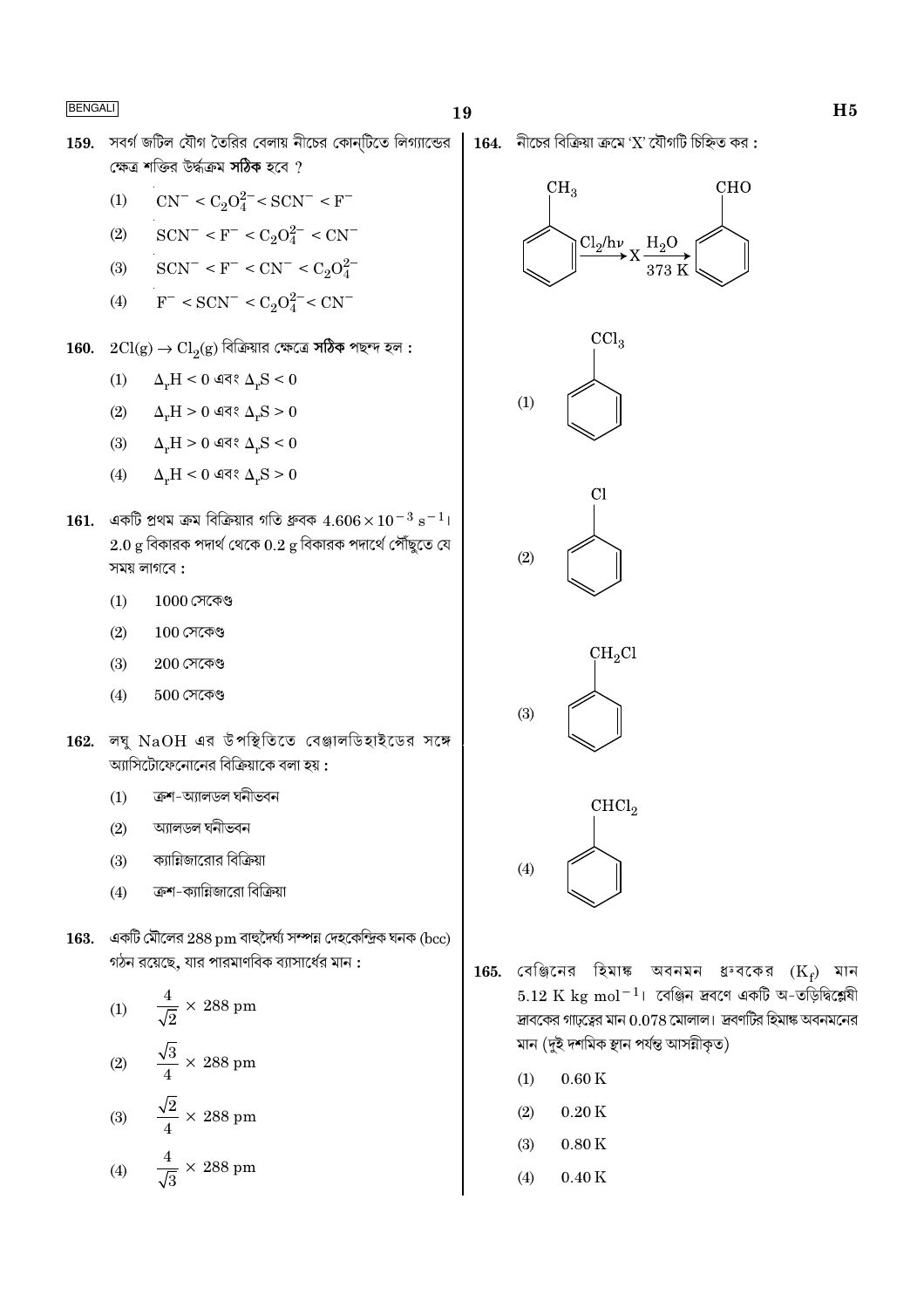**ভুল** বিবৃতিটি চিহ্নিত কর। 166.

- $(1)$  $\rm CrO_4^{2-}$  এবং  $\rm Cr_2O_7^{2-}$  -এ ক্রোমিয়ামের জারণ দশা সমান হয় না ।
- জলীয় দ্রবণে  $\text{Fe}^{2+}\text{(d}^6)$  এর তুলনায়  $\text{Cr}^{2+}\text{(d}^4)$  $(2)$ অধিকতর শক্তিশালী বিজারক দ্রব্য।
- সন্ধিগত ধাতু ও তাদের যৌগসমূহ একাধিক জারণ দশা  $(3)$ প্রদর্শন ও জটিল যৌগ গঠনের সক্ষমতার জন্যে অণুঘটন সক্ৰিয়তা দেখায়।
- যখন  $H$ ,  $C$  বা  $N$  এর মতো ক্ষুদ্র পরমাণুসমূহ ধাতুর  $(4)$ কেলাস জালকে ধৃত হয়, তখন অন্তরাকাশী যৌগ উৎপন্ন হয়।
- 167. কলয়েড দ্রবণের কোন ধর্ম নির্ণয় করতে জিটা বিভব পরিমাণ প্ৰয়োজনীয় ?
	- $(1)$ কলয়েড কণাসমূহের আয়তন
	- $(2)$ সান্দ্ৰতা
	- $(3)$ দ্ৰাব্যতা
	- $(4)$ কলয়েড কণাসমূহের সুষ্থিতি
- একটি অণু চিহ্নিত কর যা **অস্তিত্বহীন**। 168.
	- $(1)$  $O_2$
	- $(2)$ He<sub>o</sub>
	- $(3)$  $Li<sub>2</sub>$
	- $(4)$  $C_2$
- নীচের সঠিক বিবৃতি সমূহ চিহ্নিত কর: 169.
	- আইসক্রিম তৈরি ও হিমায়িত খাদ্য সংরক্ষণে গ্যাসীয়  $\rm CO_{\alpha}$  $(a)$ হিমায়ক হিসেবে ব্যবহৃত হয়।
	- $\rm C_{60}$  -এর গঠনে বারোটি ছয় কার্বনের বলয় ও বিশটি  $(b)$ পাঁচ কার্বনের বলয় বর্তমান।
	- আলকোহল থেকে গ্যাসোলিন তৈরি করতে  $Z{\rm SM}\text{-}5$  $(c)$ নামের এক ধরনের জিওলাইট ব্যবহার করা হয়।
	- CO একটি বর্ণহীন ও গন্ধহীন গ্যাস।  $(d)$
	- শুধুমাত্ৰ (c) এবং (d)  $(1)$
	- $(2)$ শুধুমাত্ৰ  $(a)$ ,  $(b)$  এবং  $(c)$
	- $(3)$ শুধুমাত্ৰ (a) এবং (c)
	- শুধুমাত্ৰ (b) এবং (c)  $(4)$

170. একটি সিলিণ্ডারে  $\mathrm{N}_2$  এবং  $\mathrm{Ar}$  গ্যাসের একটি মিশ্রণে 7  $\mathrm{g/N}_2$ এবং ৪ g  $\rm Ar$  আছে। যদি সিলিণ্ডারে এই গ্যাস মিশ্রণের সর্বমোট চাপ  $27\,\mathrm{bar}$  হয়, তবে  $\mathrm{N}_2$  এর আংশিক চাপের মান :

[পারমাণবিক ভর  $(g \text{ mol}^{-1}) : N = 14$ , Ar = 40]

- $(1)$ 18 bar
- $(2)$ 9 bar
- 12 bar  $(3)$
- $(4)$  $15<sub>bar</sub>$
- ্আসিটোন ও মিথাইলম্যাগনেসিয়াম ক্লোরাইডের বিক্রিয়ার পরে 171. আর্দ্রবিশ্লেষণ করলে পাওয়া যায় :
	- আইসোবিউটাইল অ্যালকোহল  $(1)$
	- $(2)$ আইসোপ্ৰোপাইল অ্যালকোহল
	- সেকেণ্ডারি বিউটাইল অ্যালকোহল  $(3)$
	- টার্সিয়ারি বিউটাইল অ্যালকোহল  $(4)$
- $172.$  HI এর সঙ্গে অ্যানিসোলের বিদারণ বিক্রিয়ায় পাওয়া যায়:







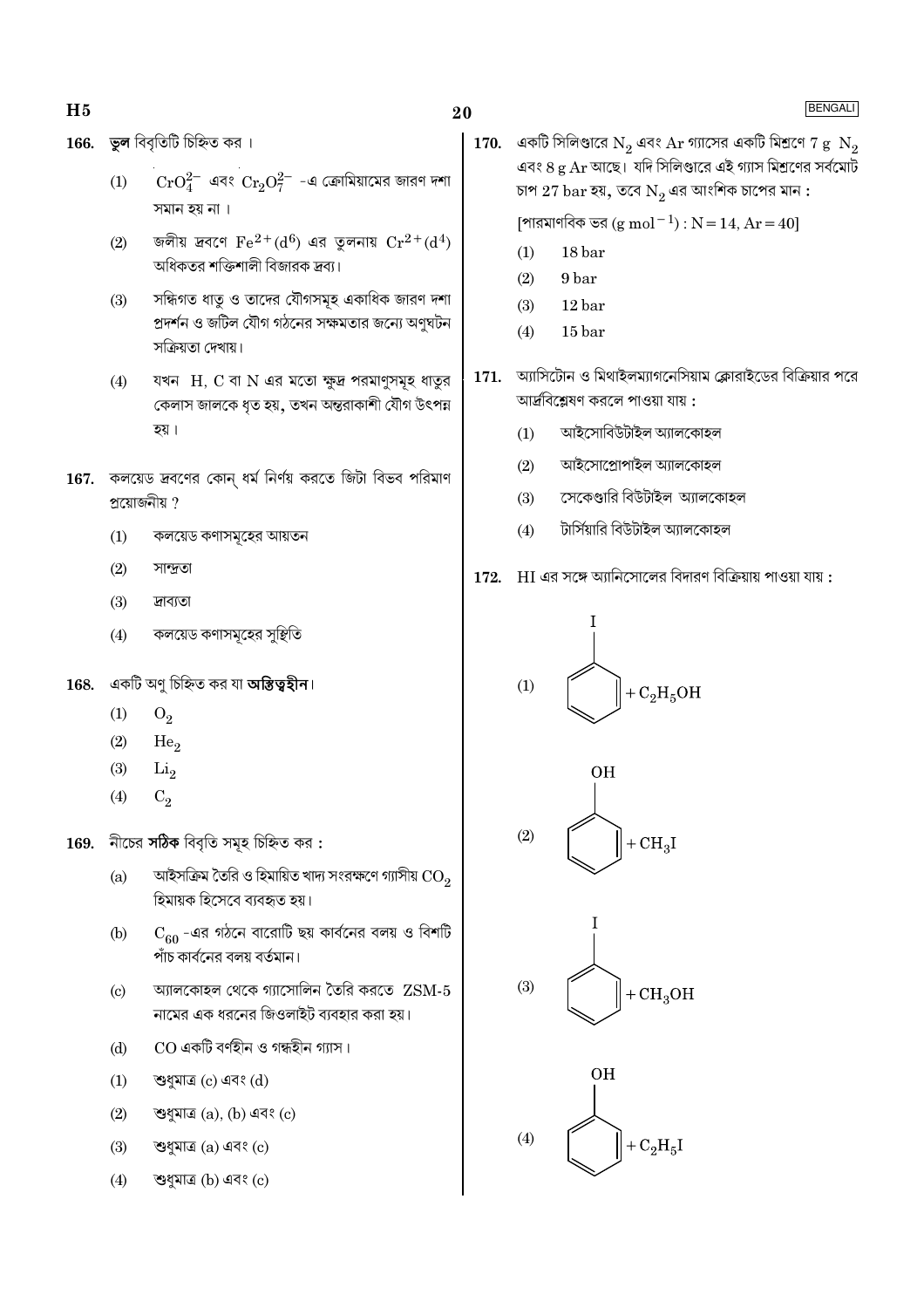- $173.$  নীচের কোন্টি একটি প্রাকৃতিক পলিমার ?
	- পলি (বিউটাডাইন-অ্যাক্রাইলোনাইট্রাইল)  $(1)$
	- $\emph{cis-1.4}$ -পলিআইসোপ্রিন  $(2)$
	- পলি (বিউটাডাইন-স্টাইরিন)  $(3)$
	- $(4)$ পলিবিউটাডাইন
- $174.$  কাৰ্বন মনোক্সাইড সম্পৰ্কিত নীচের কোন্টি সঠিক নয় ?
	- অসম্পূর্ণ দহনের ফলে এটি উৎপন্ন হয়।  $(1)$
	- এটি কার্বোক্সিহিমোগ্লোবিন তৈরি করে।  $(2)$
	- এটি রক্তের অক্সিজেন সংবহন ক্ষমতা হাস করে।  $(3)$
	- $(4)$ অক্সিহিমোগ্লোবিনের চেয়ে কার্বোক্সিহিমোগ্লোবিন (কার্বন মনোক্সাইডযুক্ত হিমোগ্লোবিন) কম স্থায়ী।
- $175.$  নীচের কোন্টিতে সর্বাধিক সংখ্যক পরমাণু বিদ্যমান ?
	- $1 g Li(s) [Li 4a]$ র পারমাণবিক ভর $= 7$  $(1)$
	- $(2)$  $1 g Ag(s)$  [ Ag -এর পারমাণবিক ভর =  $108$ ]
	- $(3)$  $1 g Mg(s)$  [Mg -এর পারমাণবিক ভর =  $24$ ]
	- $1 g O<sub>2</sub>(g)$  [O -এর পারমাণবিক ভর = 16]  $(4)$
- নীচের কোন্ অণুগুচ্ছের দ্বিমেরু ভ্রামকের মান শূন্য ? 176.
	- বোরন টাইফ্লওরাইড, বেরিলিয়াম ডাইফ্লওরাইড, কার্বন  $(1)$ ডাইঅক্সাইড, 1,4-ডাইক্লোরোবেঞ্জিন
	- অ্যামোনিয়া, বেরিলিয়াম ডাইফ্লওরাইড, জল,  $(2)$ 1.4-ডাইক্লোরোবেঞ্জিন
	- বোরন ট্রাইফ্লুওরাইড, হাইড্রোজেন ফ্লুওরাইড, কার্বন  $(3)$ ডাইঅক্সাইড, 1,3-ডাইক্লোরোবেঞ্জিন
	- নাইট্রোজেন ট্রাইফ্লুওরাইড, বেরিলিয়াম ডাইফ্লুওরাইড, জল,  $(4)$  $1,3$ -ডাইক্লোরোবেঞ্জিন
- $177.$  নীচের কোন্ কারণের জন্য একটি টার্সিয়ারি বিউটাইল কার্বোক্যাটায়ন সেকেণ্ডারি বিউটাইল কার্বোক্যাটায়নের চেয়ে অধিকতর সুষ্থিত ?
	- অতিযুগ্ম  $(1)$
	- $(2)$  $-CH_3$  গ্রুপের  $-I$  প্রভাব
	- $-CH_3$  গ্রুপের + $R$  প্রভাব  $(3)$
	- $-CH_3$ গ্রুপের  $-R$  প্রভাব  $(4)$

 $178.$  নীচের কোন্ অ্যামিন যৌগটি কার্বাইলঅ্যামিন পরীক্ষা দেবে ?



- $179.$  যে মিশ্রণ রাউল্টের সূত্রের ধনাত্মক চ্যুতি প্রদর্শন করে:
	- $(1)$ ক্লোরোইথেন + ব্রোমোইথেন
	- ইথানল + অ্যাসিটোন  $(2)$
	- বেঞ্জিন + টলুইন  $(3)$
	- আসিটোন + কোবোফর্ম  $(4)$
- নীচের বিক্রিয়াটিতে কার্বনের জারণ সংখ্যার কি পরিবর্তন 180. হয়েছে?

 $\mathrm{CH}_4(g) + 4\mathrm{Cl}_2(g) \rightarrow \mathrm{CCl}_4(l) + 4\mathrm{HCl}(g)$ 

- শূন্য থেকে  $-4$  $(1)$
- $(2)$  $+4$  থেকে  $+4$
- শন্য থেকে  $+4$  $(3)$
- $-4$  থেকে  $+4$  $(4)$

 $-0.000$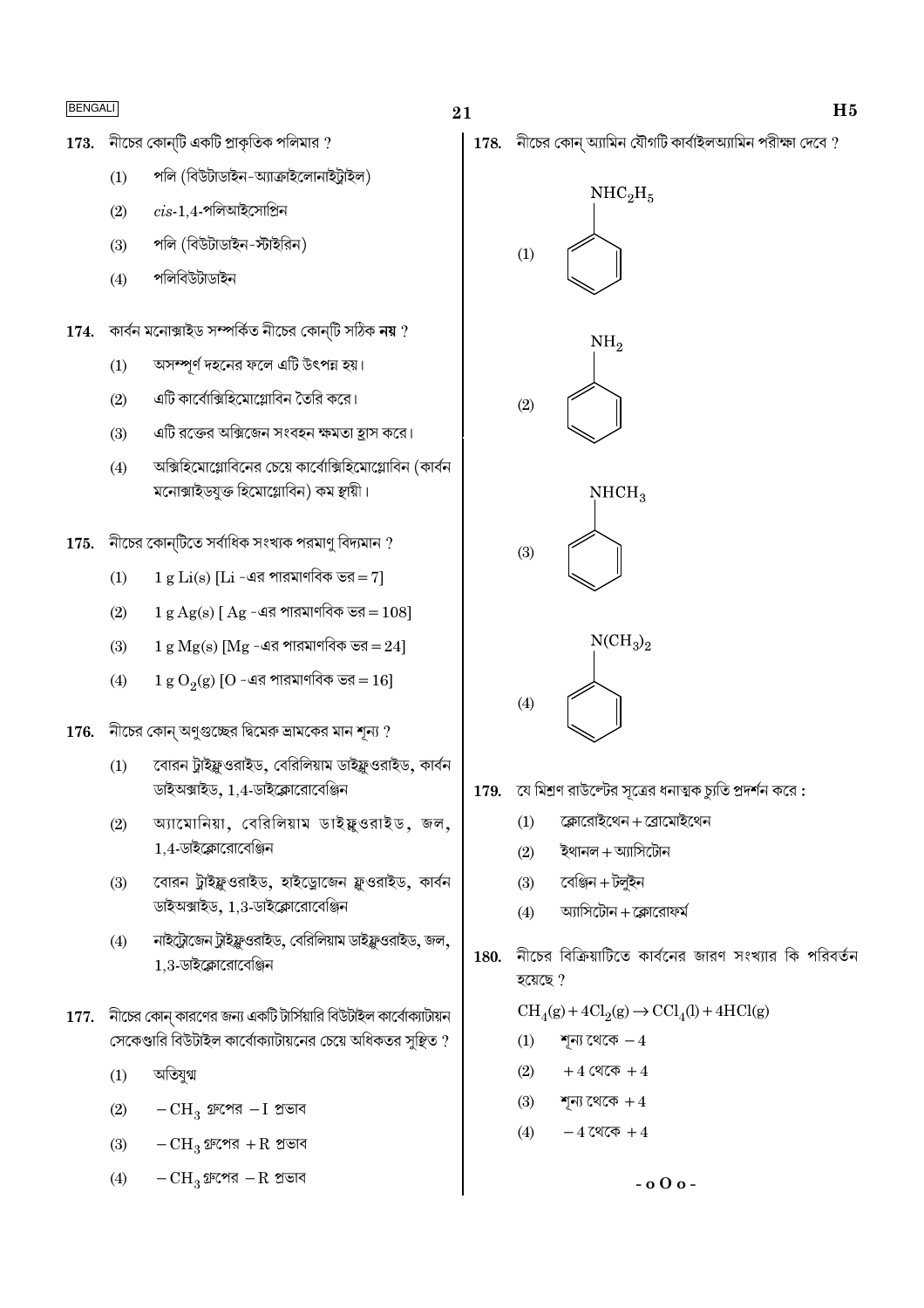Space For Rough Work / রাফ কাজের জন্য স্থান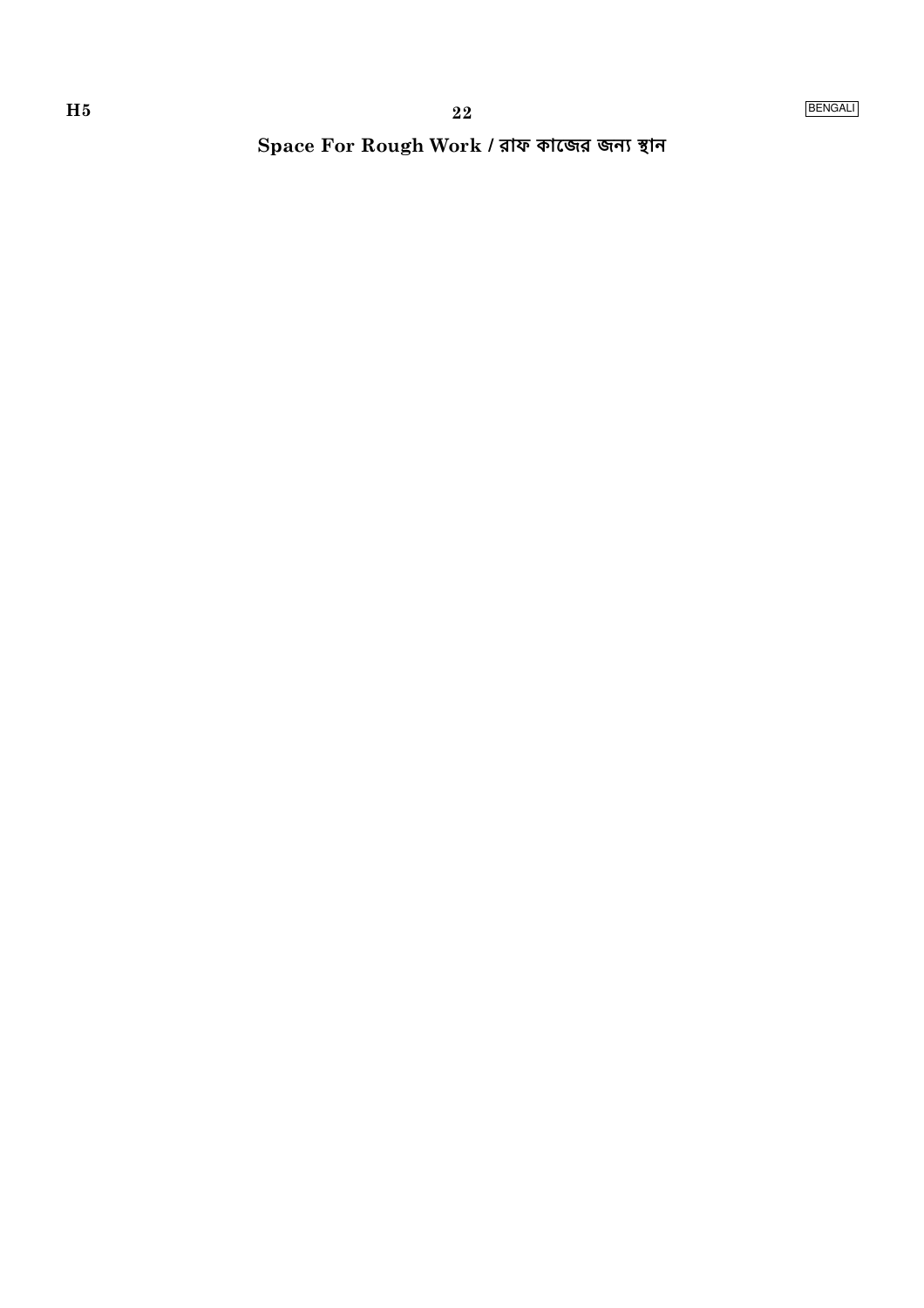Space For Rough Work / রাফ কাজের জন্য স্থান